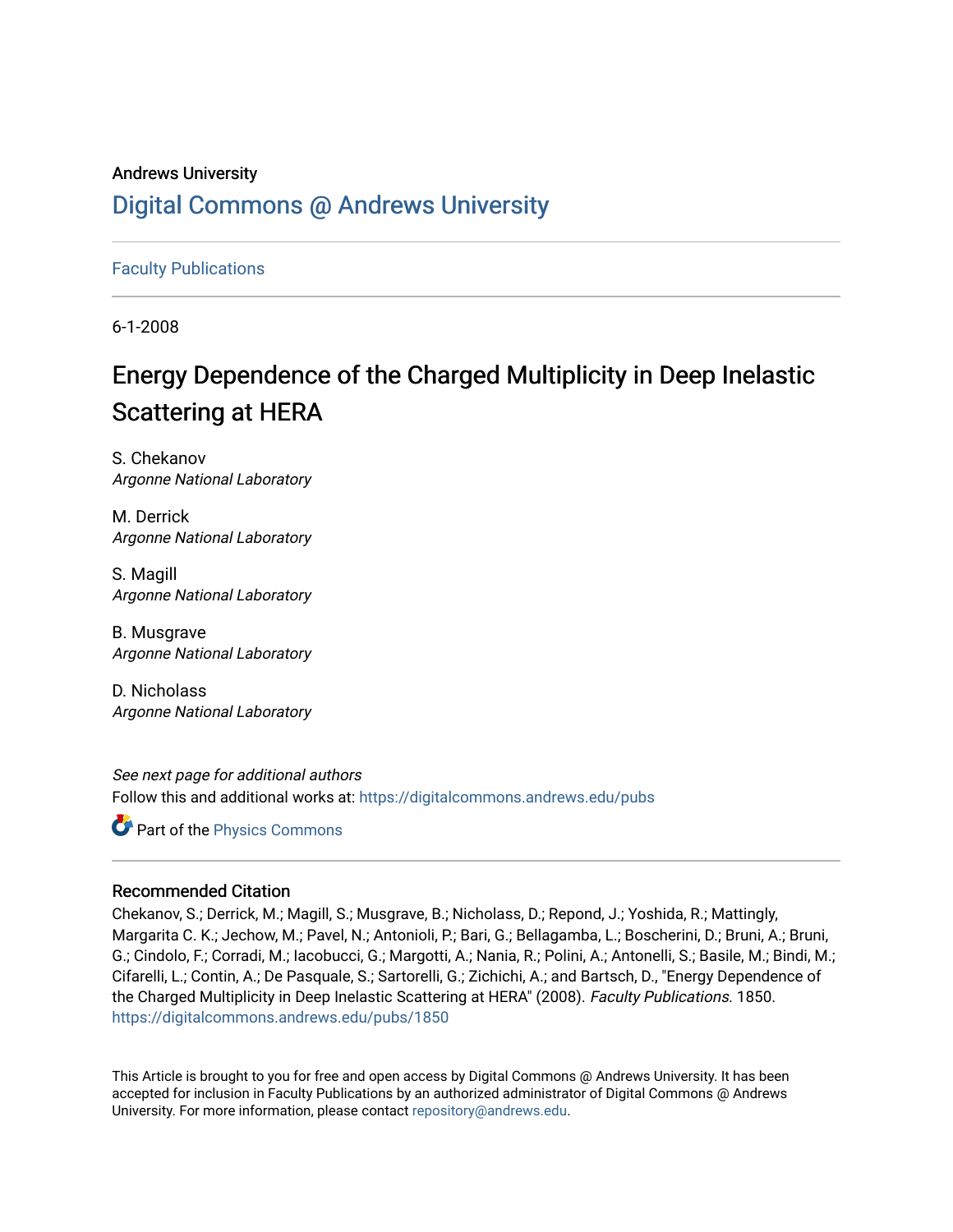#### Authors

S. Chekanov, M. Derrick, S. Magill, B. Musgrave, D. Nicholass, J. Repond, R. Yoshida, Margarita C. K. Mattingly, M. Jechow, N. Pavel, P. Antonioli, G. Bari, L. Bellagamba, D. Boscherini, A. Bruni, G. Bruni, F. Cindolo, M. Corradi, G. Iacobucci, A. Margotti, R. Nania, A. Polini, S. Antonelli, M. Basile, M. Bindi, L. Cifarelli, A. Contin, S. De Pasquale, G. Sartorelli, A. Zichichi, and D. Bartsch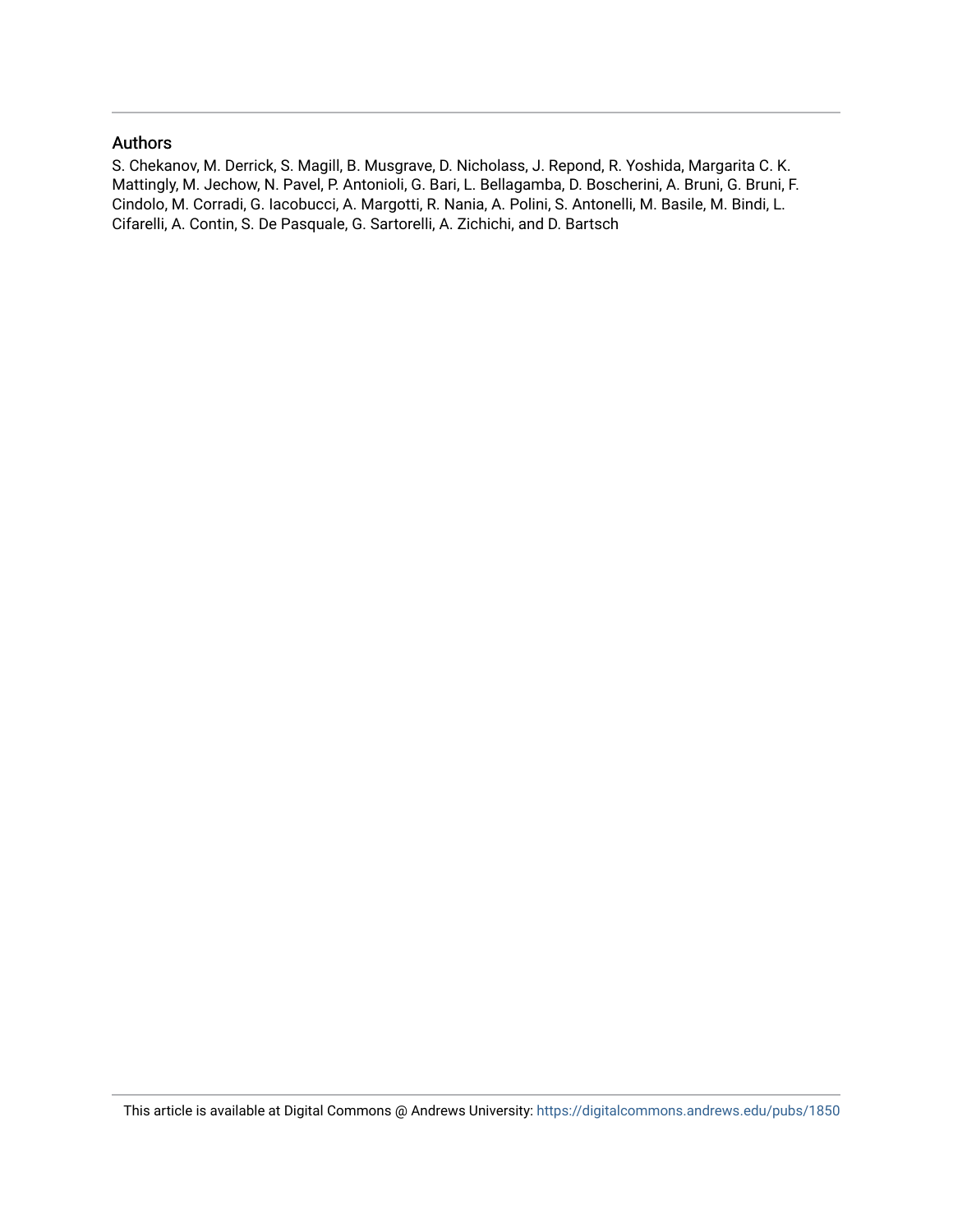

## Related content

## Energy dependence of the charged multiplicity in deep inelastic scattering at HERA

To cite this article: The ZEUS collaboration JHEP06(2008)061

View the **[article online](https://doi.org/10.1088/1126-6708/2008/06/061)** for updates and enhancements.

#### - **[Fragmentation function scaling violations](/article/10.1088/0954-3899/25/7/326)** [in the Breit frame](/article/10.1088/0954-3899/25/7/326) P Dixon, D Kant and G Thompson

- [Soft particle production in deep inelastic](/article/10.1088/0954-3899/28/5/313) [scattering](/article/10.1088/0954-3899/28/5/313) Nick Brook

- [Multijet production at HERA](/article/10.1088/1742-6596/110/2/022047) M Soares

## Recent citations

[The hadronic final state at HERA](http://dx.doi.org/10.1103/RevModPhys.86.1037) Paul R. Newman and Matthew Wing -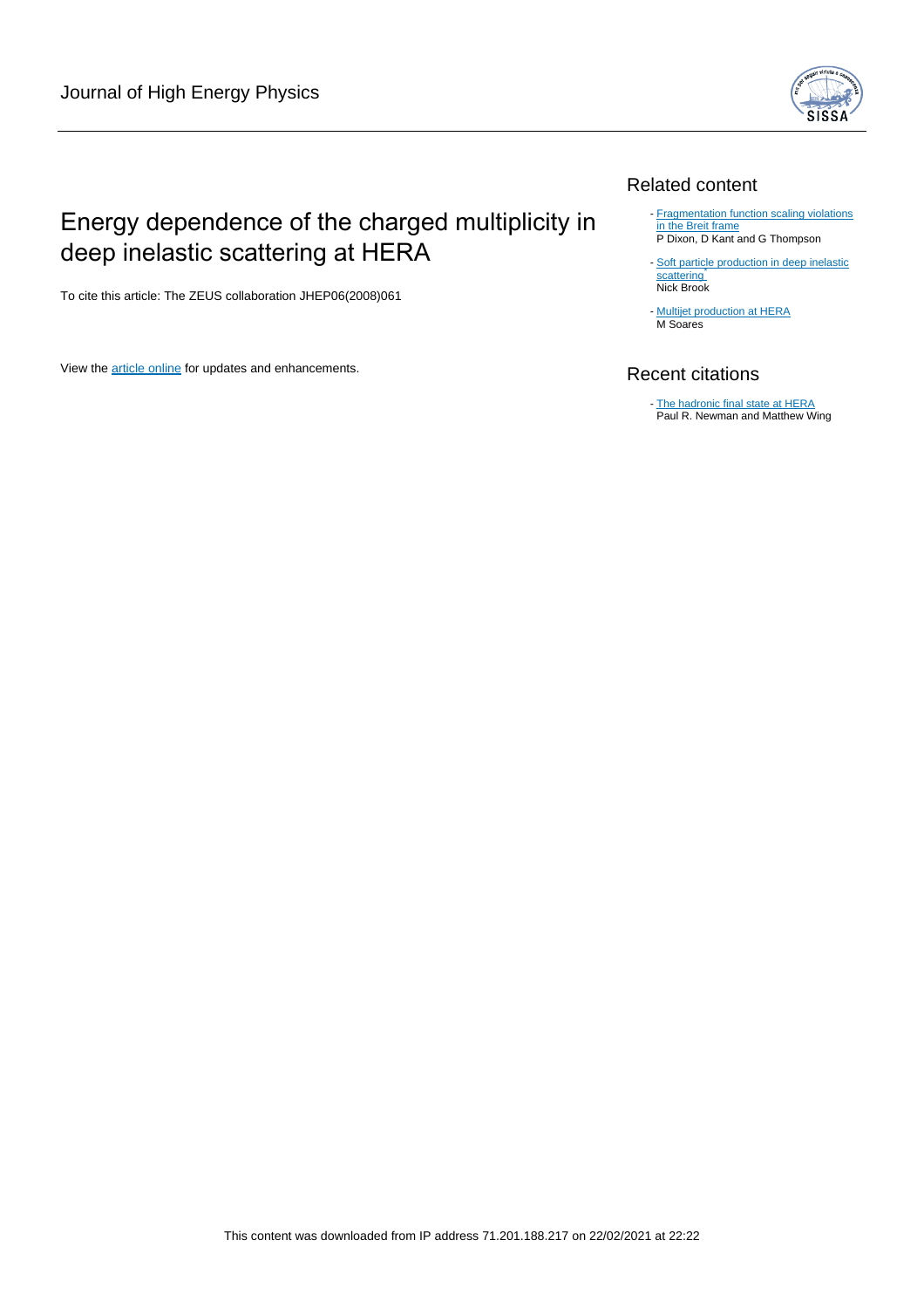Published by Institute of Physics Publishing for SISSA

Received: March 28, 2008 Accepted: May 24, 2008 PUBLISHED: June 18, 2008

# Energy dependence of the charged multiplicity in deep inelastic scattering at HERA

## The ZEUS collaboration

Abstract: The charged multiplicity distributions and the mean charged multiplicity have been investigated in inclusive neutral current deep inelastic ep scattering with the ZEUS detector at HERA, using an integrated luminosity of 38.6 pb−<sup>1</sup> . The measurements were performed in the current region of the Breit frame, as well as in the current fragmentation region of the hadronic centre-of-mass frame. The KNO-scaling properties of the data were investigated and the energy dependence was studied using different energy scales. The data are compared to results obtained in  $e^+e^-$  collisions and to previous DIS measurements as well as to leading-logarithm parton-shower Monte Carlo predictions.

KEYWORDS: [Lepton-Nucleon Scattering](http://jhep.sissa.it/stdsearch).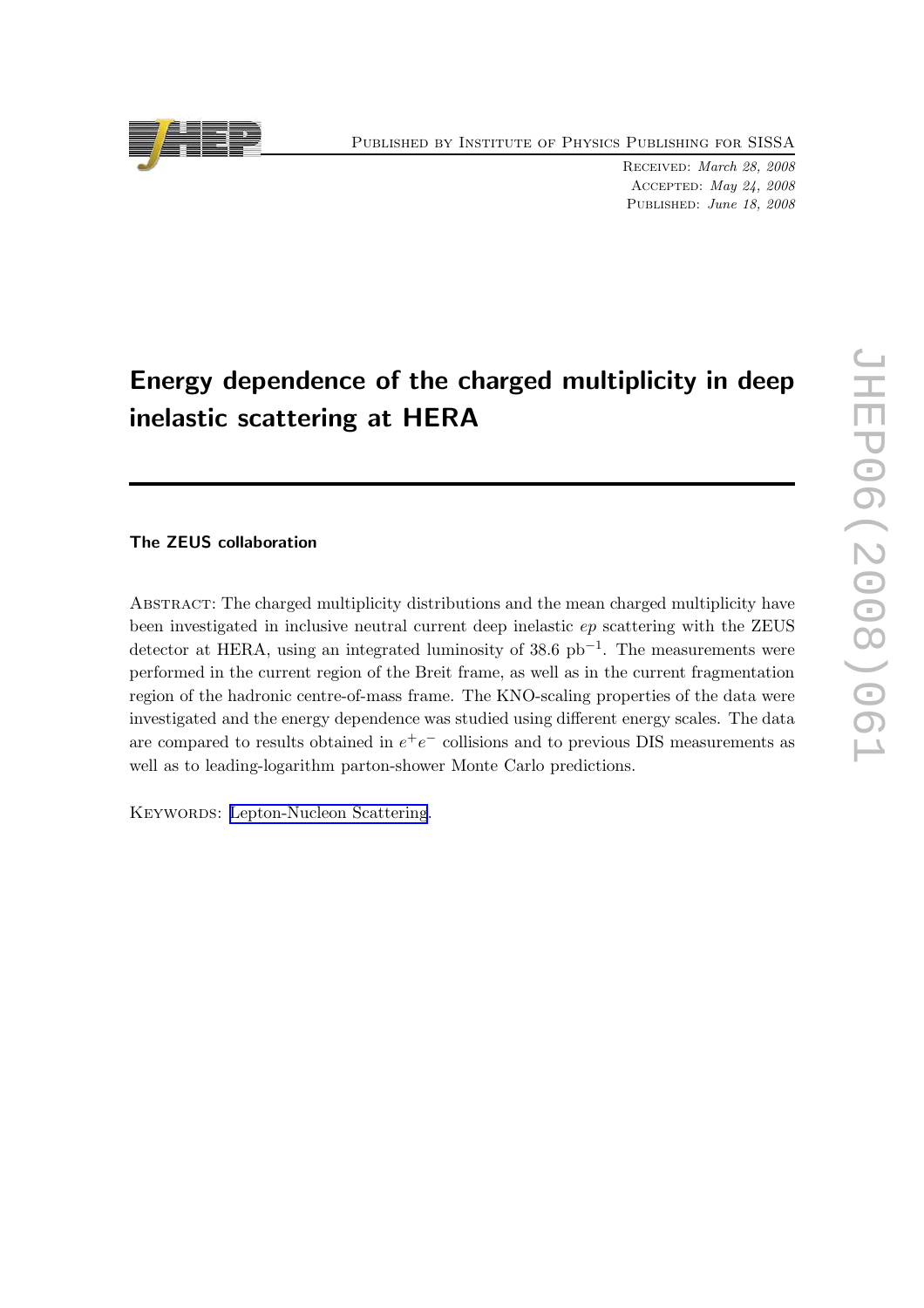### Contents

|    | 1. Introduction                                                     |                         |  |
|----|---------------------------------------------------------------------|-------------------------|--|
|    | 2. Experimental set-up                                              | $\overline{2}$          |  |
|    | 3. Data selection                                                   | $\overline{2}$          |  |
| 4. | Analysis method                                                     | 3                       |  |
|    | Breit frame<br>4.1                                                  | $\overline{4}$          |  |
|    | 4.2 Hadronic centre-of-mass frame                                   | $\overline{4}$          |  |
|    | 4.3 Invariant mass of the hadronic system                           | $\overline{4}$          |  |
|    | 5. Monte Carlo models, acceptance corrections and systematic errors | $\overline{\mathbf{4}}$ |  |
| 6. | Results                                                             | 6                       |  |
|    | Multiplicity distributions<br>6.1                                   | 6                       |  |
|    | 6.2 KNO scaling                                                     | 9                       |  |
|    | 6.3 Mean charged multiplicity                                       | 13                      |  |
| 7. | Summary and conclusions                                             | 19                      |  |

#### 1. Introduction

The production of multi-hadronic final states in high-energy two-body collisions has long been a subject of great interest from experimental and theoretical points of view. The chargedmultiplicity at HERA has been measured previously by the H[1](#page-32-0)  $[1-4]$  and ZEUS  $[5-$ [7\]](#page-33-0) experiments. In this paper, new measurements by the ZEUS collaboration of the charged multiplicity in deep inelastic scattering (DIS) are presented.

Measurements are performed in the hadronic centre-of-mass (HCM) frame and the results are compared with those obtained in  $e^+e^-$  collisions, as well as with those from previous DIS experiments  $[1, 8-10]$  $[1, 8-10]$  $[1, 8-10]$ . For the ep final state, differences are expected in the photon (current) and proton (target) fragmentation regions, due to the asymmetric nature of the reaction. The detector acceptance only allows the current fragmentation region to be measured.

Measurements of the charged multiplicity are also performed in the current region of the Breit frame, which should behave similarly to one hemisphere in  $e^+e^-$  collisions. Previous DIS results  $[2, 5, 11]$  $[2, 5, 11]$  $[2, 5, 11]$  using Q, the virtuality of the exchanged photon, as the scale showed a reasonable agreement with  $e^+e^-$  data. However, this agreement degraded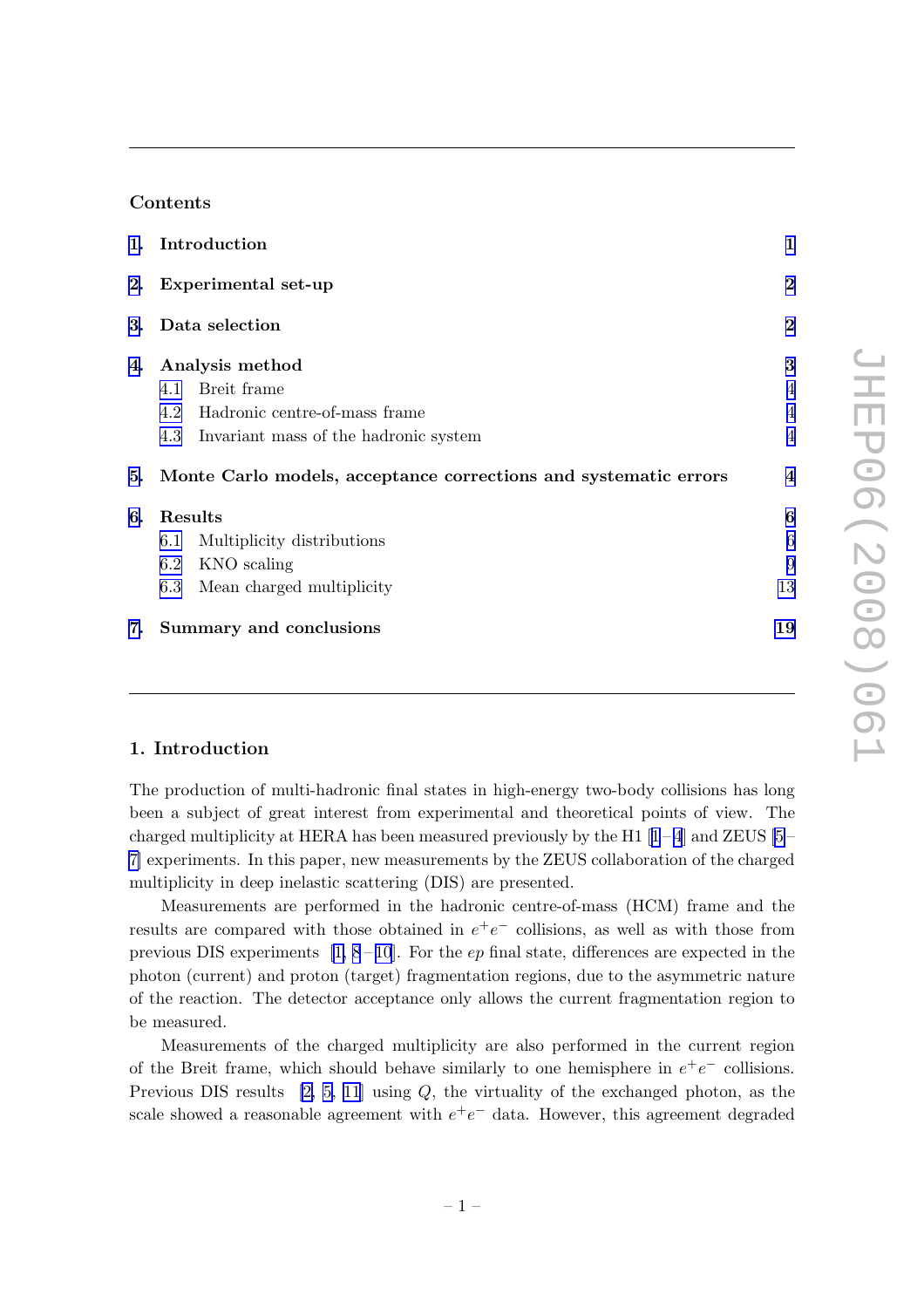<span id="page-5-0"></span>at values of Q below 6–8 GeV. In this paper, the energy of the current region of the Breit frame is used as the scale to compare with  $e^+e^-$  data.

An alternative energy scale, the invariant mass of the hadronic system, has also been used in both the Breit and HCM frames. The results using this variable are also compared to results from  $e^+e^-$  collisions.

#### 2. Experimental set-up

The data were collected with the ZEUS detector during the 1996 and 1997 running periods, when HERA operated with protons of energy  $E_p = 820 \,\text{GeV}$  and positrons of energy  $E_e = 27.5 \,\text{GeV}$ , and correspond to an integrated luminosity of  $38.6 \pm 0.6 \text{ pb}^{-1}$ .

The ZEUS detector is described in detail elsewhere [\[12](#page-33-0)]. The most important components used in the current analysis were the central tracking detector and the calorimeter.

Chargedparticles were tracked in the central tracking detector  $(TD)$  [[13](#page-33-0) – [15\]](#page-33-0), which operated in a magnetic field of 1.43 T provided by a thin superconducting coil. The CTD consisted of 72 cylindrical drift chamber layers, organised in 9 superlayers covering the polar-angle<sup>1</sup> region  $15° < \theta < 164°$ . The transverse-momentum resolution for full-length tracks was  $\sigma(p_T)/p_T = 0.0058p_T \oplus 0.0065 \oplus 0.0014/p_T$ , with  $p_T$  in GeV.

Thehigh-resolution uranium-scintillator calorimeter  $(CAL)$  [[16](#page-33-0) – [19\]](#page-33-0) consisted of three parts: the forward (FCAL), the barrel (BCAL) and the rear (RCAL) calorimeters. Each part was subdivided transversely into towers and longitudinally into one electromagnetic section (EMC) and either one (in RCAL) or two (in BCAL and FCAL) hadronic sections (HAC). The smallest subdivision of the calorimeter was called a cell. The CAL energy resolutions, as measured under test-beam conditions, were  $\sigma(E)/E = 0.18/\sqrt{E}$  for electrons and  $\sigma(E)/E = 0.35/\sqrt{E}$  for hadrons, with E in GeV.

#### 3. Data selection

Deep inelastic scattering events were selected by requiring that the outgoing positron was measured in the CAL. The scattered-positron identification was based on a neural-network algorithm using the CAL information [\[20\]](#page-33-0).

For the reconstruction of the photon virtuality,  $Q^2$ , Bjorken x, and the  $\gamma^* P$  centre-ofmass energy,  $W$ , the double angle  $(DA)$  method was chosen, in which the scattered-positron angle,  $\theta_e$ , and the hadronic angle  $\gamma_H$  are used [\[21\]](#page-33-0). In the naive quark-parton model,  $\gamma_H$ is the angle of the scattered massless quark in the laboratory frame.

For each event, the measurement of the charged multiplicity was performed using tracks reconstructed in the CTD. The energy of the hadronic final state was measured using a combination of track and CAL information, excluding the cells and the track associated with the scattered positron. The selected tracks and CAL clusters were treated as massless Energy Flow Objects (EFOs)[[22](#page-34-0)]. The clustering of objects was done according to the

<sup>&</sup>lt;sup>1</sup>The ZEUS coordinate system is a right-handed Cartesian system, with the  $Z$  axis pointing in the proton beam direction, referred to as the "forward direction", and the  $X$  axis pointing left towards the centre of HERA. The coordinate origin is at the nominal interaction point.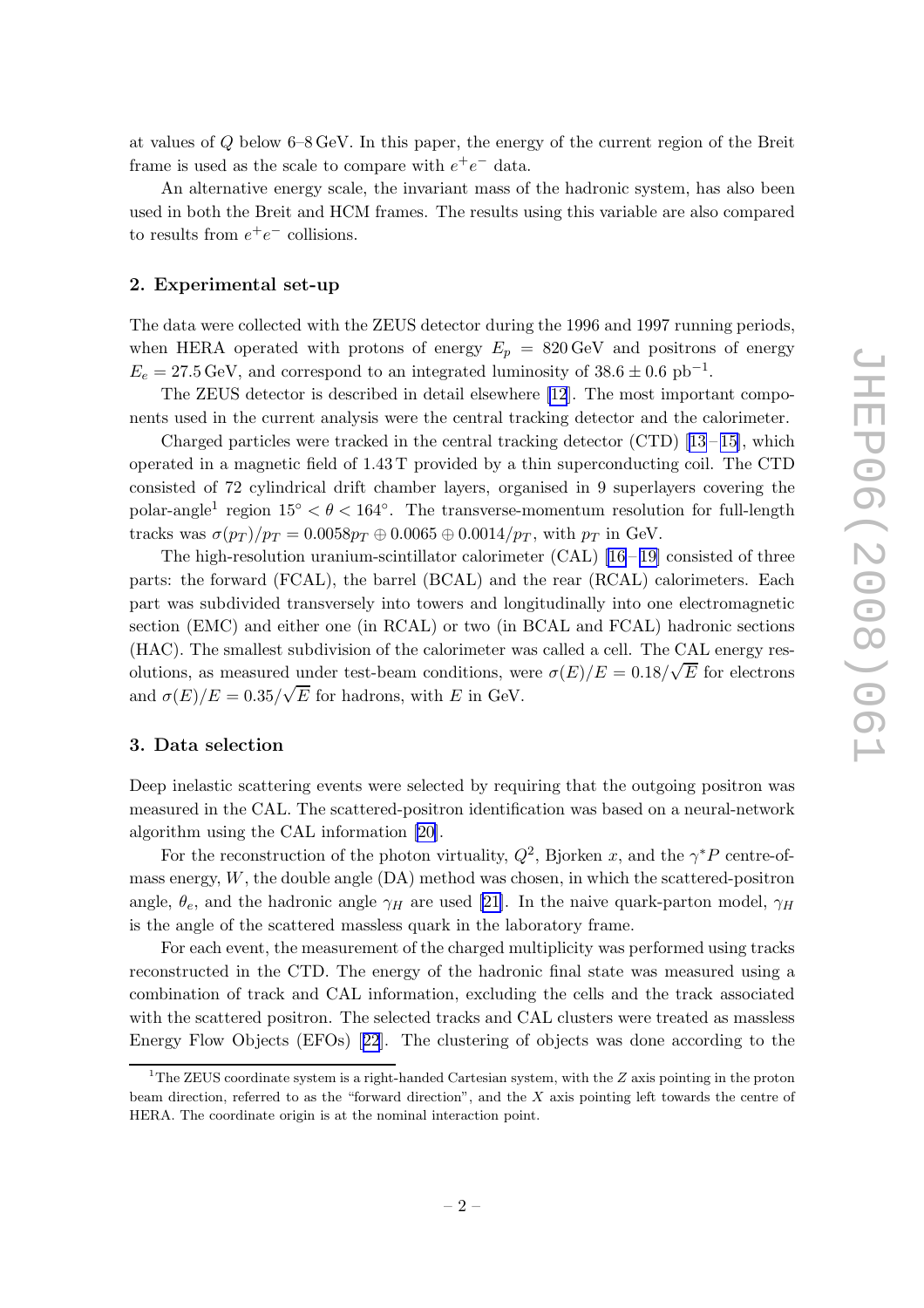<span id="page-6-0"></span>Snowmassconvention [[23\]](#page-34-0). The transverse momentum,  $p_T$ , of each EFO was required to be greater than 0.15 GeV.

The event selection criteria were:

- $E_{e'} > 12 \,\text{GeV}$ , where  $E_{e'}$  is the energy of the scattered positron, to select neutral current DIS events;
- $y_e \leq 0.95$ , where  $y_e$  is the scaling variable y as determined from the energy and polar angle of the scattered positron. This cut reduces the photoproduction background;
- $y_{\text{JB}} \geq 0.04$ , where  $y_{\text{JB}}$  is the estimate of y using the Jacquet-Blondel (JB) method [\[24](#page-34-0)]. It is defined as  $y_{\text{JB}} = \sum_h (E_h - P_{Z_h})/2E_e$ , where the sum runs over all EFOs and  $E_h$  and  $P_{Z_h}$  are the energies and longitudinal momenta of the EFOs respectively. This requirement guarantees sufficient accuracy for the DA reconstruction method;
- 35  $\leq \delta \leq 60$  GeV, where  $\delta = \sum_i (E_i P_{Z_i})$  and the sum runs over all EFOs and the scattered positron, to remove photoproduction events and events with large radiative corrections;
- $R > 25$  cm, where R is the distance from the beam axis to the impact position of the scattered positron on the face of the CAL. This ensured that the positron was fully contained within the detector and its position reconstructed with sufficient accuracy;
- $|Z_{\text{vtx}}|$  < 50 cm, where  $Z_{\text{vtx}}$  is the longitudinal position of the vertex, to reduce background events from non-ep collisions.

To ensure high-quality tracks reconstructed with high efficiency, the following requirements were made:

- the tracks had to pass through at least three CTD superlayers;
- the tracks had to be associated with the primary event vertex;
- the tracks were restricted to the region  $|\eta_{\rm LAB}| \leq 1.75$ , where  $\eta_{\rm LAB}$  is the pseudorapidity of the tracks in the laboratory frame;
- the tracks had  $p_T > 0.15$  GeV.

The analysis was restricted to the kinematic range  $Q^2 > 25 \,\text{GeV}^2$  and  $70 < W <$ 225 GeV.

#### 4. Analysis method

Due to the large asymmetry of the beam energies at HERA, a large fraction of the hadronic final state close to the proton direction lies outside the detector acceptance. Therefore only hadrons belonging to the current fragmentation regions of the HCM and Breit frames were used in this analysis. The boost to the corresponding reference frames was calculated using the positron four-momentum taken from the DA method.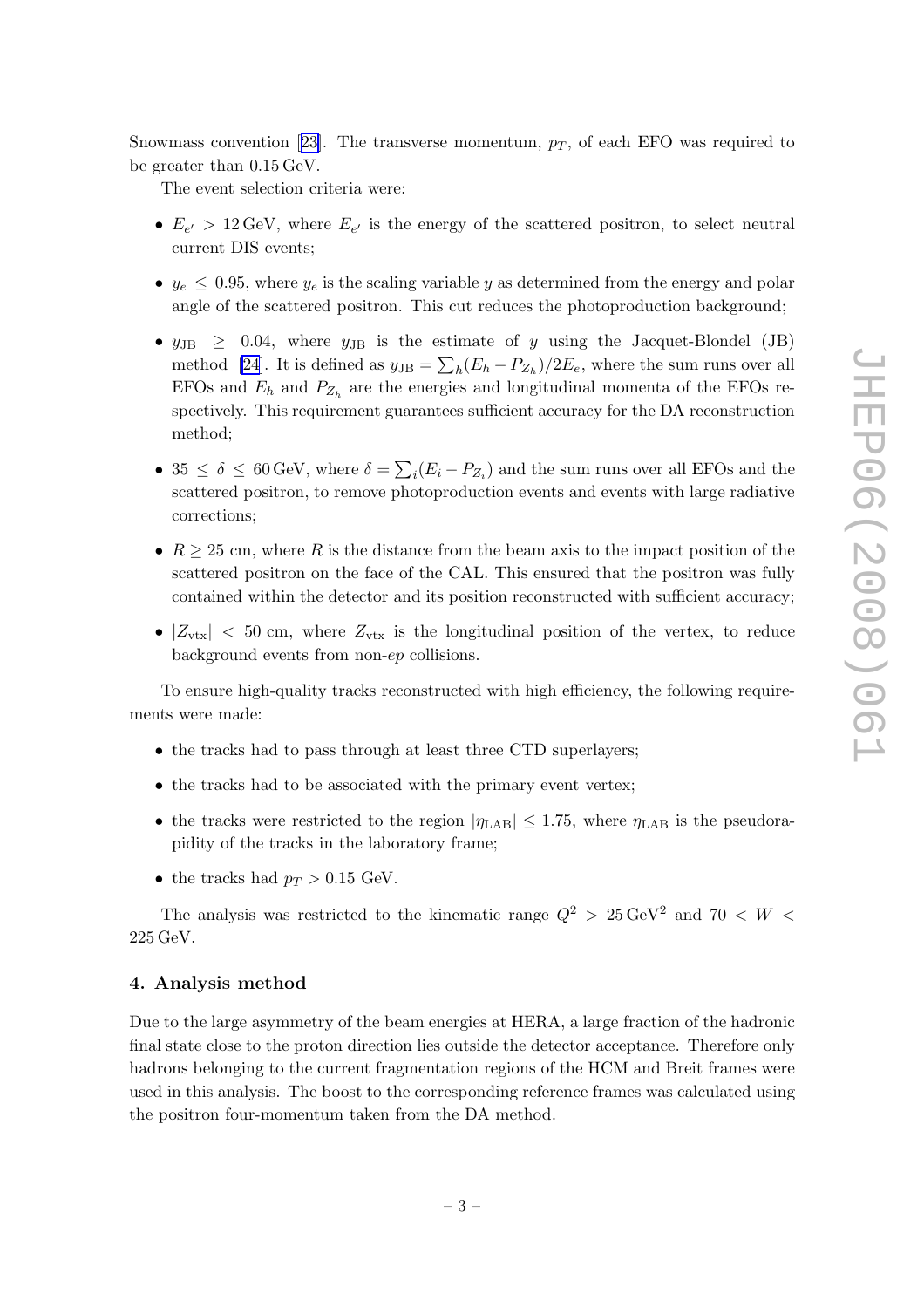#### <span id="page-7-0"></span>4.1 Breit frame

In the Breit frame, which is defined by the condition that the momentum of the exchanged virtual boson is purely spacelike,  $q = (0, 0, -Q)$ , the particles produced in the interaction can be assigned to one of two regions: the current region if their longitudinal momentum in the Breit frame is negative, and the target region if their longitudinal momentum is positive. The hadronic system of the current region used in this analysis is almost fully (about 95%) contained within the acceptance of the CTD.

Previous analyses compared the mean charged multiplicity  $\langle n_{ch} \rangle$  as a function of Q to  $\langle n_{\text{ch}} \rangle/2$  $\langle n_{\text{ch}} \rangle/2$  $\langle n_{\text{ch}} \rangle/2$  as a function of  $\sqrt{s}$  in  $e^+e^-$  collisions [[2,](#page-32-0) [5](#page-33-0)]. For values of  $Q > 8 \,\text{GeV}$ , reasonable agreement was observed, while some disagreement was found for Q < 8 GeV. The difference can be understood in terms of higher-order processes [\[25](#page-34-0)], which change the available energy in the current region of the Breit frame,  $E_{\rm B}^{\rm cr}$ , which is no longer equal to  $Q/2$ . In this analysis the quantity  $2 \cdot E_B^{\text{cr}}$  is used as a scale. On an event-by-event basis this method should compensate for particles and their corresponding energies migrating between current and target regions of the Breit frame.

#### 4.2 Hadronic centre-of-mass frame

In the HCM frame, the exchanged virtual boson has four-momentum  $q = \{E, p\}$  =  $(\frac{W^2-Q^2}{2W},0,0,\frac{W^2+Q^2}{2W})$ . The hadronic final state is separated into the photon (current) and proton (target) fragmentation regions. About 60–80% of the current region of the HCM frame is contained within the acceptance of the CTD.

The multiplicity in the HCM frame in DIS is usually studied as a function of  $W$  [\[1,](#page-32-0) [8](#page-33-0) – [10](#page-33-0)]. At HERA, the energy in the current region of the HCM frame,  $E_{\text{HCM}}^{\text{cr}}$ , coincides with  $W/2$  within 0.3 – 0.4%. Thus, for practical reasons, W was used as the energy scale.

#### 4.3 Invariant mass of the hadronic system

Charged multiplicities in the current region of both the Breit and HCM frames were also measured as functions of the invariant mass:

$$
M_{\text{eff}}^2 = \left(\sum_i E_i\right)^2 - \left(\sum_i P_{X_i}\right)^2 - \left(\sum_i P_{Y_i}\right)^2 - \left(\sum_i P_{Z_i}\right)^2,\tag{4.1}
$$

where the sum runs over all charged and neutral particles of the corresponding hadronic system.

#### 5. Monte Carlo models, acceptance corrections and systematic errors

Samples of neutral current DIS events were generated using the colour-dipole model as implementedin ARIADNE 4.12  $[26]$  or with the MEPS model of LEPTO 6.5  $[27]$  $[27]$ . Both programs were interfaced to HERACLES 4.6.1 [\[28, 29](#page-34-0)]using the DJANGOH 1.1 [[30, 31\]](#page-34-0) program. Both Ariadne and Lepto use the Lund string model[[32\]](#page-34-0) for the hadronisation. The event samples were generated using the CTEQ4D [\[33](#page-34-0)] parametrisation of the parton distribution functions (PDFs) in the proton. The cluster hadronisation model as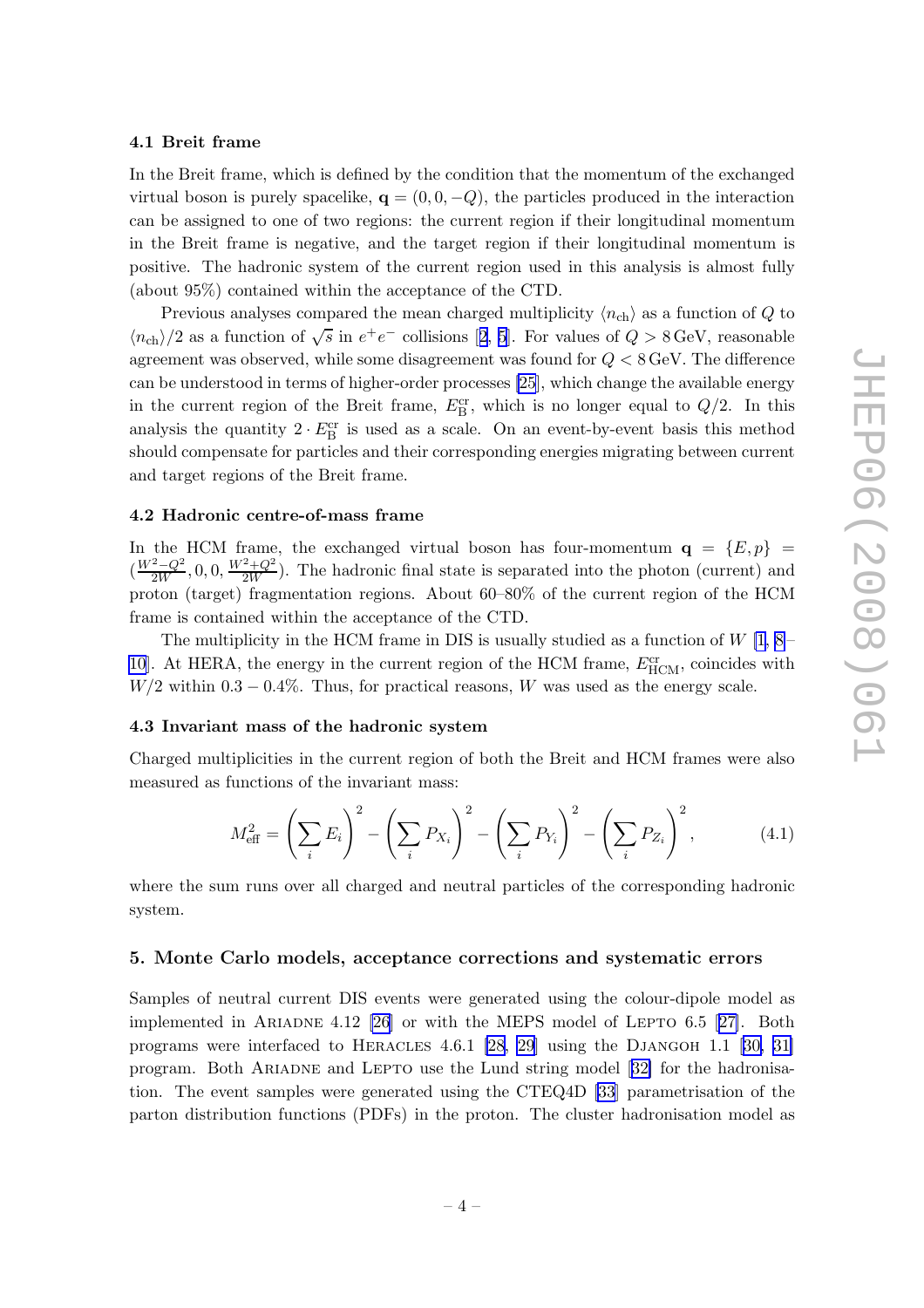<span id="page-8-0"></span>

Figure 1: Multiplicity distributions measured in the current region of the Breit frame in bins of  $2 \cdot E_B^{\text{cr}}$  (solid circles). The inner error bars represent the statistical uncertainties and the outer error bars the statistical and systematic uncertainties added in quadrature. The predictions (solid lines) of different MC models are also shown.

implemented in Herwig 6.1 [[34\]](#page-34-0) was used to estimate the effect of different hadronisation schemes on the unfolding procedure. The minimum transverse momentum of outgoing partons in the hard interaction and of partons participating in multi-parton interactions is adjustable in HERWIG using the parameter  $p_T^{\min}$ . The parameter was tuned in this analysis to improve the description of the detector distributions. The best agreement was found for  $p_T^{\text{min}} = 2.5 \,\text{GeV}$  $p_T^{\text{min}} = 2.5 \,\text{GeV}$  $p_T^{\text{min}} = 2.5 \,\text{GeV}$  [[35\]](#page-34-0). The HERWIG samples were generated using CTEQ5L [\[36\]](#page-34-0) parametrisation of the proton PDFs. The MC samples were used both for data correction and for comparison of the data to the model predictions.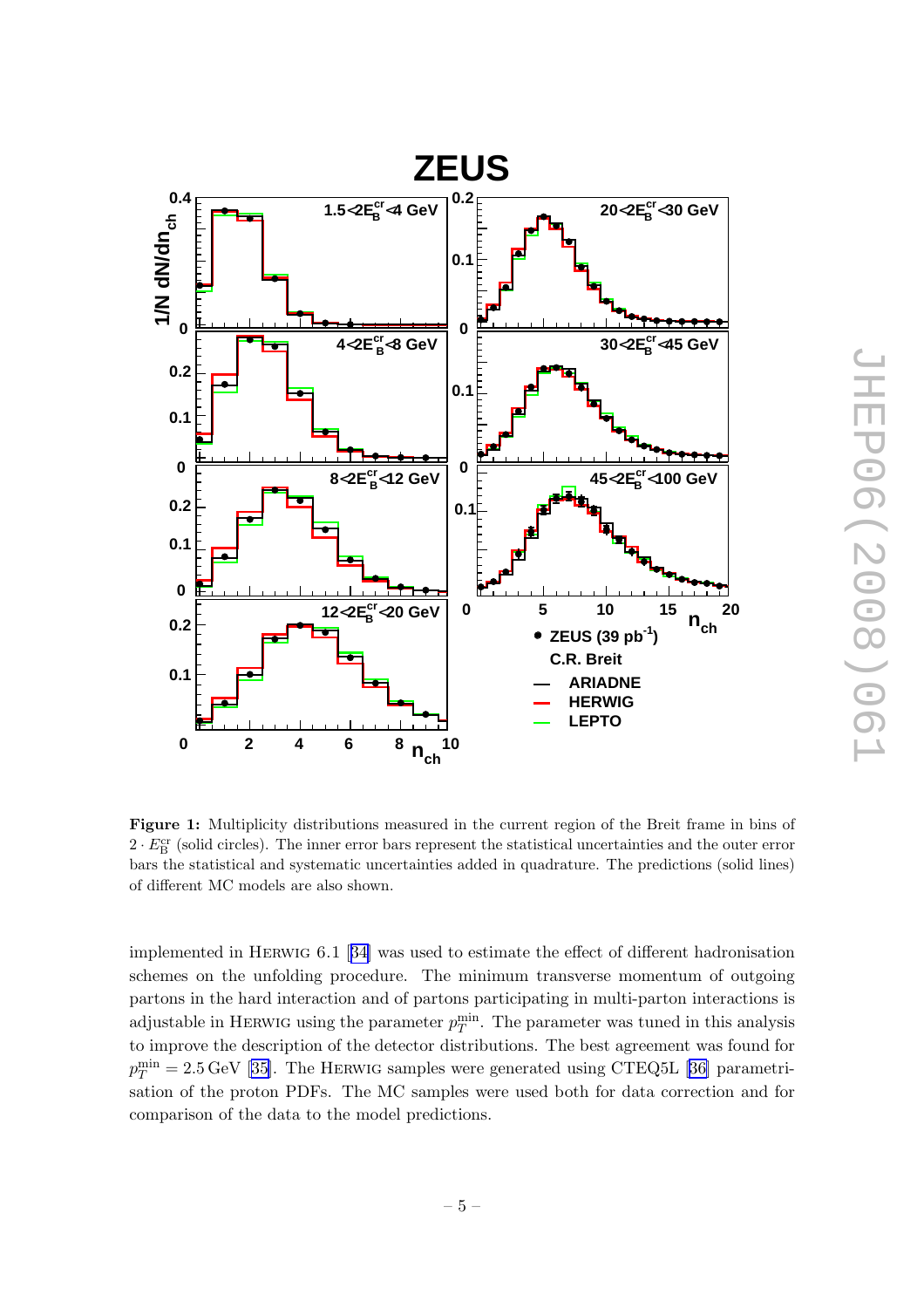<span id="page-9-0"></span>The corrections applied to the data accounted for the effects of acceptance and resolution of the detector, event selection cuts, QED-radiative effects, track reconstruction, track selection cuts, and energy losses in the inactive material in front of the calorimeter in the case of the energy measurement. Finally the multiplicity distributions were corrected using a matrix unfolding method as described in earlier studies[[5\]](#page-33-0).

The generated events were passed through a full simulation of the detector, using a program based on Geant 3.13[[37\]](#page-34-0), and processed and selected with the same programs as used for the data. The simulated samples were used to determine the response of the detector and to evaluate the correction factors necessary to obtain hadron-level quantities. The hadron level is defined by those hadrons with lifetime  $\tau \geq 3 \cdot 10^{-10}$  seconds. In order to compare the results to different experiments, corrections were calculated both including and not including the decay products of  $K_S^0$  and  $\Lambda$ .

The dominant systematic uncertainty in this analysis arises from the simulation of the hadronic final state. To correct the data, the average of the correction factors from the Ariadne and Herwig MC programs was used. One half of the difference, as large as 5%, was assigned to the systematic uncertainties.

Other sources of uncertainty are (typical values of the uncertainties are shown in parentheses): event reconstruction and selection  $(< 0.5\%)$ , track reconstruction and selection  $(< 0.5\%)$ , and the uncertainty due to variation of the  $Q^2$  cut by its resolution  $(< 1.7\%)$ . The uncertainty due to contamination from diffractive events is negligible. The individual systematic uncertainties were added in quadrature. The major correlated uncertainty comes from the CAL energy scale  $( $1.5\%$ )$  and is not shown in the figures or given in the tables. A detailed study of the sources contributing to the uncertainties of the measurement can be found elsewhere [\[38](#page-34-0)].

#### 6. Results

#### 6.1 Multiplicity distributions

The multiplicity distributions in the current region of the Breit frame are presented in figure [1](#page-8-0) and table 1 and in figure [2](#page-11-0) and table 2 in bins of  $2 \cdot E_{\rm B}^{\rm cr}$  and in bins of  $M_{\rm eff}$ respectively. The kinematic range of the analysis restricts the  $M_{\text{eff}}$  measurements in the current region of the Breit frame to a maximum value of about 20 GeV. The predictions of Ariadne, Lepto and Herwig are also shown. All three MC models generally describe the data, but Ariadne gives the best description. In all figures and tables the charged-particle decay products of  $K_S^0$  and  $\Lambda$  are included, unless otherwise stated.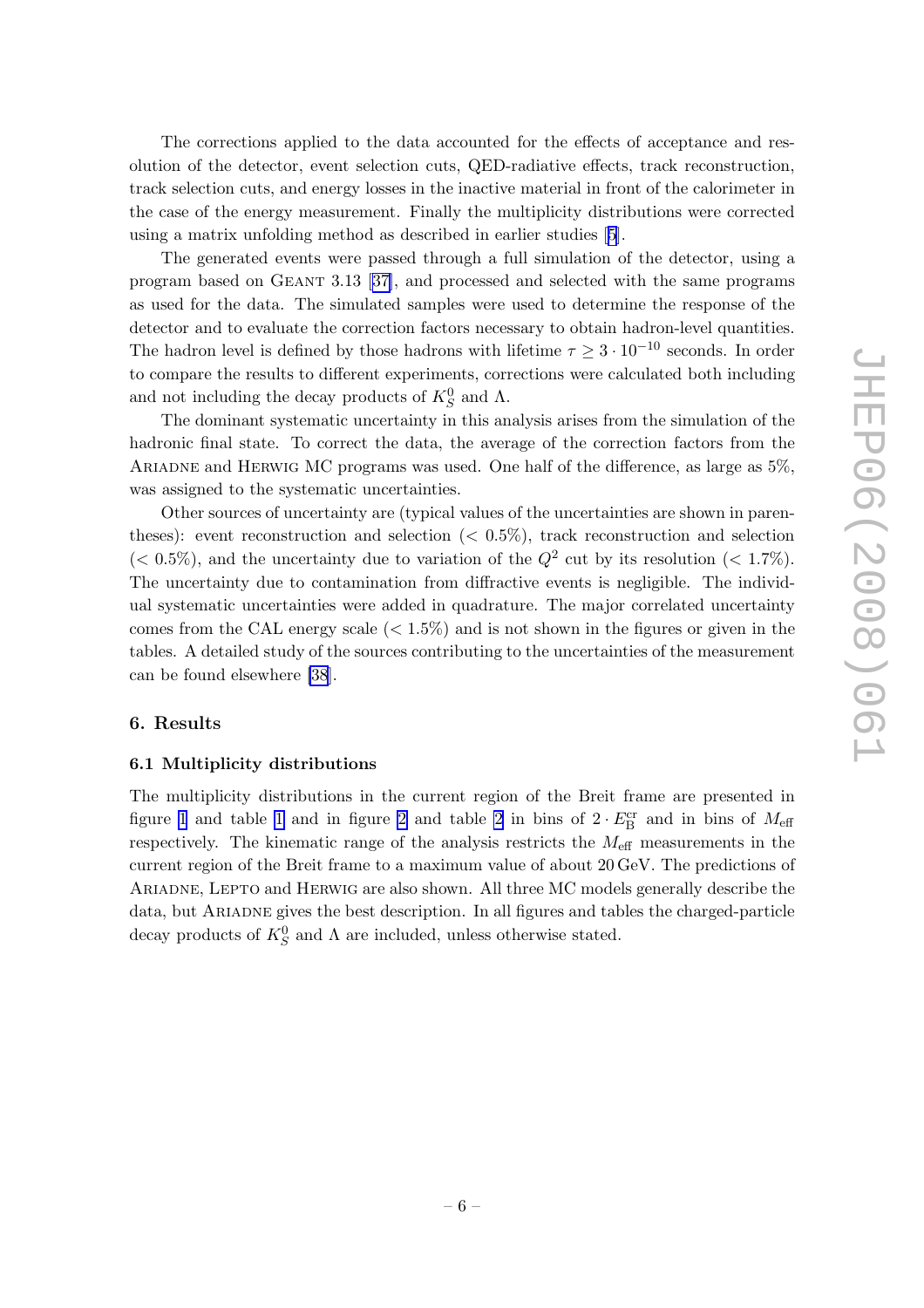| $2 \cdot E_{\rm B}^{\rm cr}$ | $1.5 - 4$                                  | $4 - 8$                          | $8 - 12$                         | $12 - 20$                                  | $20 - 30$                        | $30 - 45$                        | $45 - 100$                                 |
|------------------------------|--------------------------------------------|----------------------------------|----------------------------------|--------------------------------------------|----------------------------------|----------------------------------|--------------------------------------------|
| (GeV)                        |                                            |                                  |                                  |                                            |                                  |                                  |                                            |
| $n_{\text{ch}}=0$            | $12.33 \pm 0.25^{+0.21}_{-0.23}$           | $4.34 \pm 0.09^{+0.65}_{-0.65}$  | $1.83\pm0.10^{+0.57}_{-0.56}$    | $0.81\pm0.03^{+0.26}_{-0.26}$              | $0.33\pm0.03^{+0.10}_{-0.10}$    | $0.23\pm0.05^{+0.09}_{-0.09}$    | $0.17\pm0.09^{+0.09}_{-0.09}$              |
| $\mathbf{1}$                 | $\overline{35.79\pm 0.46^{+0.18}_{-0.35}}$ | $17.44 \pm 0.19_{-0.72}^{+0.71}$ | $8.29 \pm 0.20^{+0.78}_{-0.77}$  | $4.35\pm0.06^{+0.44}_{-0.44}$              | $2.23 \pm 0.08_{-0.33}^{+0.33}$  | $1.45 \pm 0.13_{-0.44}^{+0.45}$  | $0.86\pm0.16^{+0.19}_{-0.20}$              |
| $\overline{2}$               | $33.31 \pm 0.43_{-0.57}^{+0.65}$           | $27.99 \pm 0.24^{+0.21}_{-0.21}$ | $17.14 \pm 0.30^{+0.44}_{-0.51}$ | $10.07 \pm 0.09_{-0.38}^{+0.38}$           | $5.50 \pm 0.13_{-0.38}^{+0.39}$  | $3.38 \pm 0.18_{-0.27}^{+0.28}$  | $2.11 \pm 0.25^{+0.38}_{-0.35}$            |
| 3                            | $14.50 \pm 0.26^{+0.39}_{-0.39}$           | $26.40 \pm 0.23_{-0.49}^{+0.50}$ | $24.13 \pm 0.36_{-0.37}^{+0.25}$ | $17.08 \pm 0.12_{-0.20}^{+0.19}$           | $10.95 \pm 0.19^{+0.29}_{-0.32}$ | $7.14 \pm 0.27^{+0.48}_{-0.42}$  | $4.45 \pm 0.38^{+0.65}_{-0.63}$            |
| $\overline{4}$               | $3.46 \pm 0.12^{+0.18}_{-0.18}$            | $15.27 \pm 0.18^{+0.42}_{-0.42}$ | $21.62 \pm 0.34^{+0.65}_{-0.66}$ | $\overline{19.82\pm 0.12^{+0.18}_{-0.27}}$ | $14.65 \pm 0.22^{+0.11}_{-0.21}$ | $11.05 \pm 0.34^{+0.30}_{-0.25}$ | $7.36\pm0.48^{+0.63}_{-0.60}$              |
| $\overline{5}$               | $0.54 \pm 0.04^{+0.04}_{-0.03}$            | $6.14 \pm 0.11^{+0.42}_{-0.40}$  | $14.72 \pm 0.29^{+0.73}_{-0.71}$ | $18.41 \pm 0.12^{+0.43}_{-0.45}$           | $16.90 \pm 0.23^{+0.16}_{-0.15}$ | $14.03 \pm 0.38^{+0.26}_{-0.25}$ | $10.19 \pm 0.56^{+0.42}_{-0.33}$           |
| 6                            | $\overline{0.07 \pm 0.02^{+0.01}_{-0.01}}$ | $1.88 \pm 0.06_{-0.14}^{+0.14}$  | $7.55 \pm 0.20^{+0.45}_{-0.40}$  | $13.36 \pm 0.10^{+0.47}_{-0.48}$           | $15.42 \pm 0.22^{+0.30}_{-0.30}$ | $14.17 \pm 0.38_{-0.36}^{+0.29}$ | $11.66 \pm 0.60^{+0.37}_{-0.27}$           |
| $\overline{7}$               |                                            | $0.43 \pm 0.02^{+0.03}_{-0.03}$  | $3.16 \pm 0.13_{-0.19}^{+0.22}$  | $8.30 \pm 0.08_{-0.26}^{+0.30}$            | $12.86 \pm 0.20^{+0.43}_{-0.41}$ | $13.22 \pm 0.36_{-0.61}^{+0.60}$ | $11.96 \pm 0.61^{+0.28}_{-0.16}$           |
| 8                            |                                            | $0.09 \pm 0.01^{+0.01}_{-0.01}$  | $1.13\pm0.08^{+0.06}_{-0.08}$    | $4.36\pm0.06^{+0.17}_{-0.10}$              | $8.78 \pm 0.17^{+0.30}_{-0.30}$  | $10.96 \pm 0.33^{+0.38}_{-0.44}$ | $11.26 \pm 0.59^{+0.66}_{-0.52}$           |
| 9                            |                                            |                                  | $0.34 \pm 0.04^{+0.02}_{-0.02}$  | $2.09 \pm 0.04^{+0.10}_{-0.06}$            | $5.68 \pm 0.13^{+0.28}_{-0.28}$  | $8.30 \pm 0.28^{+0.42}_{-0.41}$  | $10.10 \pm 0.56^{+0.47}_{-0.44}$           |
| 10                           |                                            |                                  | $0.06 \pm 0.01_{-0.01}^{+0.01}$  | $0.85 \pm 0.03_{-0.04}^{+0.06}$            | $3.27 \pm 0.10^{+0.07}_{-0.02}$  | $6.01 \pm 0.25_{-0.08}^{+0.22}$  | $7.66 \pm 0.48^{+0.57}_{-0.65}$            |
| 11                           |                                            |                                  | $0.02 \pm 0.01^{+0.00}_{-0.00}$  | $0.33\pm0.02^{+0.04}_{-0.03}$              | $1.80 \pm 0.07^{+0.02}_{-0.05}$  | $4.00 \pm 0.20^{+0.13}_{-0.07}$  | $\overline{6.32 \pm 0.44^{+0.18}_{-0.27}}$ |
| 12                           |                                            |                                  |                                  | $0.12 \pm 0.01^{+0.02}_{-0.02}$            | $0.85 \pm 0.05^{+0.08}_{-0.09}$  | $2.53\pm0.16^{+0.10}_{-0.09}$    | $4.80\pm0.40^{+0.37}_{-0.57}$              |
| 13                           |                                            |                                  |                                  |                                            | $0.45 \pm 0.04^{+0.08}_{-0.07}$  | $1.58\pm0.12^{+0.05}_{-0.07}$    | $3.46 \pm 0.31^{+0.35}_{-0.41}$            |
| 14                           |                                            |                                  |                                  |                                            | $0.19\pm0.02^{+0.02}_{-0.02}$    | $0.98 \pm 0.10^{+0.11}_{-0.11}$  | $2.46 \pm 0.26_{-0.13}^{+0.07}$            |
| 15                           |                                            |                                  |                                  |                                            | $0.09 \pm 0.02^{+0.02}_{-0.02}$  | $0.48 \pm 0.06_{-0.02}^{+0.05}$  | $1.77 \pm 0.23^{+0.23}_{-0.37}$            |
| 16                           |                                            |                                  |                                  |                                            | $0.03 \pm 0.01^{+0.01}_{-0.01}$  | $0.26 \pm 0.05_{-0.03}^{+0.03}$  | $1.17 \pm 0.19^{+0.09}_{-0.11}$            |
| 17                           |                                            |                                  |                                  |                                            | $0.02\pm0.01^{+0.01}_{-0.02}$    | $0.14\pm0.04^{+0.03}_{-0.04}$    | $0.74 \pm 0.15^{+0.13}_{-0.14}$            |
| 18                           |                                            |                                  |                                  |                                            | $0.01 \pm 0.01^{+0.00}_{-0.00}$  | $0.06 \pm 0.02^{+0.02}_{-0.02}$  | $0.65 \pm 0.15_{-0.07}^{+0.18}$            |
| 19                           |                                            |                                  |                                  |                                            |                                  |                                  | $0.30 \pm 0.08_{-0.11}^{+0.07}$            |
| $20\,$                       |                                            |                                  |                                  |                                            |                                  |                                  | $0.20\pm0.06^{+0.17}_{-0.05}$              |

**Table 1:** Multiplicity distributions  $100 \cdot 1/N dN/dn_{ch}$  measured in the current region of the Breit frame in bins of  $2 \cdot E_B^{\text{cr}}$ . The first errors are statistical and the second are the systematic uncertainties.

JHEP06(2008)061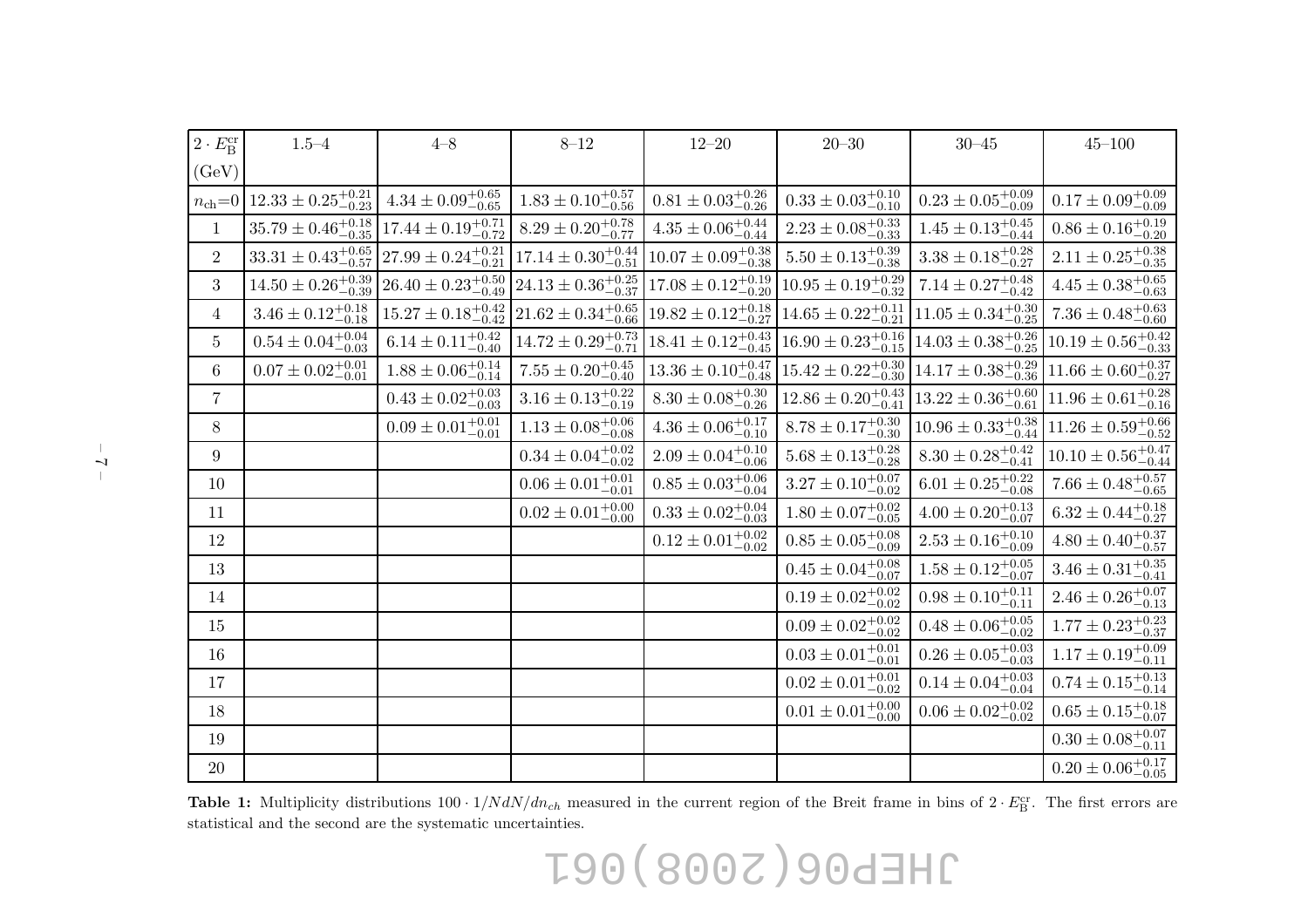<span id="page-11-0"></span>

| $M_{\text{eff}}$ (GeV) | $1.5 - 4$                                      | $4 - 8$                                                   | $8 - 12$                                    | $12 - 20$                                                |
|------------------------|------------------------------------------------|-----------------------------------------------------------|---------------------------------------------|----------------------------------------------------------|
| $n_{\rm ch} = 0$       | $1.90\pm0.05^{+0.34}_{-0.34}$                  | $0.23 \pm 0.04^{+0.07}_{-0.07}$                           | $0.04 \pm 0.02^{+0.02}_{-0.01}$             | $0.02 \pm 0.02^{+0.01}_{-0.01}$                          |
| $\mathbf{1}$           | $9.81 \pm 0.13^{+0.47}_{-0.50}$                | $1.68 \pm 0.12_{-0.22}^{+0.24}$                           | $0.40 \pm 0.05_{-0.02}^{+0.02}$             | $0.13 \pm 0.05_{-0.02}^{+0.02}$                          |
| $\overline{2}$         | $21.73 \pm 0.20^{+0.28}_{-0.32}$               | $5.57 \pm 0.24_{-0.26}^{+0.31}$<br>$-0.26$                | $1.26 \pm 0.09_{-0.07}^{+0.04}$             | $0.56 \pm 0.13 \overline{{}_{-0.21}^{+0.21}}$<br>$-0.21$ |
| 3                      | $28.19 \pm 0.23_{-0.29}^{+0.28}$               | $12.12 \pm 0.37_{-0.24}^{+0.35}$                          | $3.58 \pm 0.16_{-0.14}^{+0.16}$             | $1.49 \pm 0.18_{-0.17}^{+0.19}$                          |
| $\overline{4}$         | $21.12 \pm 0.20^{+0.15}_{-0.14}$               | $17.68 \pm 0.47^{+0.31}_{-0.40}$                          | $6.73 \pm 0.23_{-0.12}^{+0.09}$             | $3.33\pm 0.30^{+0.26}_{-0.30}$                           |
| 5                      | $10.93 \pm 0.14\frac{+0.32}{-0.25}$<br>$-0.25$ | $19.78 \pm 0.51 \overline{{}_{-0.21}^{+0.21}}$<br>$-0.29$ | $11.07 \pm 0.31_{-0.37}^{+0.34}$<br>$-0.37$ | $5.64 \pm 0.39_{-0.18}^{+0.27}$<br>$-0.18$               |
| 6                      | $4.40 \pm 0.09_{-0.08}^{+0.13}$<br>$-0.08$     | $17.11 \pm 0.48_{-0.69}^{+0.69}$<br>$-0.69$               | $14.17 \pm 0.37^{+0.11}_{-0.20}$            | $8.38 \pm 0.50^{+0.24}_{-0.12}$                          |
| $\overline{7}$         | $1.43 \pm 0.05^{+0.05}_{-0.03}$                | $12.41 \pm 0.41_{-0.18}^{+0.17}$                          | $16.01 \pm 0.40^{+0.39}_{-0.42}$            | $10.47 \pm 0.58^{+0.40}_{-0.35}$                         |
| 8                      | $0.38 \pm 0.02^{+0.02}_{-0.01}$                | $7.27 \pm 0.31_{-0.24}^{+0.25}$                           | $14.40 \pm 0.38_{-0.46}^{+0.46}$            | $12.16 \pm 0.66_{-0.42}^{+0.43}$                         |
| 9                      | $0.09 \pm 0.01^{+0.01}_{-0.01}$                | $3.51 \pm 0.23 \frac{+0.47}{-0.46}$<br>$-0.46$            | $11.74 \pm 0.35_{-0.28}^{+0.29}$<br>$-0.26$ | $12.75 \pm 0.68^{+0.27}_{-0.17}$<br>$-0.17$              |
| 10                     |                                                | $1.63 \pm 0.15_{-0.16}^{+0.17}$                           | $8.46 \pm 0.30^{+0.33}_{-0.29}$             | $11.80 \pm 0.69_{-0.26}^{+0.28}$                         |
| 11                     |                                                | $0.66 \pm 0.09_{-0.08}^{+0.09}$                           | $5.50 \pm 0.24_{-0.21}^{+0.25}$             | $10.03 \pm 0.63_{-0.12}^{+0.33}$                         |
| 12                     |                                                | $0.26\pm0.06^{+0.05}_{-0.05}$                             | $3.16 \pm 0.18 {}^{+0.32}_{-0.31}$          | $7.74 \pm 0.57^{+0.25}_{-0.34}$                          |
| 13                     |                                                | $0.04 \pm 0.02^{+0.01}_{-0.01}$                           | $1.76 \pm 0.13_{-0.20}^{+0.24}$             | $5.56 \pm 0.46_{-0.48}^{+0.21}$                          |
| 14                     |                                                | $0.03 \pm 0.02^{+0.01}_{-0.01}$                           | $0.94 \pm 0.09_{-0.11}^{+0.13}$             | $4.02 \pm 0.40^{+0.33}_{-0.21}$                          |
| 15                     |                                                | $0.01 \pm 0.01^{+0.01}_{-0.01}$                           | $0.41 \pm 0.06_{-0.12}^{+0.13}$             | $2.50\pm0.31^{+0.11}_{-0.22}$                            |
| 16                     |                                                |                                                           | $0.19 \pm 0.04_{-0.04}^{+0.04}$             | $1.44 \pm 0.25^{+0.07}_{-0.14}$                          |
| 17                     |                                                |                                                           | $0.10 \pm 0.03^{+0.03}_{-0.05}$             | $0.89 \pm 0.19_{-0.23}^{+0.21}$<br>$-0.23$               |
| 18                     |                                                |                                                           | $0.05 \pm 0.02^{+0.03}_{-0.02}$             | $0.52\pm0.14^{+0.13}_{-0.13}$                            |
| 19                     |                                                |                                                           | $0.01 \pm 0.01^{+0.00}_{-0.00}$             | $0.22 \pm 0.09_{-0.11}^{+0.11}$                          |
| $20\,$                 |                                                |                                                           |                                             | $0.19 \pm 0.09_{-0.10}^{+0.13}$                          |

**Table 2:** Multiplicity distributions  $100 \cdot 1/N dN/dn_{ch}$  measured in the current region of the Breit frame in bins of  $M_{\text{eff}}$ . The first errors are statistical and the second are the systematic uncertainties.

For a given bin of energy, the multiplicities as a function of  $2 \cdot E_{\rm B}^{\rm cr}$  and  $M_{\rm eff}$  differ by approximately a factor of two. This is due to the fact that  $2 \cdot E_{\text{B}}^{\text{cr}}$  (as well as Q or W) characterise the total centre-of-mass energy of the system of which only one hemisphere is measured. On the other hand the  $M_{\text{eff}}$  method measures the multiplicity of the system with respect to the corresponding invariant mass.

The multiplicity distributions in the current region of the HCM frame are presented in figure [3](#page-14-0) and table 3 in bins of  $W$ . Both ARIADNE and LEPTO predict similar  $W$  distributions and give a reasonable description of the data. Herwig predicts longer tails for the multiplicity distributions in bins of  $W$ . This leads to higher average multiplicities, affecting the unfolded multiplicity values and increasing the systematic uncertainties of the measurement. The ARIADNE predictions vary slightly from both LEPTO and HERWIG at the rising edge of the distributions, which also leads to an increase of the systematic uncertainties.

The multiplicity distributions in the current region of the HCM frame in bins of  $M_{\text{eff}}$ are presented in figure [4](#page-15-0) and table [4](#page-16-0). To minimise the extrapolation both in multiplicity and  $M_{\text{eff}}$ , an additional requirement,  $|\eta_{\text{LAB}}| < 1.75$ , was applied at the hadron level. None of the MC models shown in figure [4](#page-15-0) give a complete description of the data. This is most visible at higher values of  $M_{\text{eff}}$ .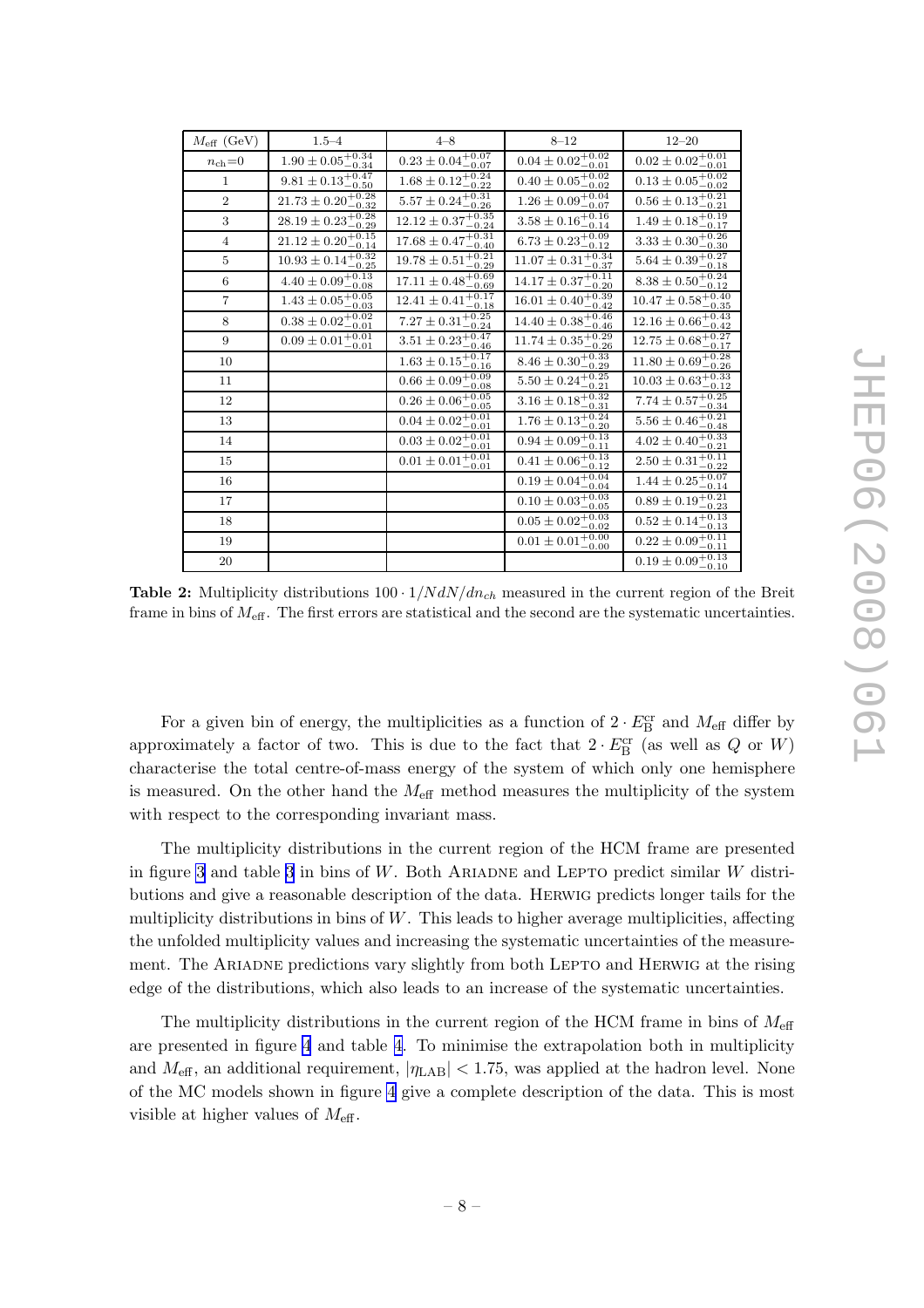<span id="page-12-0"></span>

Figure 2: Multiplicity distributions measured in the current region of the Breit frame in bins of  $M_{\text{eff}}$  (solid circles). The inner error bars represent the statistical uncertainties and the outer error bars the statistical and systematic uncertainties added in quadrature. The predictions (solid lines) of different MC models are also shown.

#### 6.2 KNO scaling

The multiplicity distributions are expected to scale with energy as discussed in detail elsewhere [\[39\]](#page-34-0). A commonly used form of the scaling, from KNO [\[40](#page-35-0)], is shown in figures 5– 8, where the product of the multiplicity distribution  $P(n_{ch})$  with average multiplicity  $\langle n_{ch} \rangle$ ,  $\langle n_{\text{ch}}\rangle P(n_{\text{ch}})$ , is shown as a function of  $n_{\text{ch}}/\langle n_{\text{ch}}\rangle$ .

In figure  $5(a)$ , the KNO distributions measured in bins of W in the current region of the HCM frame are shown. Within the uncertainties, the distributions measured in three bins of W agree. They also agree well with the average distribution, which was calculated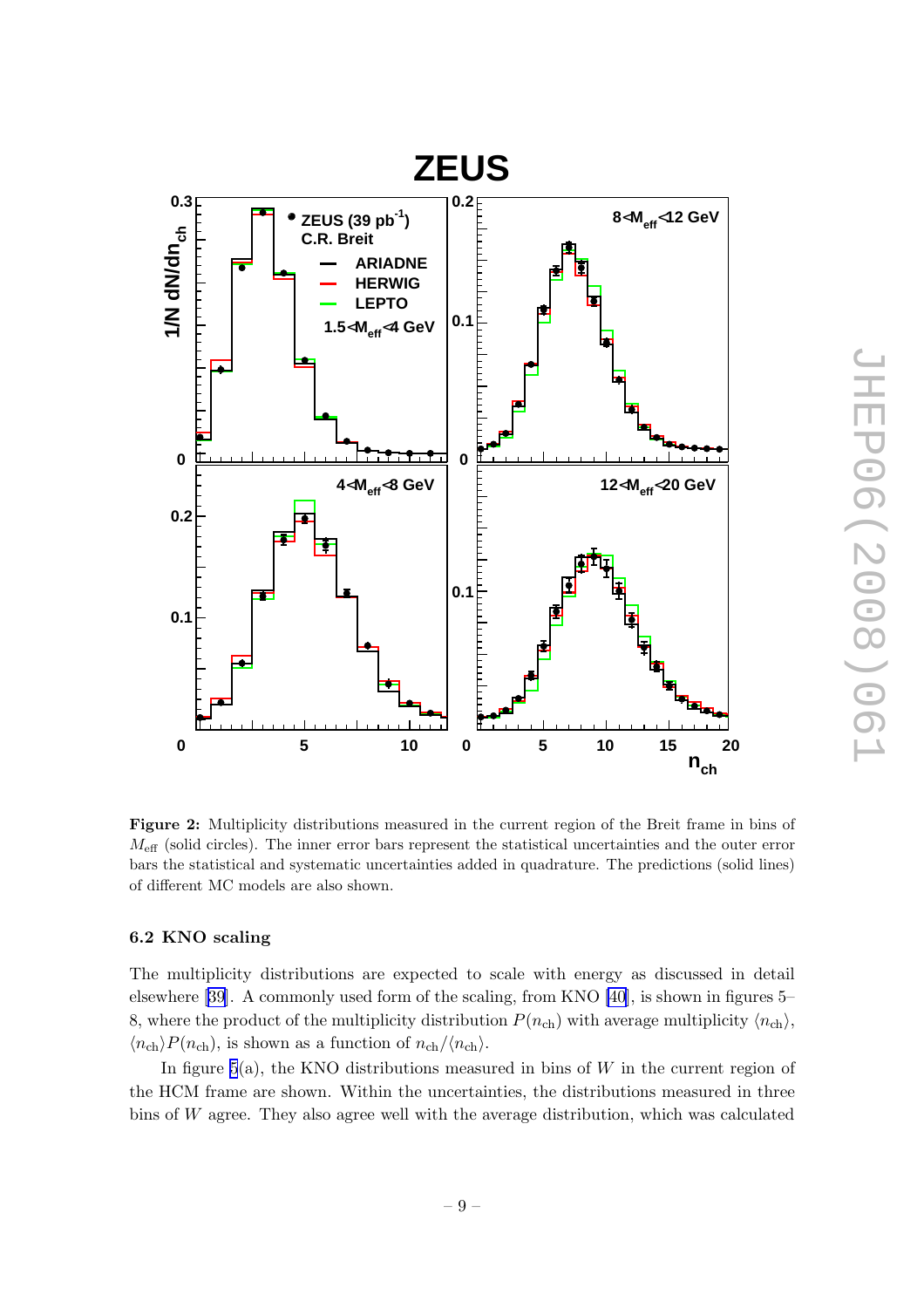<span id="page-13-0"></span>

Figure 3: Multiplicity distributions measured in the current region of the HCM frame in bins of W (solid circles). The inner error bars represent the statistical uncertainties and the outer error bars the statistical and systematic uncertainties added in quadrature. The predictions (solid lines) of different MC models are also shown.

using data for the entire W region,  $70 < W < 225$  GeV. This average KNO spectrum, presented as a histogram, is shown in figures [5](#page-17-0) and [6](#page-18-0) as a reference KNO distribution.

The reference KNO distribution is compared to the measurements in the current region of the Breit frame in figures [5\(](#page-17-0)b) and [5](#page-17-0)(c) in bins of  $2 \cdot E_{\rm B}^{\rm cr}$ . For values of  $2 \cdot E_{\rm B}^{\rm cr}$  >  $12 \,\text{GeV}$ , as shown in figure  $5(c)$ , the measurements are in reasonable agreement with the reference KNO histogram. For lower values of  $2 \cdot E_{\rm B}^{\rm cr}$ , as demonstrated in figure [5](#page-17-0)(b), the distributions do not follow the KNO-scaling behaviour; they have different shapes, but approach the KNO curve with increasing values of  $2 \cdot E_{\rm B}^{\rm cr}$ .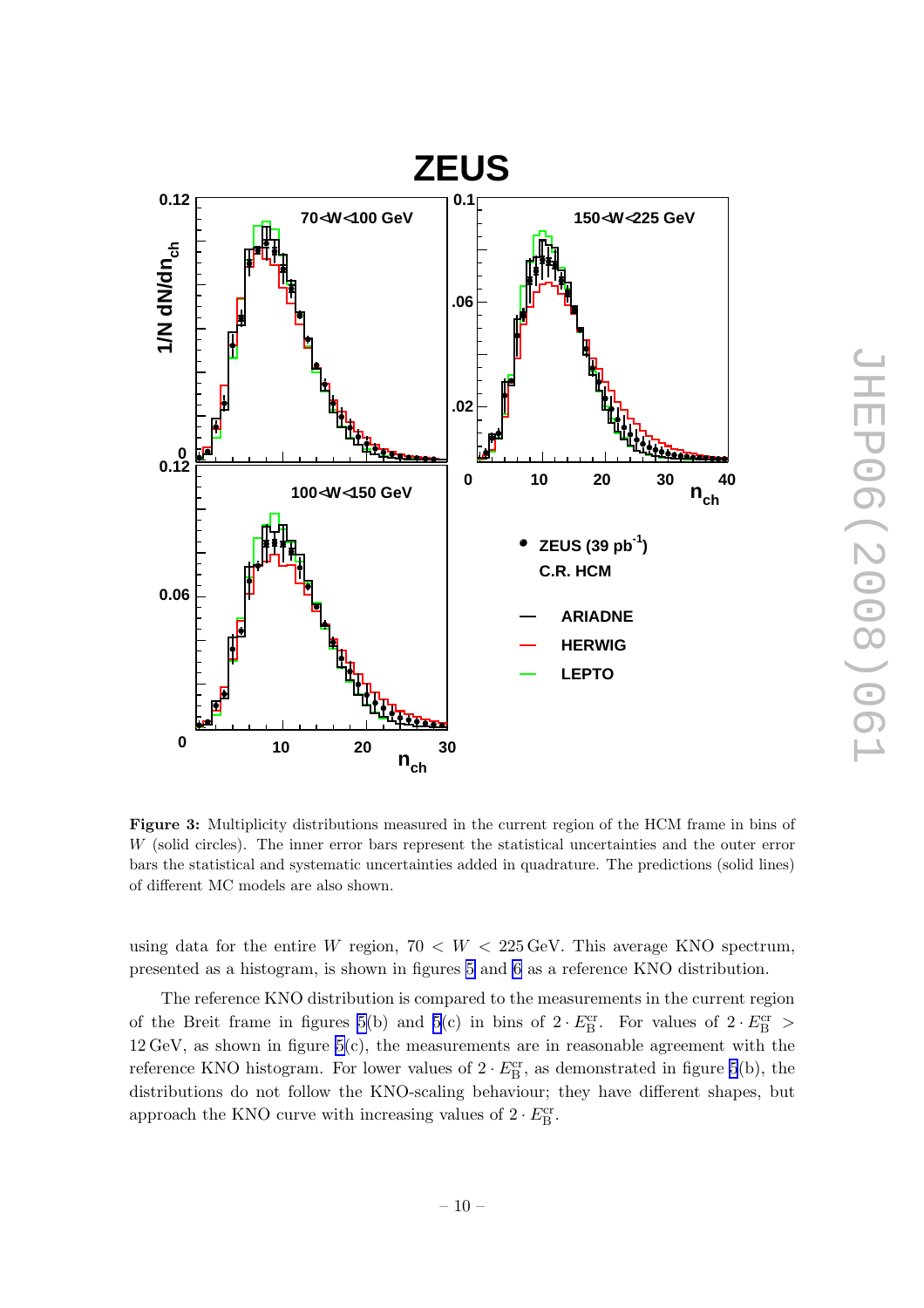<span id="page-14-0"></span>

| $W$ (GeV)        | $70 - 100$                                                            | $100 - 150$                                                                                                | $150 - 225$                                  |
|------------------|-----------------------------------------------------------------------|------------------------------------------------------------------------------------------------------------|----------------------------------------------|
| $n_{\rm ch} = 0$ | $0.09 \pm 0.03 \overline{+0.01 \over 0.01}$<br>$-0.01$                | $0.11 \pm 0.03 \frac{+0.02}{-0.02}$<br>$-0.02$                                                             | $0.09 \pm 0.02_{ -0.04}^{ +0.05}$<br>$-0.04$ |
| 1                | $0.37 \pm 0.04_{-0.12}^{+0.13}$<br>-0.13                              | $0.26 \pm 0.03_{-0.10}^{+0.10}$<br>$-0.10$                                                                 | $0.25 \pm 0.04_{ -0.17}^{ +0.17}$<br>-0.17   |
| $\overline{2}$   | $1.50 \pm 0.07^{+0.28}_{-0.28}$                                       | $1.02\pm0.06^{+0.23}_{-0.23}$                                                                              | $0.81 \pm 0.05^{+0.19}_{-0.19}$              |
| 3                | $2.58 \pm 0.09_{-0.36}^{+0.36}$                                       | $1.55 \pm 0.06_{-0.17}^{+0.17}$                                                                            | $0.99 \pm 0.05_{-0.17}^{+0.18}$              |
| 4                | $5.22 \pm 0.13_{-0.52}^{+0.52}$                                       | $3.60 \pm 0.09_{-0.69}^{+0.69}$                                                                            | $2.43 \pm 0.08^{+0.66}_{-0.66}$              |
| 5                | $6.47 \pm 0.14_{-0.38}^{+0.39}$                                       | $4.43 \pm 0.10^{+0.14}_{-0.13}$                                                                            | $3.00 \pm 0.08_{-0.08}^{+0.07}$              |
| 6                | $8.97 \pm 0.16_{-0.58}^{+0.58}$                                       | $6.71 \pm 0.12_{-0.85}^{+0.85}$                                                                            | $4.72 \pm 0.10^{+0.80}_{-0.80}$              |
| 7                | $9.57 \pm 0.17_{-0.09}^{+0.12}$                                       | $7.40 \pm 0.13_{-0.18}^{+0.19}$                                                                            | $5.51 \pm 0.11_{-0.22}^{+0.24}$              |
| 8                | $9.89 \pm 0.16^{+0.78}_{-0.78}$                                       | $8.41 \pm 0.13_{-0.89}^{+0.89}$                                                                            | $6.82 \pm 0.12^{+0.87}_{-0.87}$              |
| 9                | $\frac{9.53 \pm 0.16_{-0.53}^{+0.53}}{8.73 \pm 0.16_{-0.70}^{+0.70}}$ | $8.45 \pm 0.13_{-0.51}^{+0.51}$                                                                            | $7.18 \pm 0.12_{-0.57}^{+0.57}$              |
| 10               |                                                                       | $8.40 \pm 0.13_{-0.85}^{+0.85}$                                                                            | $7.61 \pm 0.13_{-0.74}^{+0.74}$              |
| 11               | $7.82 \pm 0.15_{-0.41}^{+0.41}$                                       | $8.05 \pm 0.13_{-0.41}^{+0.40}$                                                                            | $7.54 \pm 0.13_{-0.57}^{+0.57}$              |
| 12               | $6.63 \pm 0.14_{-0.16}^{+0.16}$                                       | $7.31 \pm 0.12 \overline{+0.49}$                                                                           | $7.41 \pm 0.13 \frac{+0.58}{-0.58}$          |
| 13               | $5.50 \pm 0.13_{-0.12}^{+0.11}$                                       | $6.46 \pm 0.12^{+0.15}_{-0.15}$                                                                            | $6.82 \pm 0.12^{+0.30}_{-0.30}$              |
| 14               | $4.32 \pm 0.12_{-0.15}^{+0.12}$                                       | $5.53 \pm 0.11^{+0.03}_{-0.02}$                                                                            | $6.33 \pm 0.12_{-0.31}^{+0.31}$              |
| 15               | $3.45 \pm 0.11_{ -0.25}^{ +0.25}$<br>-0.25                            | $4.72\pm0.10^{+0.19}_{-0.19}$                                                                              | $5.69 \pm 0.11^{+0.05}_{-0.05}$<br>-0.05     |
| 16               | $2.58 \pm 0.09_{-0.37}^{+0.37}$                                       | $3.90 \pm 0.10^{+0.27}_{-0.27}$                                                                            | $4.93\pm0.11^{+0.00}_{-0.03}$                |
| 17               | $1.96 \pm 0.09_{-0.44}^{+0.44}$                                       | $3.16 \pm 0.09_{-0.44}^{+0.44}$                                                                            | $4.22 \pm 0.10^{+0.30}_{-0.30}$              |
| 18               | $1.46 \pm 0.08^{+0.45}_{-0.42}$                                       | $2.58 \pm 0.08^{+0.45}_{-0.47}$<br>-0.45                                                                   | $3.48 \pm 0.09^{+0.30}_{-0.22}$<br>-0.30     |
| 19               | $1.05 \pm 0.07^{+0.35}_{-0.25}$                                       | $1.98 \pm 0.08_{-0.51}^{+0.51}$                                                                            | $2.95 \pm 0.09_{-0.27}^{+0.37}$<br>-0.37     |
| 20               | $0.74 \pm 0.06_{ -0.94}^{ +0.34}$                                     | $1.50 \pm 0.07\frac{+0.51}{-0.51}$                                                                         | $2.32 \pm 0.08_{ -0.45}^{ +0.45}$            |
| 21               | $0.51 \pm 0.06_{-0.25}^{+0.25}$                                       | $1.14 \pm 0.06_{-0.48}^{+0.48}$                                                                            | $1.91 \pm 0.08_{-0.52}^{+0.52}$              |
| 22               | $0.34 \pm 0.05_{-0.10}^{+0.19}$<br>$-0.19$                            | $0.90 \pm 0.06_{-0.38}^{+0.38}$<br>-0.38                                                                   | $1.51 \pm 0.07^{+0.48}_{-0.49}$<br>-0.48     |
| 23               | $\frac{0.25 \pm 0.05^{+0.16}_{-0.16}}{0.17 \pm 0.04^{+0.12}_{-0.12}}$ | $\begin{array}{c} 0.65 \pm 0.05 {}^{+0.36}_{-0.36} \\ \hline 0.46 \pm 0.05 {}^{+0.27}_{-0.27} \end{array}$ | $1.22 \pm 0.07^{+0.47}_{-0.47}$              |
| 24               |                                                                       |                                                                                                            | $0.94\pm0.06^{+0.41}_{-0.41}$                |
| 25               | $0.10\pm0.04^{+0.08}_{-0.08}$                                         | $0.36 \pm 0.05_{-0.23}^{+0.23}$                                                                            | $0.74 \pm 0.06^{+0.40}_{-0.40}$              |
| 26               | $0.08 \pm 0.03_{-0.08}^{+0.06}$<br>$-0.06$                            | $0.28 \pm 0.04_{-0.20}^{+0.20}$                                                                            | $0.58 \pm 0.05_{-0.31}^{+0.31}$<br>$-0.31$   |
| 27               | $0.05 \pm 0.03_{0.04}^{+0.04}$<br>0.04                                | $0.19 \pm 0.04^{+0.15}_{-0.12}$                                                                            | $0.45 \pm 0.05_{-0.27}^{+0.27}$              |
| 28               | $0.03 \pm 0.02^{+0.03}_{-0.03}$                                       | $0.15 \pm 0.04_{-0.12}^{+0.12}$                                                                            | $0.36 \pm 0.05_{-0.23}^{+0.23}$              |
| 29               | $0.02 \pm 0.02^{+0.01}_{-0.02}$<br>$-0.02$                            | $0.10\pm0.04^{+0.08}_{-0.08}$                                                                              | $0.29 \pm 0.05 {}^{+0.20}_{-0.20}$           |
| 30               | $0.01 \pm 0.03_{-0.02}^{+0.01}$                                       | $0.07\pm0.02^{+0.05}_{-0.05}$                                                                              | $0.22 \pm 0.05_{-0.17}^{+0.17}$              |
| 31               |                                                                       | $\frac{0.05 \pm 0.03^{+0.04}_{-0.04}}{0.03^{+0.04}_{-0.04}}$                                               | $0.17 \pm 0.04_{-0.12}^{+0.12}$              |
| 32               |                                                                       | $0.04 \pm 0.03_{-0.03}^{+0.03}$                                                                            | $0.13 \pm 0.05_{-0.11}^{+0.11}$              |
| 33               |                                                                       | $0.03 \pm 0.03^{+0.03}_{-0.02}$                                                                            | $0.10 \pm 0.04_{-0.08}^{+0.08}$              |
| 34               |                                                                       | $0.01 \pm 0.02^{+0.01}_{-0.01}$                                                                            | $0.08 \pm 0.03_{-0.06}^{+0.06}$              |
| 35               |                                                                       | $0.01 \pm 0.01^{+0.01}_{-0.01}$                                                                            | $0.05 \pm 0.03_{-0.07}^{+0.05}$              |
| 36               |                                                                       |                                                                                                            | $0.05 \pm 0.03^{+0.05}_{-0.04}$<br>-0.04     |
| 37               |                                                                       |                                                                                                            | $0.03\pm0.03^{+0.03}_{-0.03}$                |
| 38               |                                                                       |                                                                                                            | $0.02 \pm 0.02^{+0.02}_{-0.02}$              |

Table 3: Multiplicity distributions  $100 \cdot 1/N dN/dn_{ch}$  measured in the current region of the HCM in bins of W. The first errors are statistical and the second are the systematic uncertainties.

In figure [6](#page-18-0), the KNO distributions measured in bins of  $M_{\text{eff}}$  in the current region of the HCM frame are presented. The multiplicity distributions in bins of  $M_{\text{eff}}$  do not follow the same KNO scaling observed for measurements as functions of W or  $2 \cdot E_{\rm B}^{\rm cr}$ , but do demonstrate scaling behaviour for  $M_{\text{eff}}$  values above 8 GeV. The measurements at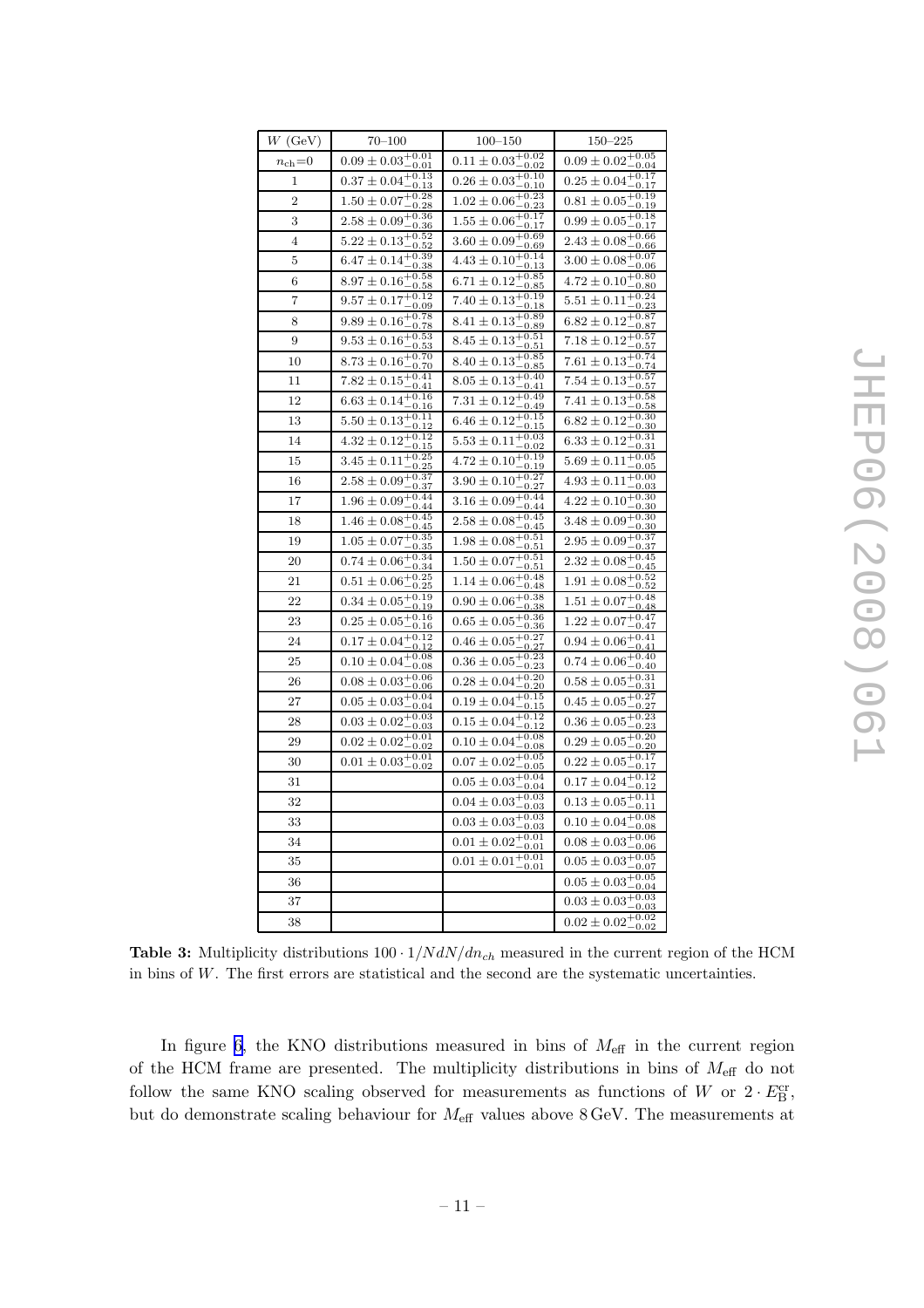<span id="page-15-0"></span>

Figure 4: Multiplicity distributions measured in the current region of the HCM frame in bins of  $M_{\text{eff}}$  (solid circles). The inner error bars represent the statistical uncertainties and the outer error bars the statistical and systematic uncertainties added in quadrature. The predictions (solid lines) of different MC models are also shown.

 $M_{\text{eff}} < 4 \,\text{GeV}$  in the current regions of both the Breit and HCM frames behave differently from the measurements at the higher values of  $M_{\text{eff}}$ .

Figure [7](#page-19-0) shows a comparison of the KNO distributions from ZEUS with results obtained in  $e^+e^-$  collisions. The measurements in bins of  $2 \cdot E_B^{\text{cr}}$ , for  $2 \cdot E_B^{\text{cr}} > 12 \,\text{GeV}$ , and in bins of W are plotted together and compared with measurements in one hemisphere of  $e^+e^-$ . In figure [7](#page-19-0)(a), a comparison with results from the TASSO collaboration [\[41](#page-35-0)] in the energyrange  $14 < \sqrt{s_{ee}} < 44 \,\text{GeV}$  is shown. At LEP only DELPHI [[42\]](#page-35-0) and OPAL [\[43\]](#page-35-0) performed measurements in a single hemisphere at  $\sqrt{s_{ee}} = 91.2 \,\text{GeV}$ . A comparison with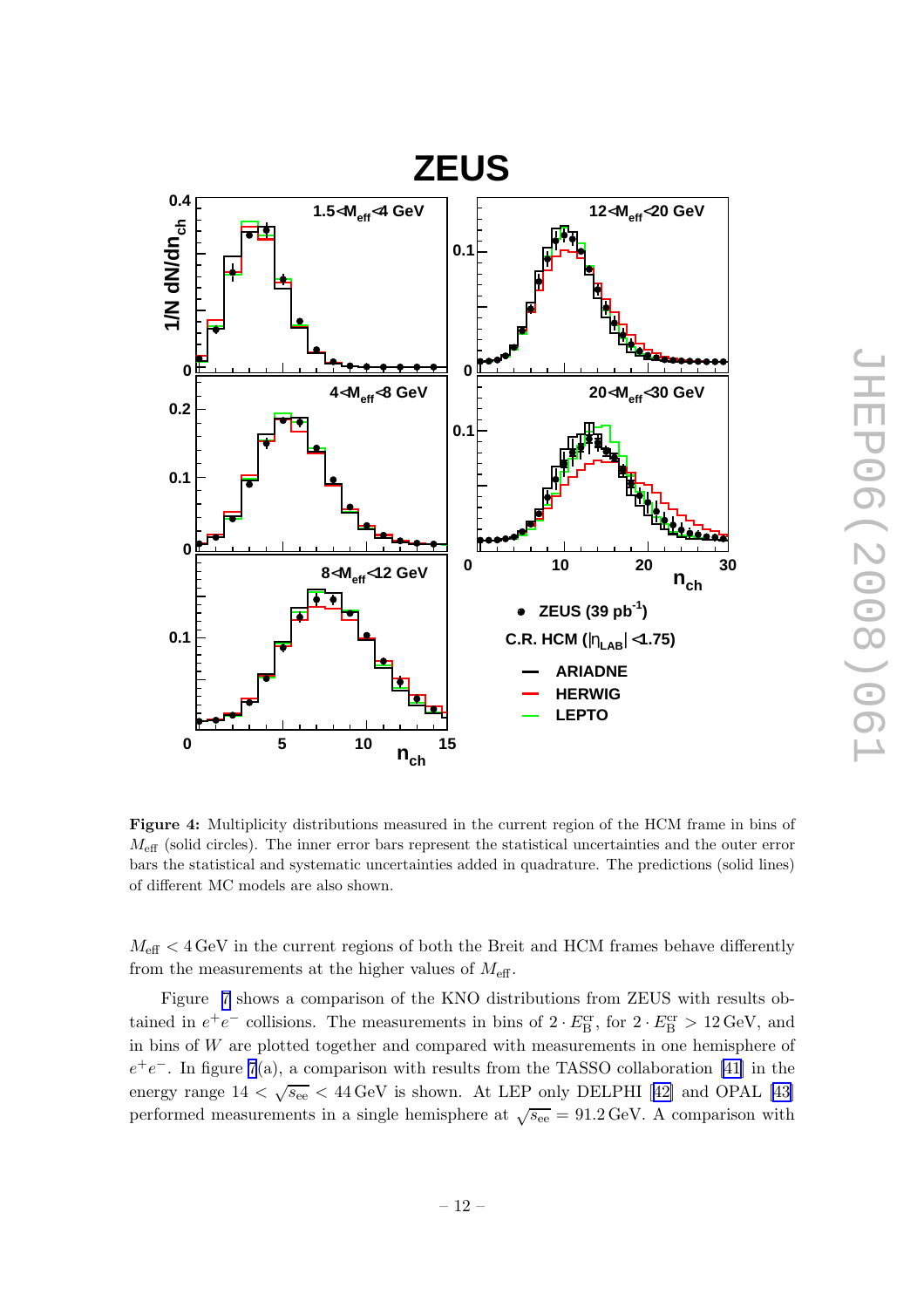<span id="page-16-0"></span>

| $M_{\text{eff}}$ (GeV) | $1.5 - 4$                                  | $4 - 8$                          | $8 - 12$                         | $12 - 20$                         | $20 - 30$                                   |
|------------------------|--------------------------------------------|----------------------------------|----------------------------------|-----------------------------------|---------------------------------------------|
| $n_{\rm ch}{=}0$       | $1.44\pm0.09^{+0.58}_{-0.58}$              | $0.12 \pm 0.01^{+0.04}_{-0.04}$  | $0.02 \pm 0.01^{+0.00}_{-0.00}$  |                                   |                                             |
| $\mathbf{1}$           | $6.59 \pm 0.22^{+0.74}_{-0.74}$            | $1.06 \pm 0.04^{+0.05}_{-0.06}$  | $0.18 \pm 0.02^{+0.03}_{-0.03}$  | $0.05 \pm 0.01^{+0.01}_{-0.01}$   |                                             |
| $\overline{2}$         | $16.69 \pm 0.40^{+1.54}_{-1.50}$           | $3.83\pm0.09^{+0.13}_{-0.13}$    | $0.76 \pm 0.04_{-0.04}^{+0.01}$  | $0.17 \pm 0.02^{+0.01}_{-0.01}$   | $0.03\pm0.02^{+0.01}_{-0.01}$               |
| 3                      | $23.29 \pm 0.49_{-0.21}^{+0.27}$           | $8.91 \pm 0.14_{-0.22}^{+0.27}$  | $2.27 \pm 0.08^{+0.03}_{-0.10}$  | $0.54 \pm 0.04^{+0.01}_{-0.03}$   | $0.13 \pm 0.04^{+0.05}_{-0.03}$             |
| 4                      | $\overline{24.20\pm 0.52^{+1.26}_{-1.28}}$ | $15.01 \pm 0.19_{-0.82}^{+0.81}$ | $5.15 \pm 0.12_{-0.38}^{+0.32}$  | $1.32 \pm 0.06_{-0.09}^{+0.08}$   | $0.31 \pm 0.06_{-0.06}^{+0.08}$             |
| 5                      | $15.49 \pm 0.41^{+0.87}_{-0.86}$           | $18.40 \pm 0.21^{+0.14}_{-0.21}$ | $8.84 \pm 0.16_{-0.48}^{+0.46}$  | $2.81 \pm 0.09^{+0.19}_{-0.20}$   | $0.78 \pm 0.10^{+0.10}_{-0.07}$             |
| 6                      | $8.07\pm0.29^{+0.34}_{-0.32}$              | $18.13 \pm 0.22^{+0.71}_{-0.71}$ | $12.51 \pm 0.19_{-0.65}^{+0.64}$ | $4.81 \pm 0.12_{-0.43}^{+0.41}$   | $1.49 \pm 0.13_{-0.07}^{+0.13}$             |
| $\overline{7}$         | $3.03 \pm 0.17_{-0.18}^{+0.16}$            | $14.32 \pm 0.19_{-0.34}^{+0.32}$ | $14.61 \pm 0.21^{+0.79}_{-0.79}$ | $7.30 \pm 0.15_{-0.69}^{+0.68}$   | $2.43 \pm 0.18_{-0.23}^{+0.18}$             |
| 8                      | $0.95\pm0.09^{+0.13}_{-0.12}$              | $9.62 \pm 0.16_{-0.24}^{+0.26}$  | $14.62 \pm 0.21^{+0.60}_{-0.59}$ | $9.38 \pm 0.18^{+0.68}_{-0.69}$   | $3.91 \pm 0.22^{+0.65}_{-0.59}$             |
| 9                      | $0.20 \pm 0.04^{+0.06}_{-0.07}$            | $5.54\pm0.12^{+0.50}_{-0.49}$    | $12.97\pm0.20^{+0.20}_{-0.16}$   | $11.03 \pm 0.19_{-0.86}^{+0.85}$  | $5.56\pm0.28^{+0.95}_{-0.93}$               |
| 10                     | $0.05\pm0.02^{+0.03}_{-0.01}$              | $2.82 \pm 0.09_{-0.33}^{+0.34}$  | $10.32 \pm 0.19_{-0.27}^{+0.28}$ | $11.53\pm0.20{+0.63\atop-0.63}$   | $6.97 \pm 0.31_{-1.13}^{+1.10}$             |
| 11                     |                                            | $1.36 \pm 0.06_{-0.28}^{+0.28}$  | $7.24 \pm 0.16_{-0.44}^{+0.46}$  | $11.18 \pm 0.20 ^{+0.59}_{-0.59}$ | $8.01 \pm 0.33_{-1.25}^{+1.23}$             |
| 12                     |                                            | $0.57\pm0.04^{+0.13}_{-0.13}$    | $4.74 \pm 0.13_{-0.70}^{+0.71}$  | $10.07 \pm 0.20^{+0.20}_{-0.21}$  | $8.48 \pm 0.35 {}^{+ 1.05}_{- 1.04}$        |
| 13                     |                                            | $0.19 \pm 0.03^{+0.07}_{-0.07}$  | $2.73\pm0.10^{+0.59}_{-0.58}$    | $8.44 \pm 0.18_{-0.24}^{+0.27}$   | $\frac{0.1}{9.26 \pm 0.36_{-1.36}^{+1.36}}$ |
| 14                     |                                            | $0.08\pm0.02^{+0.02}_{-0.02}$    | $1.51 \pm 0.08_{-0.37}^{+0.38}$  | $6.58 \pm 0.16_{-0.51}^{+0.52}$   | $8.90 \pm 0.38_{-0.71}^{+0.72}$             |
| 15                     |                                            | $0.03 \pm 0.01^{+0.00}_{-0.01}$  | $0.83 \pm 0.06_{-0.28}^{+0.28}$  | $4.92 \pm 0.15^{+0.60}_{-0.59}$   | $8.09 \pm 0.36_{-0.35}^{+0.37}$             |
| 16                     |                                            |                                  | $0.35\pm0.04^{+0.14}_{-0.14}$    | $3.53\pm0.13^{+0.66}_{-0.65}$     | $7.57 \pm 0.36_{-0.21}^{+0.21}$             |
| 17                     |                                            |                                  | $0.20 \pm 0.03_{-0.08}^{+0.08}$  | $2.43 \pm 0.11_{-0.63}^{+0.64}$   | $6.41 \pm 0.35_{-0.45}^{+0.47}$             |
| 18                     |                                            |                                  | $0.08\pm0.02^{+0.03}_{-0.03}$    | $1.56\pm0.10^{+0.56}_{-0.56}$     | $5.17 \pm 0.33^{+0.86}_{-0.90}$             |
| 19                     |                                            |                                  | $0.03\pm0.02^{+0.02}_{-0.02}$    | $0.96\pm0.08^{+0.36}_{-0.36}$     | $4.08 \pm 0.29_{-0.71}^{+0.65}$             |
| 20                     |                                            |                                  | $0.01 \pm 0.01^{+0.01}_{-0.01}$  | $0.59\pm0.06^{+0.25}_{-0.25}$     | $3.47\pm0.29^{+0.96}_{-0.95}$               |
| 21                     |                                            |                                  |                                  | $0.36\pm0.05^{+0.18}_{-0.18}$     | $2.63\pm0.27^{+0.99}_{-0.98}$               |
| 22                     |                                            |                                  |                                  | $0.18 \pm 0.04_{-0.11}^{+0.12}$   | $1.83 \pm 0.24_{-0.72}^{+0.72}$             |
| 23                     |                                            |                                  |                                  | $0.12\pm0.04^{+0.09}_{-0.08}$     | $1.39\pm0.23^{+0.77}_{-0.75}$               |
| 24                     |                                            |                                  |                                  | $0.07 \pm 0.02^{+0.04}_{-0.04}$   | $0.96\pm0.20^{+0.62}_{-0.63}$               |
| 25                     |                                            |                                  |                                  | $0.04\pm0.02^{+0.02}_{-0.02}$     | $0.66 \pm 0.20 ^{+0.50}_{-0.52}$            |
| 26                     |                                            |                                  |                                  | $0.02 \pm 0.02^{+0.01}_{-0.02}$   | $0.53\pm0.16^{+0.33}_{-0.33}$               |
| 27                     |                                            |                                  |                                  |                                   | $0.34 \pm 0.16_{-0.22}^{+0.27}$             |
| 28                     |                                            |                                  |                                  |                                   | $0.28\pm0.20^{+0.26}_{-0.26}$               |
| 29                     |                                            |                                  |                                  |                                   | $0.13 \pm 0.11_{-0.13}^{+0.11}$             |
| 30                     |                                            |                                  |                                  |                                   | $0.09\pm0.07^{+0.07}_{-0.12}$               |

**Table 4:** Multiplicity distributions  $100 \cdot 1/N dN/dn_{ch}$  measured in the current region of the HCM frame in bins of  $M_{\text{eff}}$ . The first errors are statistical and the second are the systematic uncertainties.

the present data is shown in figure [7\(](#page-19-0)b). The systematic uncertainties are not shown, but within statistical uncertainties there is a remarkable agreement between  $ep$  and  $e^+e^-$  results. However, the LEP data differ somewhat from the present measurement in the peak region and at very low values of  $n_{\text{ch}}/\langle n_{\text{ch}}\rangle$ .

The data as a function of  $M_{\text{eff}}$ , for  $M_{\text{eff}} > 8 \text{ GeV}$ , are compared with the  $e^+e^-$ measurements for the whole event in figure [8](#page-20-0). Both the TASSO and LEP [\[42](#page-35-0)-56] data  $(91.2 < \sqrt{s_{ee}} < 209 \,\text{GeV})$  agree with the present measurement.

#### 6.3 Mean charged multiplicity

Figure [9](#page-21-0) and table [5](#page-18-0) show the mean charged multiplicity,  $\langle n_{\text{ch}} \rangle$ , in the current region of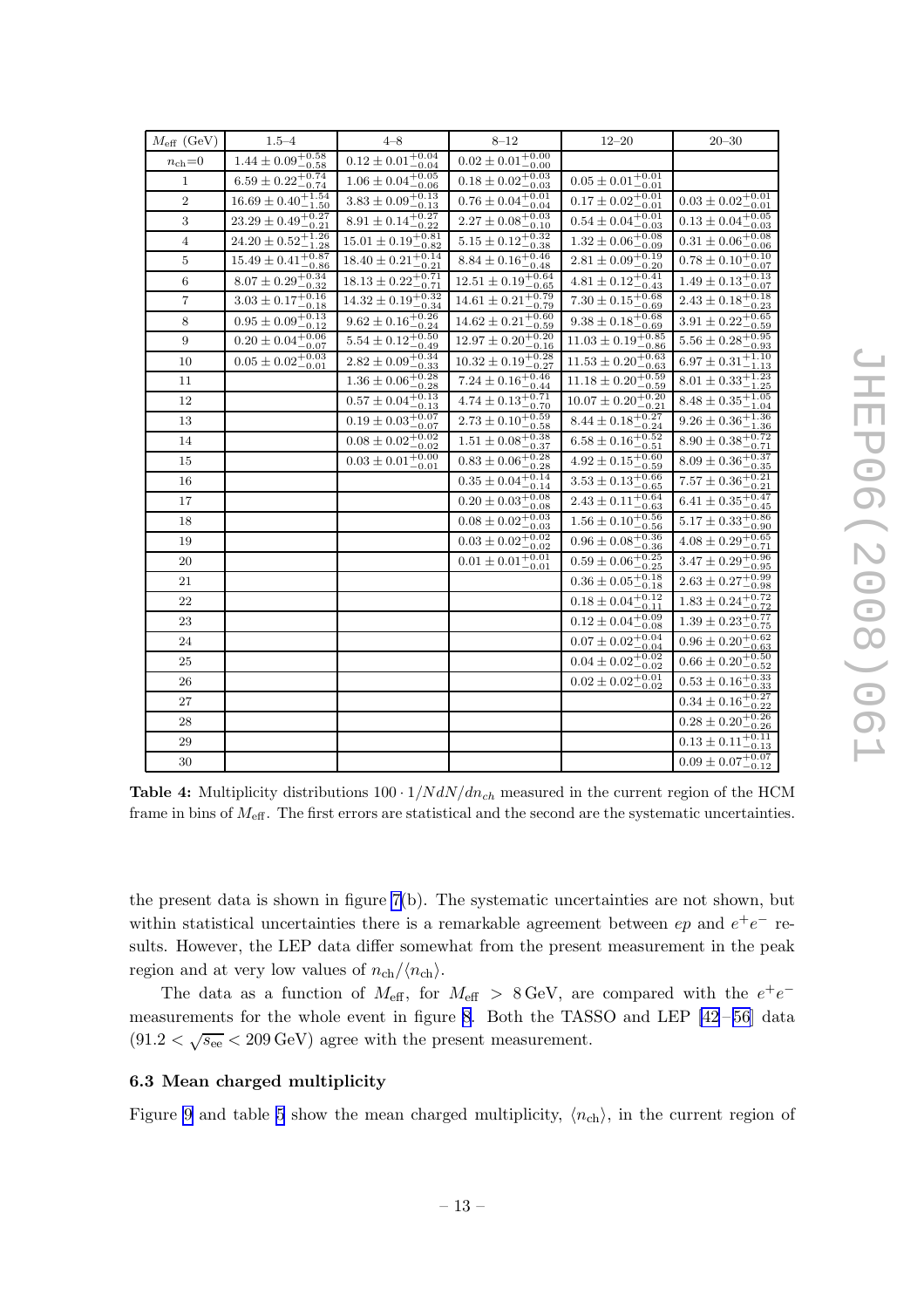<span id="page-17-0"></span>

Figure 5: The multiplicity distributions plotted in KNO form. The reference KNO histogram represents the measured distribution in the HCM frame in the entire W range. (a) Multiplicity distributions measured in the current region of the HCM frame in bins of  $W$ . Multiplicity distributions measured in the current region of the Breit frame in bins of  $2 \cdot E_B^{\text{cr}}$  for (b)  $1.5 < 2 \cdot E_B^{\text{cr}} < 12 \text{ GeV}$ and (c)  $12 < 2 \cdot E_B^{\text{cr}} < 100 \text{ GeV}.$ 

the HCM frame as a function of  $W$  and the mean charged multiplicity in the current region of the Breit frame as a function of  $2 \cdot E_{\text{B}}^{\text{cr}}$ . The  $K_S^0$  and  $\Lambda$  hadrons were considered stable in figure [9](#page-21-0), where the data are compared with results of previously published HERA measurements [\[1, 2](#page-32-0), [4, 5](#page-33-0)]. As expected, at low values of  $2 \cdot E_{\rm B}^{\rm cr}$ , the measurement differs with those as a function of  $Q$  (see section [4.1](#page-7-0)). At higher values of  $2 \cdot E_{\text{B}}^{\text{cr}}$  the data agree within the experimental uncertainties with the previous ZEUS and H1 measurements, but lie systematically above them. The data are in good agreement with the ARIADNE and Lepto predictions. The Herwig predictions also describe the data but are below those from Ariadne and Lepto. In the current region of the HCM, the measurement agrees well, with improved statistical and systematic uncertainties, with the earlier H1 results. The Ariadne and Lepto predictions agree with the data. Herwig predicts a very different slope, with much higher multiplicities at higher energies; with increasing energy the agreement with data degrades.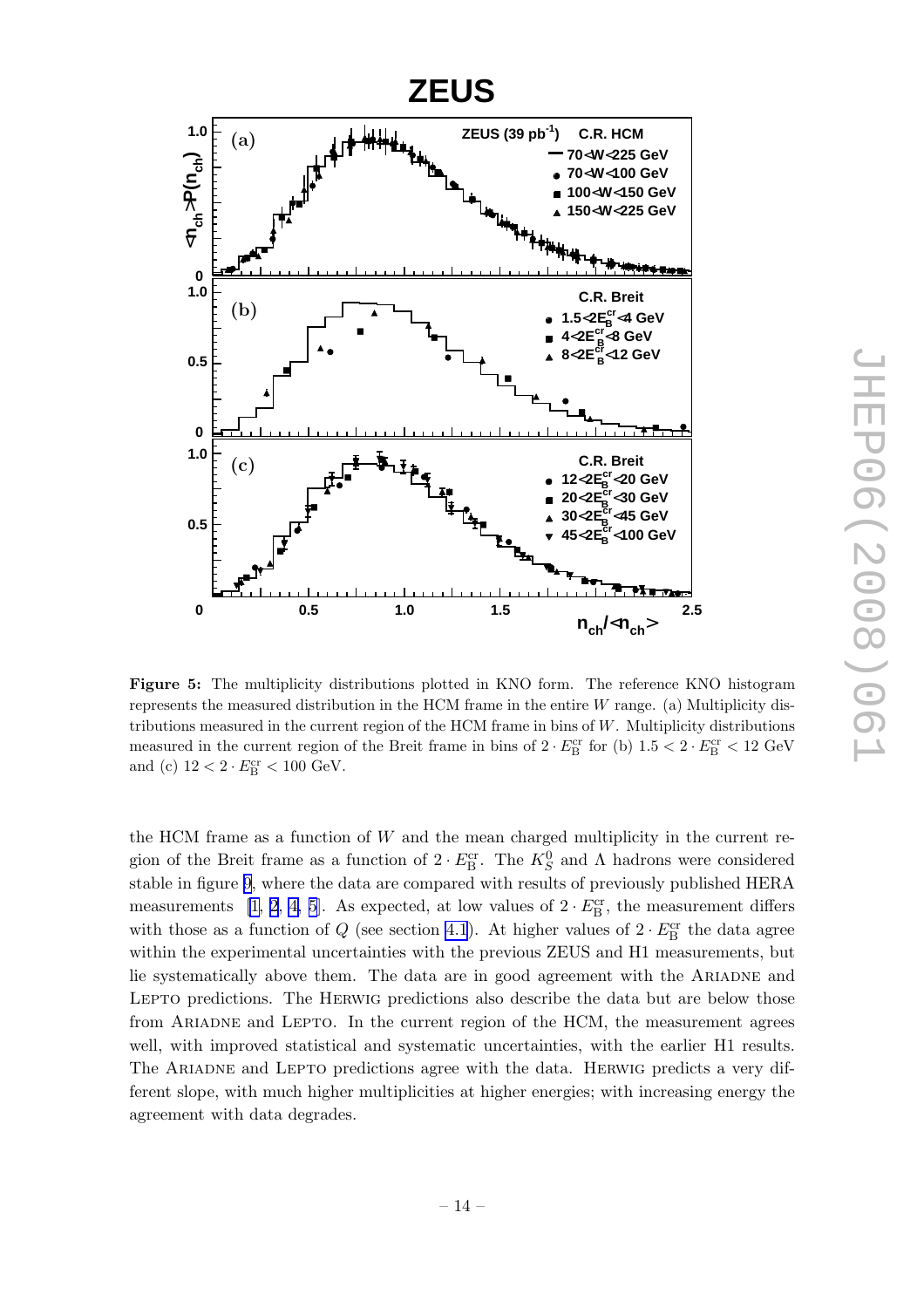<span id="page-18-0"></span>

Figure 6: The multiplicity distributions plotted in KNO form and compared to the reference KNO distribution (histogram). The multiplicity distributions are measured in bins of  $M_{\text{eff}}$  in the current regions of (a) the HCM frame, restricted in  $\eta_{\rm LAB}$ , and (b) the Breit frame.

| $2 \cdot E_R^{\text{cr}}$ (GeV) | $\langle n_{\text{ch}} \rangle$ $(K^0, \Lambda \text{ stable})$ | $\langle n_{\text{ch}} \rangle$ $(K^0, \Lambda \text{ decay})$ |
|---------------------------------|-----------------------------------------------------------------|----------------------------------------------------------------|
| 2.9                             | $1.50 \pm 0.01^{+0.04}_{-0.00}$                                 | $1.63 \pm 0.01^{+0.05}_{-0.01}$                                |
| 5.9                             | $2.39 \pm 0.01^{+0.09}_{-0.05}$                                 | $2.60 \pm 0.01^{+0.11}_{-0.05}$                                |
| 9.6                             | $3.27 \pm 0.01_{-0.08}^{+0.12}$                                 | $3.55 \pm 0.01^{+0.15}_{-0.08}$                                |
| 14.8                            | $4.17 \pm 0.01^{+0.10}_{-0.05}$                                 | $4.53 \pm 0.01_{-0.05}^{+0.12}$                                |
| 23.8                            | $5.22 \pm 0.01^{+0.06}_{-0.05}$                                 | $5.67 \pm 0.01^{+0.08}_{-0.05}$                                |
| 35.6                            | $6.19 \pm 0.03_{-0.07}^{+0.08}$                                 | $6.68 \pm 0.03^{+0.08}_{-0.08}$                                |
| 58.1                            | $7.46 \pm 0.06_{-0.16}^{+0.14}$                                 | $8.04 \pm 0.06_{-0.18}^{+0.16}$                                |
| $W$ (GeV)                       | $\langle n_{\text{ch}} \rangle$ $(K^0, \Lambda \text{ stable})$ | $\langle n_{\text{ch}} \rangle$ $(K^0, \Lambda \text{ decay})$ |
| 84.6                            | $8.72 \pm 0.02_{-0.22}^{+0.22}$                                 | $9.58 \pm 0.02^{+0.33}_{-0.33}$                                |
| 123.8                           | $10.04 \pm 0.02^{+0.44}_{-0.44}$                                | $11.07 \pm 0.02^{+0.61}_{-0.61}$                               |
| 184.5                           | $11.40 \pm 0.03_{-0.58}^{+0.58}$                                | $12.59 \pm 0.03_{-0.79}^{+0.79}$                               |

Table 5: Mean charged multiplicity,  $\langle n_{ch} \rangle$ , measured in the current region of the Breit frame as a function of  $2 \cdot E_B^{\text{cr}}$  and in the current fragmentation region of the HCM frame as a function of W. The first errors are statistical and the second are the systematic uncertainties.

The mean charged multiplicities in the current regions of the Breit and HCM frames are presented in figure [10](#page-22-0) and table [6](#page-24-0) as a function of the invariant mass of the corresponding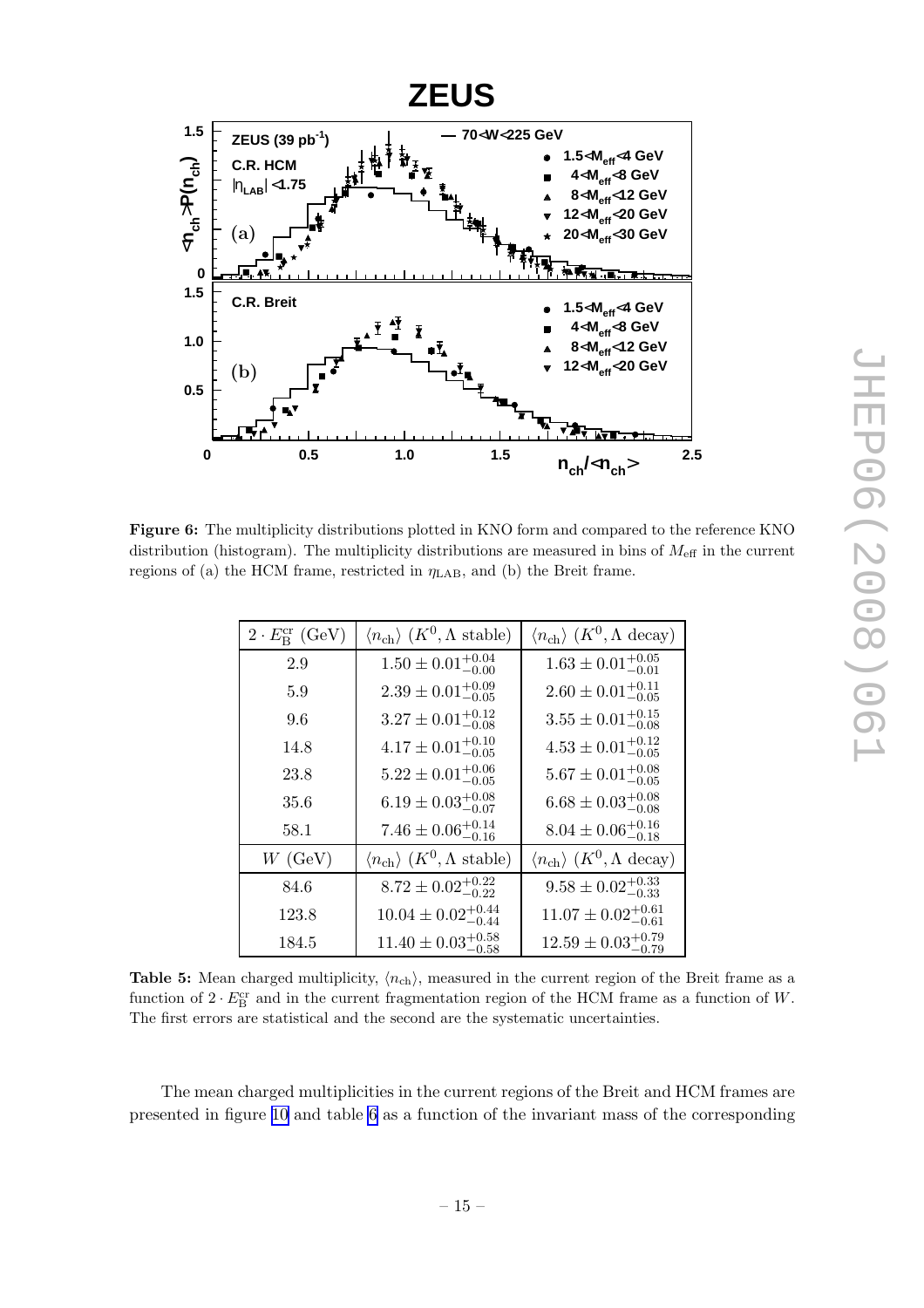<span id="page-19-0"></span>

Figure 7: The multiplicity distributions plotted in KNO form and compared to the results of  $e^+e^-$  experiments. The solid circles represent the ZEUS data measured in the current region of the Breit frame in bins of  $2 \cdot E_{\text{B}}^{\text{cr}}$ , for  $2 \cdot E_{\text{B}}^{\text{cr}} \geq 12 \text{ GeV}$ , and the solid squares represent the data measured in the current region of the HCM frame in bins of W. Multiplicities measured in one hemisphereof the  $e^+e^-$  collision are shown in bins of  $\sqrt{s_{ee}}$  for (a) the TASSO experiment [[41\]](#page-35-0), in the energy range  $14 \leq \sqrt{s_{ee}} \leq 44$  GeV, and (b) for the LEP experiments [\[42](#page-35-0), [43](#page-35-0)], measured at energy  $\sqrt{s_{\text{ee}}} = 91.2 \text{ GeV}.$ 

hadronic system,  $M_{\text{eff}}$ . In figures [10](#page-22-0)(a) and 10(b), the multiplicities are compared to the MC predictions. All three MC models describe the data reasonably well; however in the last  $M_{\text{eff}}$  bin in the current region of the HCM, the HERWIG prediction is too high. In figure  $10(c)$ , both measurements are shown together and compared with different MC curves calculated using the Ariadne MC. The measurements in the Breit and HCM frames agree at values of  $M_{\text{eff}}$  less than 10 GeV. Above this value,  $\langle n_{\text{ch}} \rangle$  rises much faster with  $M_{\text{eff}}$ in the current region of the HCM frame than in the current region of the Breit frame. Since the HCM measurement was restricted in  $\eta$ , a separate ARIADNE calculation was performed in the total current region of the HCM frame. The difference is small, although the rise of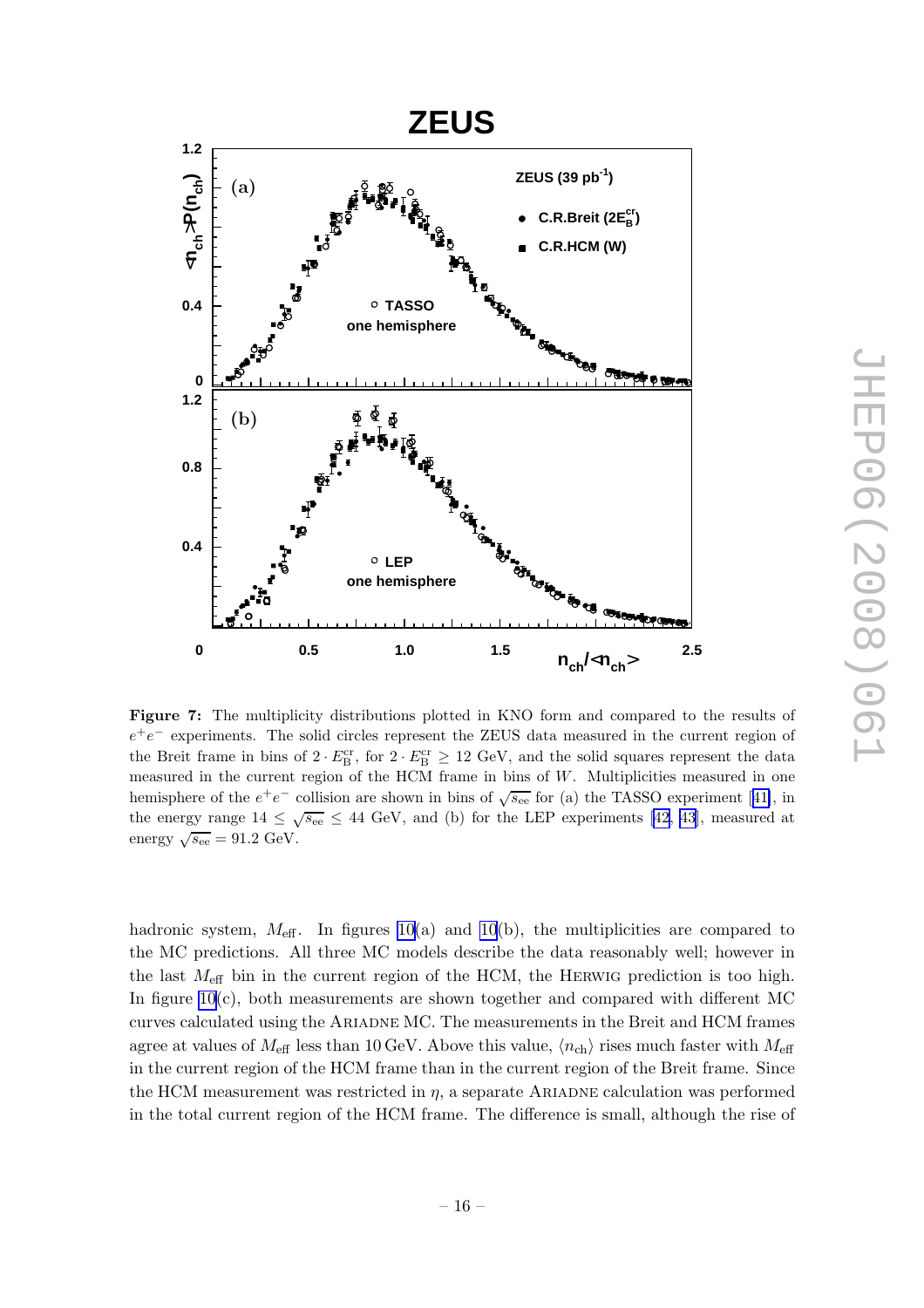<span id="page-20-0"></span>

Figure 8: The multiplicity distributions plotted in KNO form and compared to the results of the  $e^+e^-$  experiments. The solid circles represent the ZEUS data measured in the current region of the Breit frame and the solid squares represent the data measured in the current region of the HCM frame both in bins of  $M_{\text{eff}}$ , for  $M_{\text{eff}} \geq 8$  GeV. Charged multiplicities measured for the whole event in  $e^+e^-$  collisions are shown in bins of  $\sqrt{s_{\text{ee}}}$  for (a) the TASSO experiment [\[41](#page-35-0)], in the energy range  $14 \leq \sqrt{s_{\text{ee}}} \leq 44 \text{ GeV}$ , and (b) for the LEP experiments [\[42](#page-35-0)-56] in the energy range  $91.2 \leq \sqrt{s_{\text{ee}}} \leq 209 \text{ GeV}.$ 

 $\langle n_{\text{ch}} \rangle$  with  $M_{\text{eff}}$  is faster in the total current region of the HCM frame.

Figure [10\(](#page-22-0)c) also shows  $2 \cdot \langle n_{ch} \rangle$  as a function of  $2 \cdot E_B^{\text{cr}}$ . This measurement exhibits the same behaviour as  $\langle n_{ch} \rangle$  as a function of  $M_{\text{eff}}$  in the current region of the Breit frame but differs from that in the HCM frame. The multiplicity in the current region of the HCM frame rises much faster with the invariant mass than with W.

Finally, figure [11](#page-23-0) combines the mean charged multiplicities measured in the current regions of the Breit and HCM frames as functions of the respective energy scales,  $2 \cdot E_{\rm B}^{\rm cr}$ and W. Also shown are the measurements from  $e^+e^-$  [[41](#page-35-0) – [59](#page-35-0)] and fixed-target [\[8](#page-33-0) – [10\]](#page-33-0) experiments. The fixed-target data were scaled by a factor two, since they only measure one hemisphere and by a factor 1.08, to correct for the decays of the  $K_S^0$  and  $\Lambda$ , as estimated using Ariadne MC.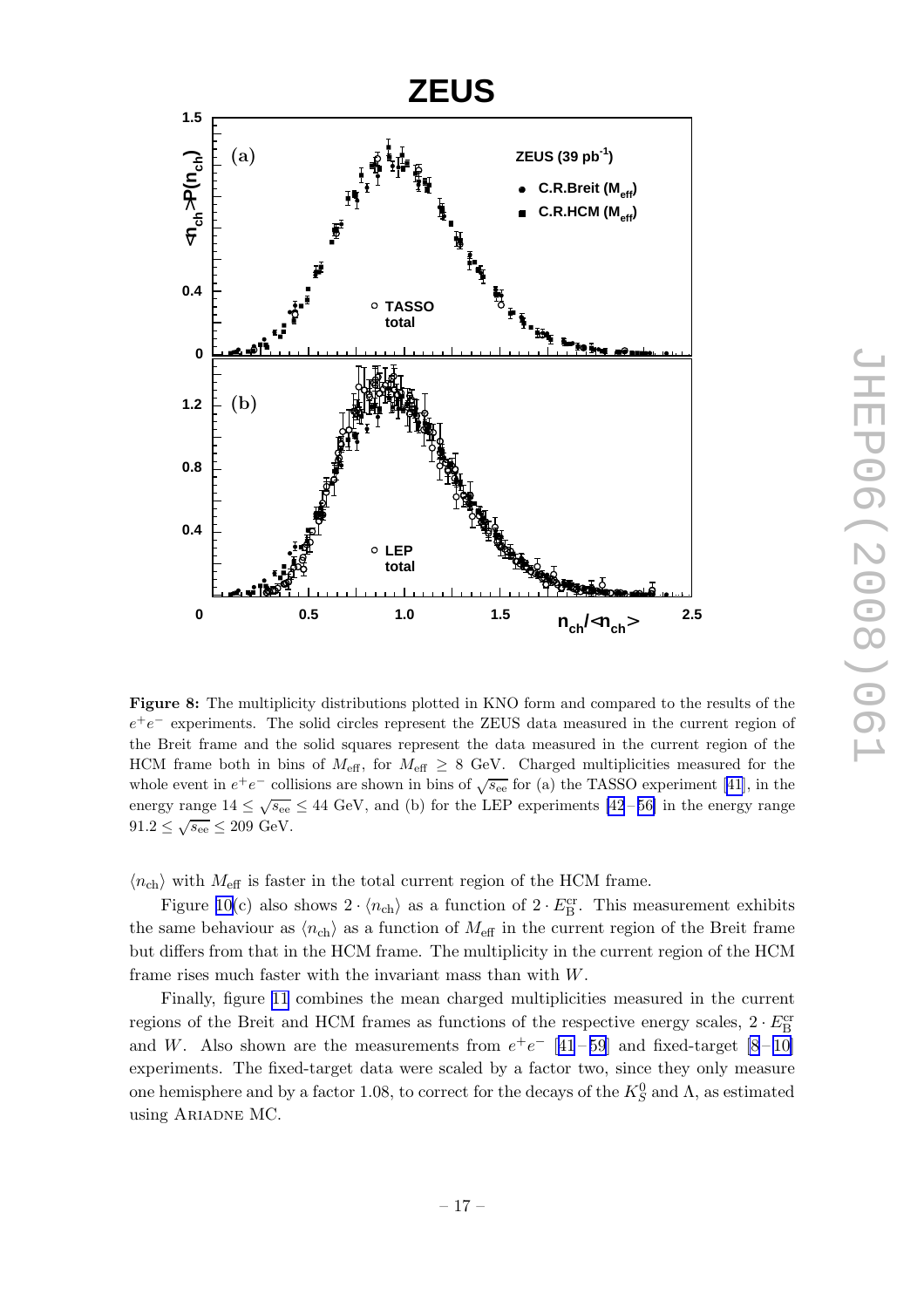## <span id="page-21-0"></span>**ZEUS 12 ZEUS (39 pb-1)**  $\mathsf{Current\ Region\ Breit\ Franc\ (2E}_\mathsf{B}^\mathsf{cr})$  $\mathbf{h}^{\mathbf{c}}$ ទ **Current Region HCM (W)**  $\blacksquare$ **ARIADNE**  $\vee$ **HERWIG LEPTO ZEUS C.R. Breit (Q) 8 H1 C.R. Breit (Q) H1 C.R. HCM (W) 4**  $48.4$ ໍຊົ **0 10 100 Energy scale (GeV)**

**Figure 9:** Mean charged multiplicity,  $\langle n_{\text{ch}} \rangle$ , in the current region of the Breit frame as a function of  $2 \cdot E_B^{\text{cr}}$  and in the current fragmentation region of the HCM frame as a function of W. The inner error bars represent the statistical uncertainties, typically smaller than the size of the symbols. The outer error bars represent the quadratic sum of statistical and systematic uncertainties. Also shown are the results of previous HERA measurements  $[1, 2, 4, 5]$  $[1, 2, 4, 5]$  $[1, 2, 4, 5]$  and predictions from ARIADNE, LEPTO and HERWIG. The decay products of  $K_S^0$  and  $\Lambda$  are not included.

The measurements presented in this paper show good overall agreement with those from other experiments, exhibiting approximately the same dependence of the mean charged multiplicity on the respective energy scale. At low values of the energy, the measurement as a function of  $2 \cdot E_{\text{B}}^{\text{cr}}$  agrees well with  $e^+e^-$  data, in contrast to the previous measurements as a function of  $Q$  [[2](#page-32-0), [5](#page-33-0)]. The measurements in the current region of the HCM agree with the LEP data, but are systematically below them. The data from fixed-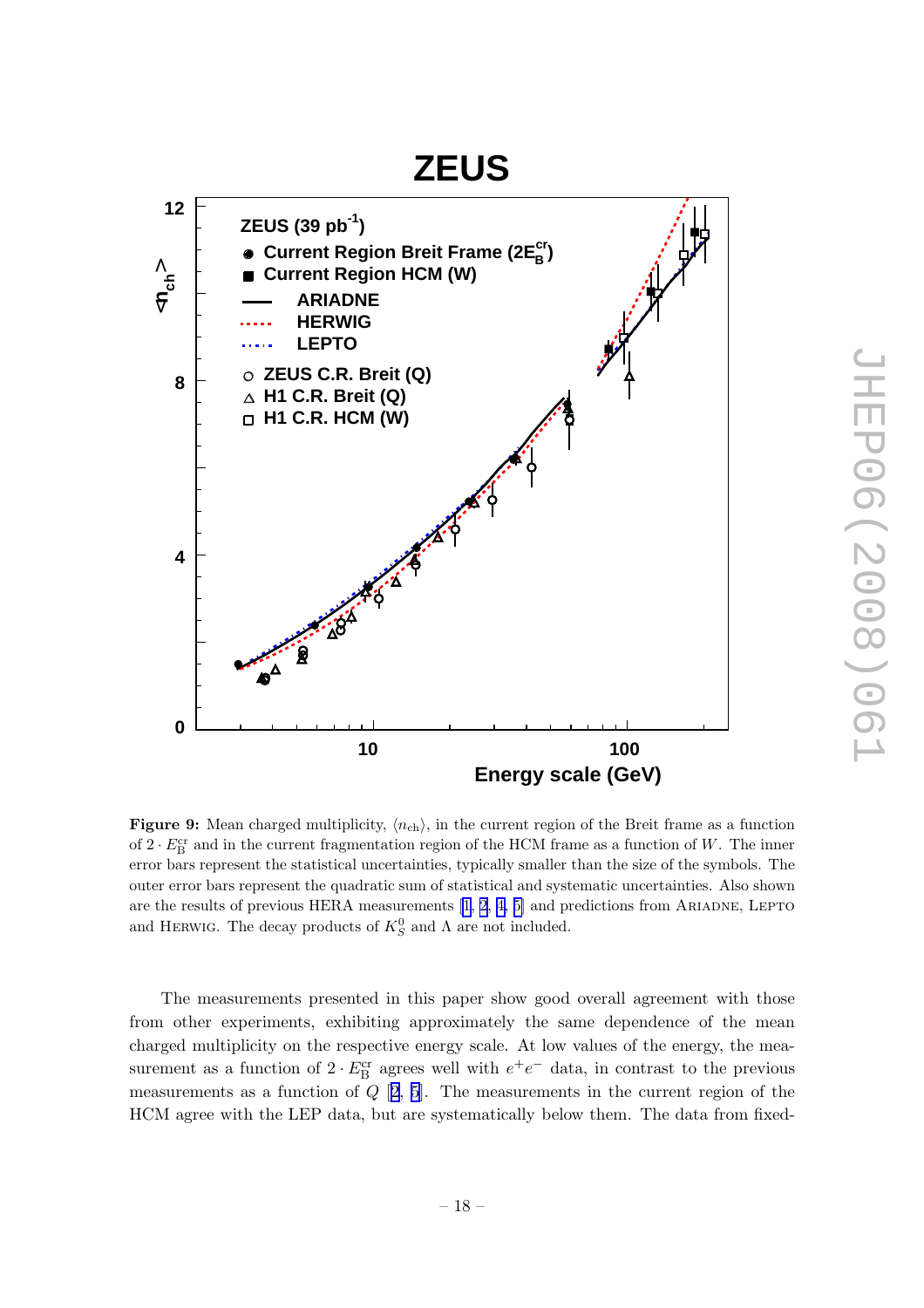<span id="page-22-0"></span>

Figure 10: Mean charged multiplicity,  $\langle n_{\text{ch}} \rangle$ , measured as a function of  $M_{\text{eff}}$  (a) in the current region of the Breit frame and (b) in the current region of the HCM frame compared to MC predictions. (c) Comparison between measurements in the current regions of the Breit and HCM frame as functions of  $M_{\text{eff}}$  and with the measurement as a function of  $2 \cdot E_{\text{B}}^{\text{cr}}$ . The predictions from ARIADNE are also shown.

target DIS experiments  $[1, 8-10]$  $[1, 8-10]$  $[1, 8-10]$  deviate from the observed energy dependence at energies above 15 GeV. The ARIADNE MC prediction generally describes the energy dependence of the data over the entire region. However, the prediction in the HCM frame is generally lower than the data and than the prediction in the Breit frame. The Herwig MC model does not give a good overall description of the data.

#### 7. Summary and conclusions

The charged multiplicity distributions and the mean charged multiplicity have been investigated in inclusive neutral current deep inelastic ep scattering in the kinematic range  $Q^2 > 25 \,\text{GeV}^2$  and  $70 < W < 225 \,\text{GeV}$  in terms of different energy scales. The scale  $2 \cdot E_B^{\text{cr}}$ ,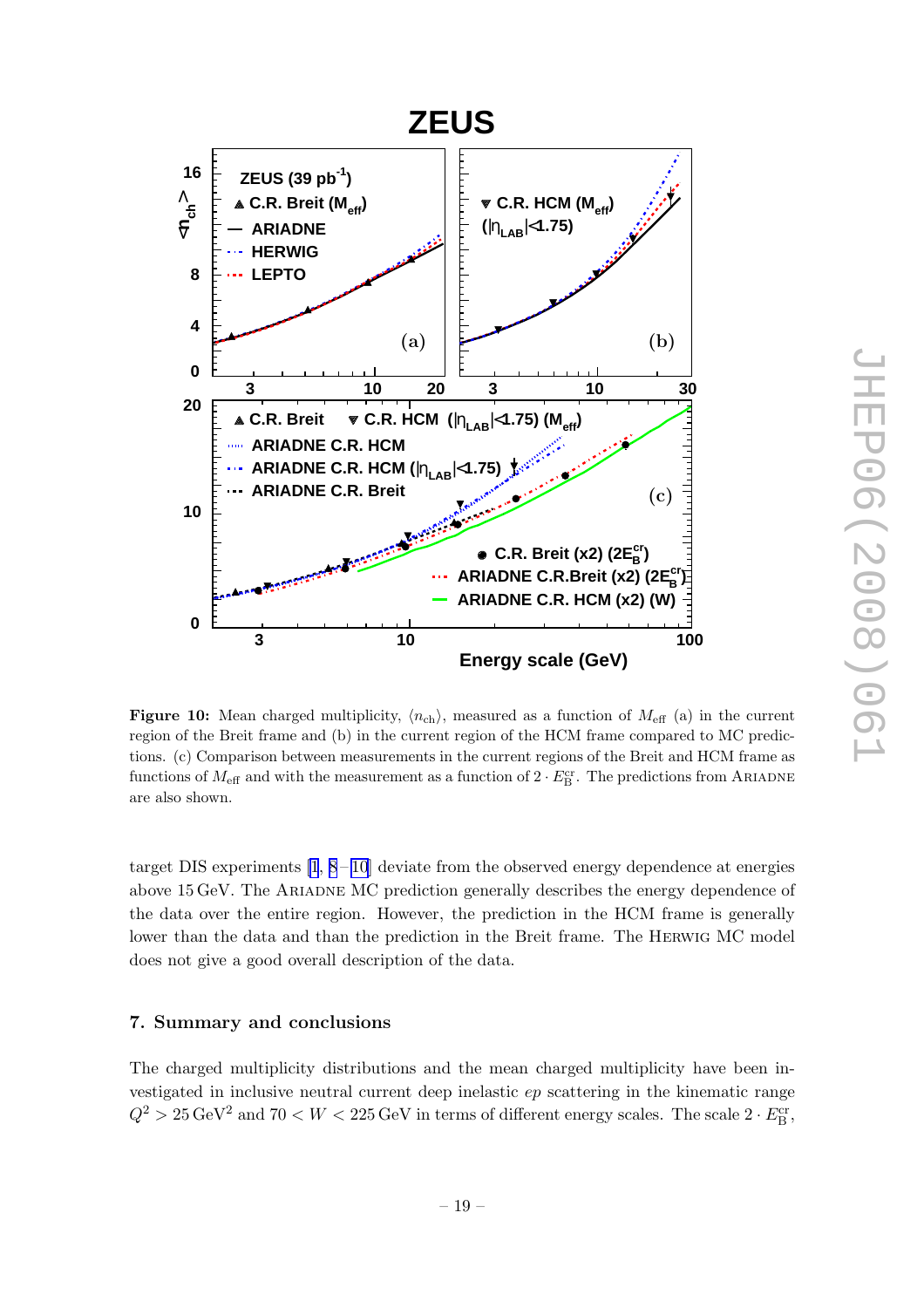# **ZEUS**

<span id="page-23-0"></span>

**Figure 11:** Mean charged multiplicity,  $\langle n_{\text{ch}} \rangle$ , in the current region of the Breit frame multiplied by 2 as a function of  $2 \cdot E_{\rm B}^{\rm cr}$  and in the current region of the HCM frame multiplied by 2 as a function of W. The results of  $e^+e^-$  [\[41](#page-35-0)-59] and fixed-target DIS experiments [\[8](#page-33-0)-10] are shown. The factor 1.08 was estimated using MC predictions to correct the fixed-target data for the decay products of  $K_S^0$  and  $\Lambda$ . The predictions of ARIADNE and HERWIG are also shown.

was used in the current region of the Breit frame. In the current region of the HCM frame, W was used and the invariant mass,  $M_{\text{eff}}$ , was used in both frames.

In terms of KNO scaling, the charged multiplicities in the current regions of the Breit and HCM frames exhibit the same behaviour as those in one hemisphere of  $e^+e^-$  collisions when  $2 \cdot E_B^{\text{cr}}$  or W are considered. When the energy scale  $M_{\text{eff}}$  is used, the charged multiplicities exhibit the same KNO-scaling behaviour as those for the whole  $e^+e^-$  event.

The mean charged multiplicity in the current region of the Breit frame scales with  $M_{\text{eff}}$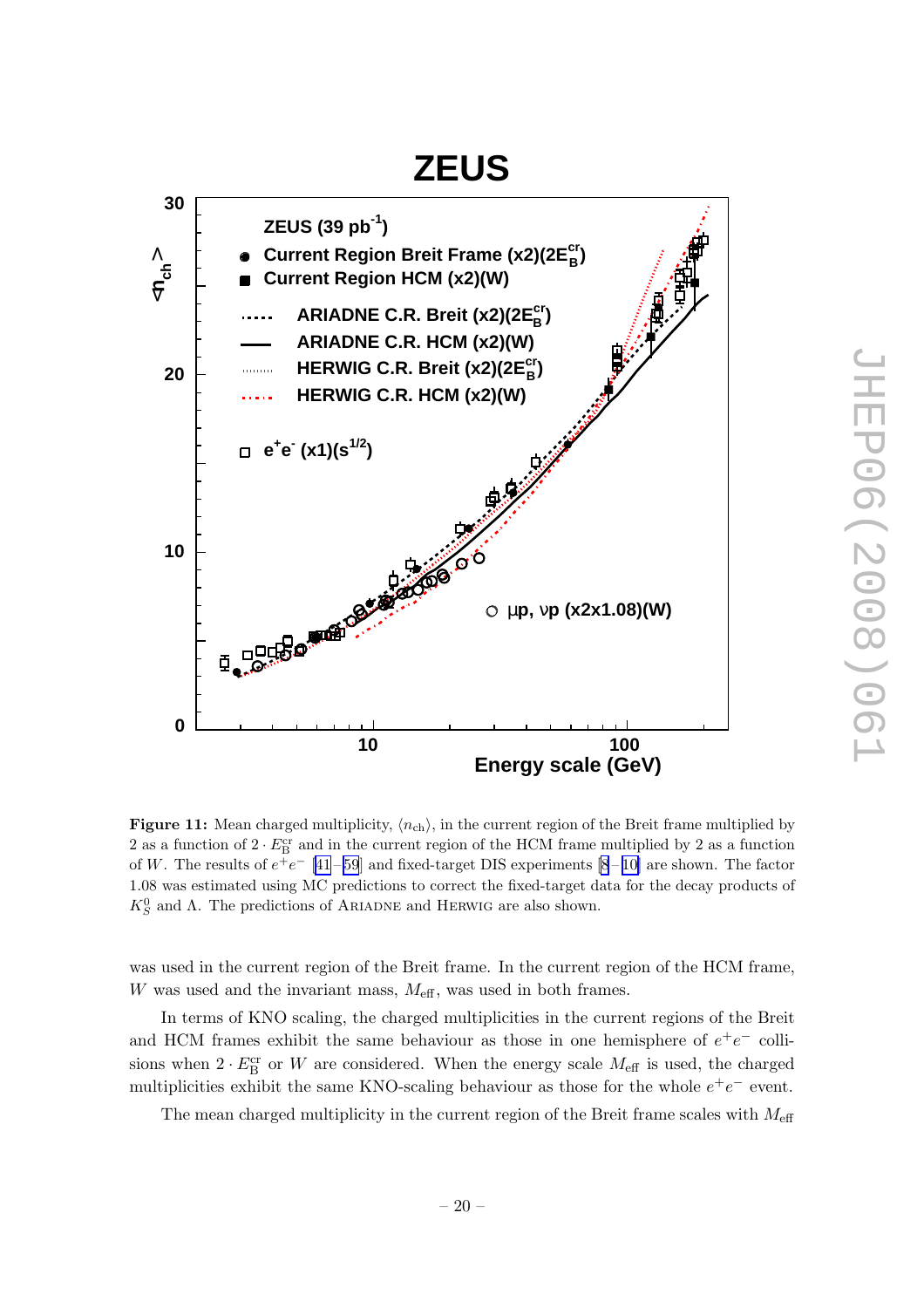<span id="page-24-0"></span>

| Current region of the Breit frame |                                                                     |                                                                |  |  |  |  |
|-----------------------------------|---------------------------------------------------------------------|----------------------------------------------------------------|--|--|--|--|
| $M_{\text{eff}}$ (GeV)            | $\langle n_{\text{ch}} \rangle$ (K <sup>0</sup> , $\Lambda$ stable) | $\langle n_{\text{ch}} \rangle$ $(K^0, \Lambda \text{ decay})$ |  |  |  |  |
| 2.4                               | $2.91 \pm 0.01^{+0.04}_{-0.03}$                                     | $3.17 \pm 0.01^{+0.04}_{-0.03}$                                |  |  |  |  |
| 5.2                               | $4.82 \pm 0.02^{+0.03}_{-0.03}$                                     | $5.26 \pm 0.02^{+0.03}_{-0.03}$                                |  |  |  |  |
| 9.4                               | $6.85 \pm 0.02^{+0.07}_{-0.05}$                                     | $7.45 \pm 0.02^{+0.08}_{-0.06}$                                |  |  |  |  |
| 14.4                              | $8.60 \pm 0.06_{-0.09}^{+0.07}$                                     | $9.29 \pm 0.06_{-0.09}^{+0.14}$                                |  |  |  |  |
|                                   | Current region of the HCM frame                                     |                                                                |  |  |  |  |
| $M_{\text{eff}}$ (GeV)            | $\langle n_{\text{ch}} \rangle$ (K <sup>0</sup> , $\Lambda$ stable) | $\langle n_{\text{ch}} \rangle$ $(K^0, \Lambda \text{ decay})$ |  |  |  |  |
| 3.1                               | $3.38 \pm 0.02^{+0.03}_{-0.02}$                                     | $3.64 \pm 0.02^{+0.05}_{-0.02}$                                |  |  |  |  |
| 5.9                               | $5.33 \pm 0.01^{+0.07}_{-0.07}$                                     | $5.77 \pm 0.01^{+0.09}_{-0.09}$                                |  |  |  |  |
| 9.8                               | $7.37 \pm 0.02_{-0.12}^{+0.13}$                                     | $8.05 \pm 0.01^{+0.19}_{-0.19}$                                |  |  |  |  |
| 15.1                              | $9.86 \pm 0.02_{-0.23}^{+0.23}$                                     | $10.84 \pm 0.02_{-0.36}^{+0.36}$                               |  |  |  |  |
| 23.5                              | $12.83 \pm 0.06_{-0.54}^{+0.53}$                                    | $14.17 \pm 0.05_{-0.80}^{+0.80}$                               |  |  |  |  |

**Table 6:** Mean charged multiplicity,  $\langle n_{\text{ch}} \rangle$ , measured in the current region of the Breit frame and in the current fragmentation region of the HCM frame as a function of  $M_{\text{eff}}$ . The first errors are statistical and the second are the systematic uncertainties.

in the same way as  $2 \cdot \langle n_{ch} \rangle$  scales with  $2 \cdot E_B^{\text{cr}}$  and, therefore, as  $\langle n_{ch} \rangle$  scales with  $\sqrt{s_{ee}}$  in  $e^+e^-$  collisions. The mean charged multiplicity in the current region of HCM frame as a function of  $M_{\text{eff}}$  rises faster than that in the current region of the Breit frame.

The energy scale  $2 \cdot E_{\text{B}}^{\text{cr}}$ , rather than  $Q$ , gives better agreement between the mean charged multiplicity measured in the current region of the Breit frame and that measured in  $e^+e^-$  collisions. The measurements of  $\langle n_{\rm ch} \rangle$  as a function of W agree, within the uncertainties, with the data from  $e^+e^-$  collisions. When using these scales,  $ep$  DIS data can be consistently compared with data from  $e^+e^-$ ,  $\mu P$  and  $\nu P$  scattering over a wide energy region.

#### Acknowledgments

We are grateful to the DESY directorate for their strong support and encouragment. The effort of the HERA machine group is gratefully acknowledged. We thank the DESY computing and network services for their support. The design, construction and installation of the ZEUS detector has been made possible by the efforts of many people not listed as authors.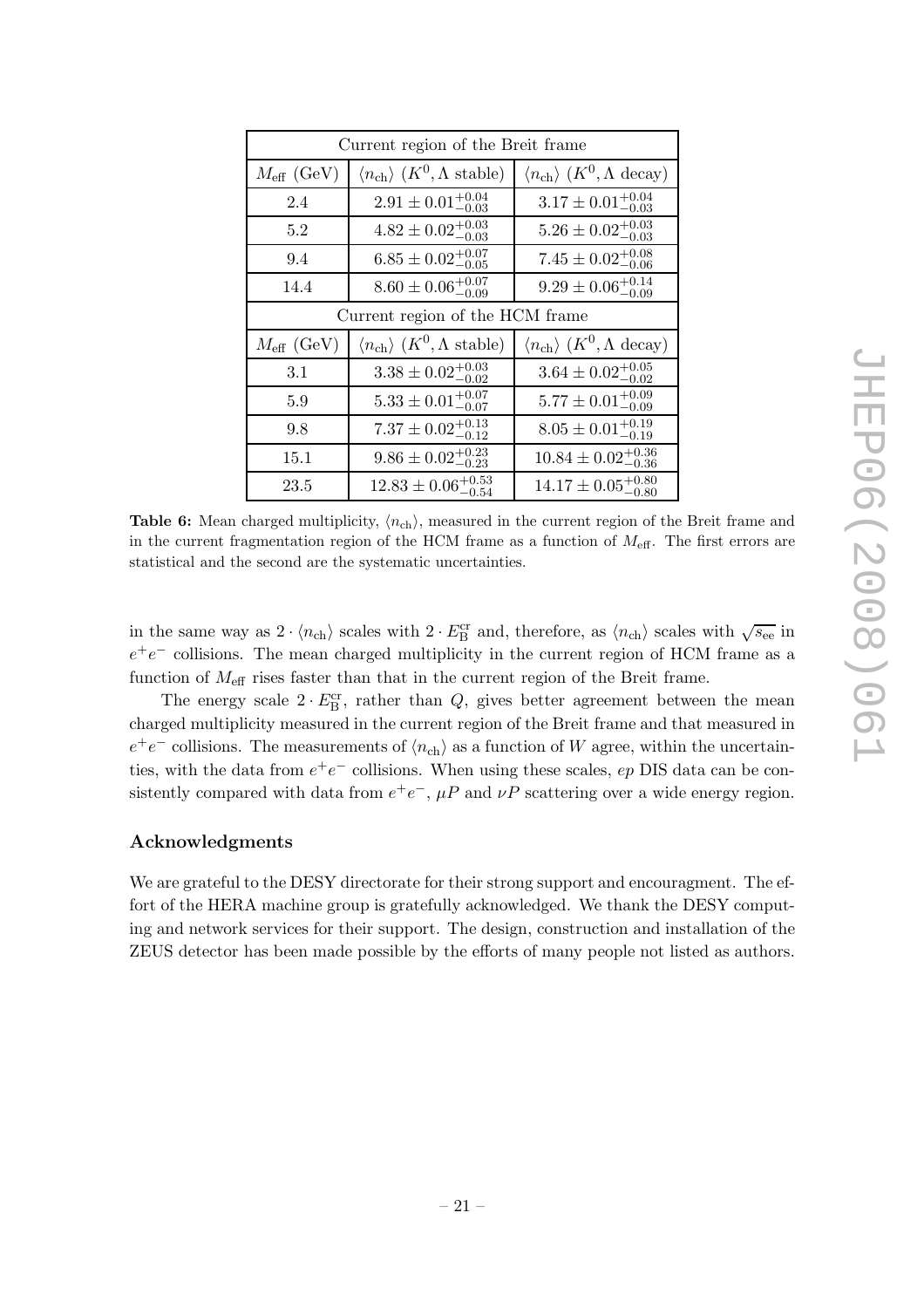#### Author list

S. Chekanov, M. Derrick, S. Magill, B. Musgrave, D. Nicholass,<sup>1</sup> J. Repond and R. Yoshida Argonne National Laboratory, Argonne, Illinois  $60439 - 4815$ , U.S.A.<sup>n</sup>

M.C.K. Mattingly Andrews University, Berrien Springs, Michigan 49104-0380, U.S.A.

M. Jechow and N. Pavel† Institut für Physik der Humboldt-Universität zu Berlin, Berlin, Germany<sup>b</sup>

P. Antonioli, G. Bari, L. Bellagamba, D. Boscherini, A. Bruni, G. Bruni, F. Cindolo, M. Corradi, G. Iacobucci, A. Margotti, R. Nania and A. Polini INFN Bologna, Bologna, Italy<sup>e</sup>

S. Antonelli, M. Basile, M. Bindi, L. Cifarelli, A. Contin, S. De Pasquale,<sup>2</sup> G. Sartorelli and A. Zichichi University and INFN Bologna, Bologna, Italy<sup>e</sup>

D. Bartsch, I. Brock, H. Hartmann, E. Hilger, H.-P. Jakob, M. Jüngst, A.E. Nuncio-Quiroz, E. Paul,<sup>3</sup> U. Samson, V. Schönberg, R. Shehzadi and M. Wlasenko

Physikalisches Institut der Universität Bonn, Bonn,  $Germany^b$ 

N.H. Brook, G.P. Heath, J.D. Morris and A. Solomin H.H. Wills Physics Laboratory, University of Bristol, Bristol,  $U.K.^m$ 

M. Capua, S. Fazio, A. Mastroberardino, M. Schioppa, G. Susinno and E. Tassi

Calabria University, Physics Department and INFN, Cosenza, Italy<sup>e</sup>

J.Y. Kim Chonnam National University, Kwangju, South Korea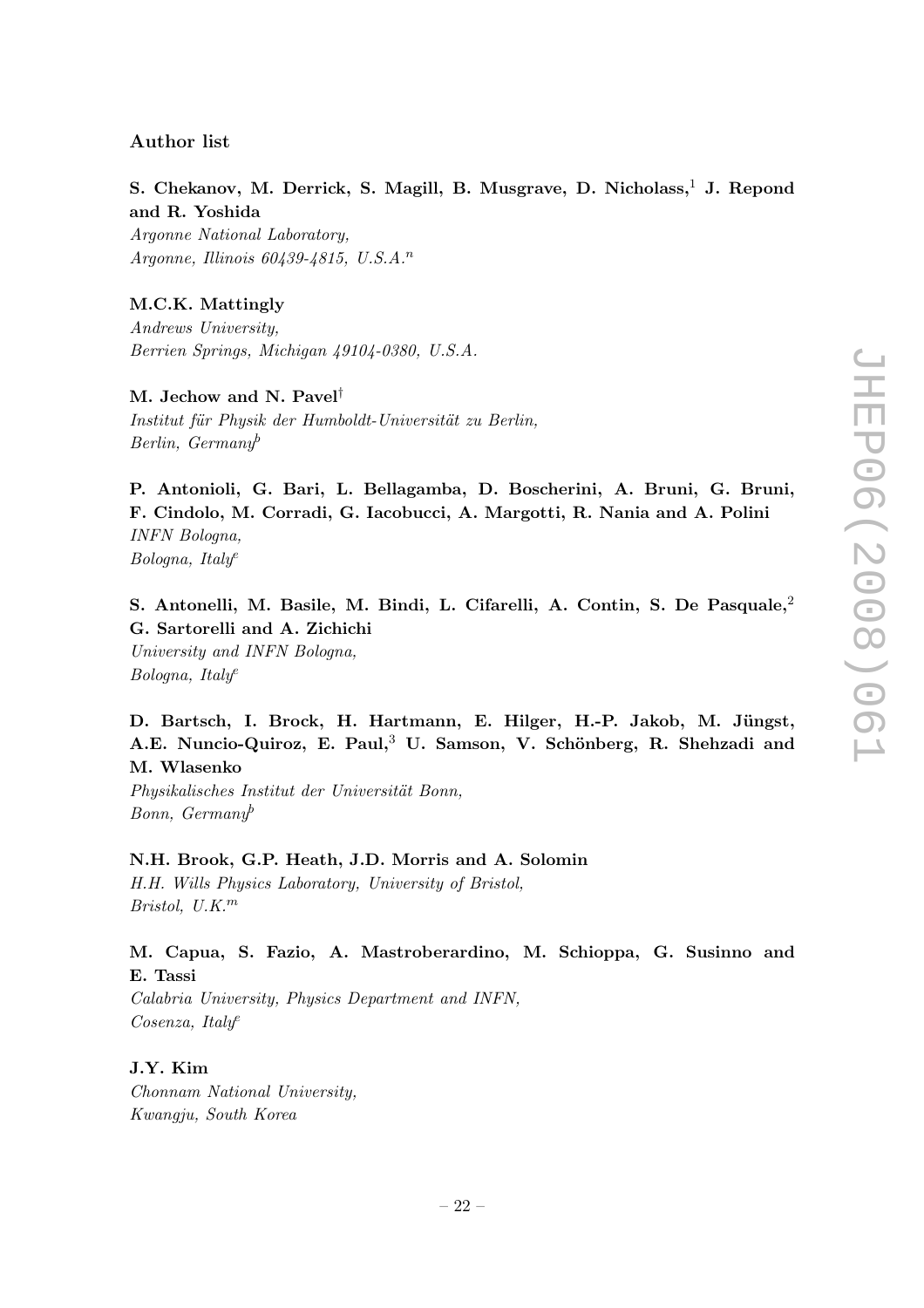#### Z.A. Ibrahim, B. Kamaluddin and W.A.T. Wan Abdullah

Jabatan Fizik, Universiti Malaya, 50603 Kuala Lumpur, Malaysia<sup>r</sup>

## Y. Ning, Z. Ren and F. Sciulli

Nevis Laboratories, Columbia University, Irvington on Hudson, New York 10027, U.S.A.<sup>o</sup>

## J. Chwastowski, A. Eskreys, J. Figiel, A. Galas, M. Gil, K. Olkiewicz, P. Stopa and L. Zawiejski

The Henryk Niewodniczanski Institute of Nuclear Physics, Polish Academy of Sciences, Cracow, Poland<sup>i</sup>

## L. Adamczyk, T. Bołd, I. Grabowska-Bołd, D. Kisielewska, J. Łukasik, M. Przybycień and L. Suszycki

Faculty of Physics and Applied Computer Science, AGH-University of Science and Technology,

Cracow, Poland<sup>p</sup>

## A. Kotański<sup>4</sup> and W. Słomiński<sup>5</sup>

Department of Physics, Jagellonian University, Cracow, Poland

U. Behrens, C. Blohm, A. Bonato, K. Borras, R. Ciesielski, N. Coppola, S. Fang, J. Fourletova,  $6$  A. Geiser, P. Göttlicher, J. Grebenyuk, I. Gregor, T. Haas, W. Hain, A. Hüttmann, F. Januschek, B. Kahle, I.I. Katkov, U. Klein,<sup>8</sup> U. Kötz,<sup>3</sup> H. Kowalski, E. Lobodzinska, B. Löhr,<sup>3</sup> R. Mankel, I.-A. Melzer-Pellmann, S. Miglioranzi, A. Montanari, T. Namsoo, D. Notz,<sup>9</sup> A. Parenti, L. Rinaldi,<sup>10</sup> P. Roloff, I. Rubinsky, R. Santamarta,<sup>11</sup> U. Schneekloth, A. Spiridonov,  $^{12}$  D. Szuba,  $^{13}$  J. Szuba,  $^{14}$  T. Theedt, G. Wolf,  $^{3}$  K. Wrona, A.G. Yagües Molina, C. Youngman and W. Zeuner<sup>9</sup> Deutsches Elektronen-Synchrotron DESY,

Hamburg, Germany

#### V. Drugakov, W. Lohmann and S. Schlenstedt

Deutsches Elektronen-Synchrotron DESY, Zeuthen, Germany

G. Barbagli and E. Gallo INFN Florence,  $Florence, Italy<sup>e</sup>$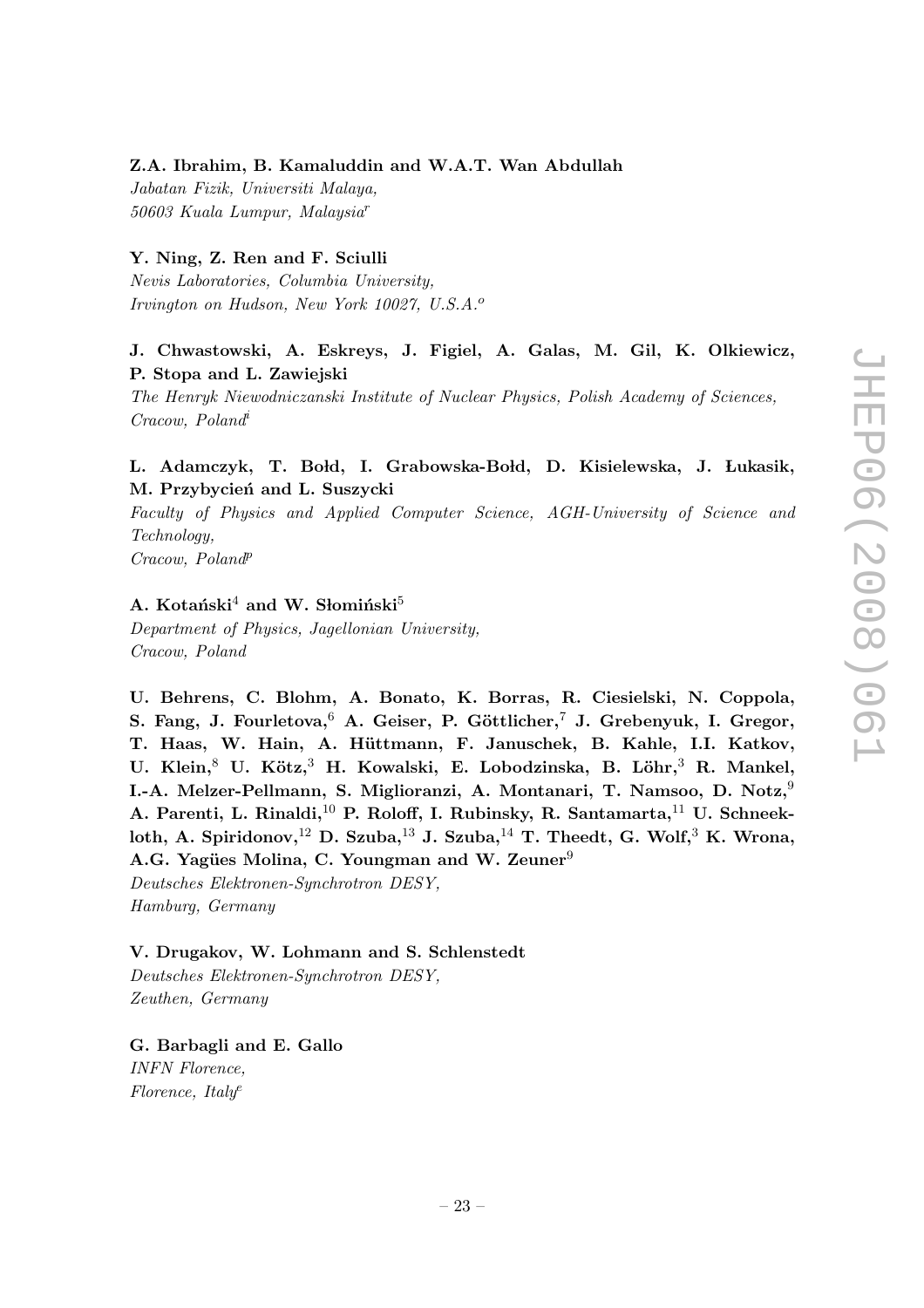## P. G. Pelfer

University and INFN Florence,  $Florence, Italy<sup>e</sup>$ 

## A. Bamberger, D. Dobur, F. Karstens and N.N. Vlasov<sup>15</sup>

Fakultät für Physik der Universität Freiburg i.Br., Freiburg i.Br.,  $German\psi$ 

## P.J. Bussey,<sup>16</sup> A.T. Doyle, W. Dunne, M. Forrest, M. Rosin, D.H. Saxon and I.O. Skillicorn

Department of Physics and Astronomy, University of Glasgow,  $G$ lasgow,  $U.K.^m$ 

## I. Gialas<sup>17</sup> and K. Papageorgiu

Department of Engineering in Management and Finance, Univ. of Aegean, Greece

## U. Holm, R. Klanner, E. Lohrmann, P. Schleper, T. Schörner-Sadenius, J. Sztuk, H. Stadie and M. Turcato

Hamburg University, Institute of Exp. Physics, Hamburg, Germany<sup>b</sup>

## C. Foudas, C. Fry, K.R. Long and A.D. Tapper

Imperial College London, High Energy Nuclear Physics Group, London,  $U.K.^m$ 

T. Matsumoto, K. Nagano, K. Tokushuku,<sup>18</sup> S. Yamada and Y. Yamazaki<sup>19</sup> Institute of Particle and Nuclear Studies, KEK, Tsukuba, Japan<sup>f</sup>

## A.N. Barakbaev, E.G. Boos,<sup>3</sup> N.S. Pokrovskiy and B.O. Zhautykov

Institute of Physics and Technology of Ministry of Education and Science of Kazakhstan, Almaty, Kazakhstan

V. Aushev,<sup>20</sup> M. Borodin, I. Kadenko, A. Kozulia, V. Libov, M. Lisovyi, D. Lontkovskyi, I. Makarenko, Iu. Sorokin, A. Verbytskyi and O. Volynets Institute for Nuclear Research, National Academy of Sciences, Kiev, Ukraine, and Kiev National University, Kiev, Ukraine

## D. Son

Kyungpook National University, Center for High Energy Physics, Daegu, South Korea<sup>g</sup>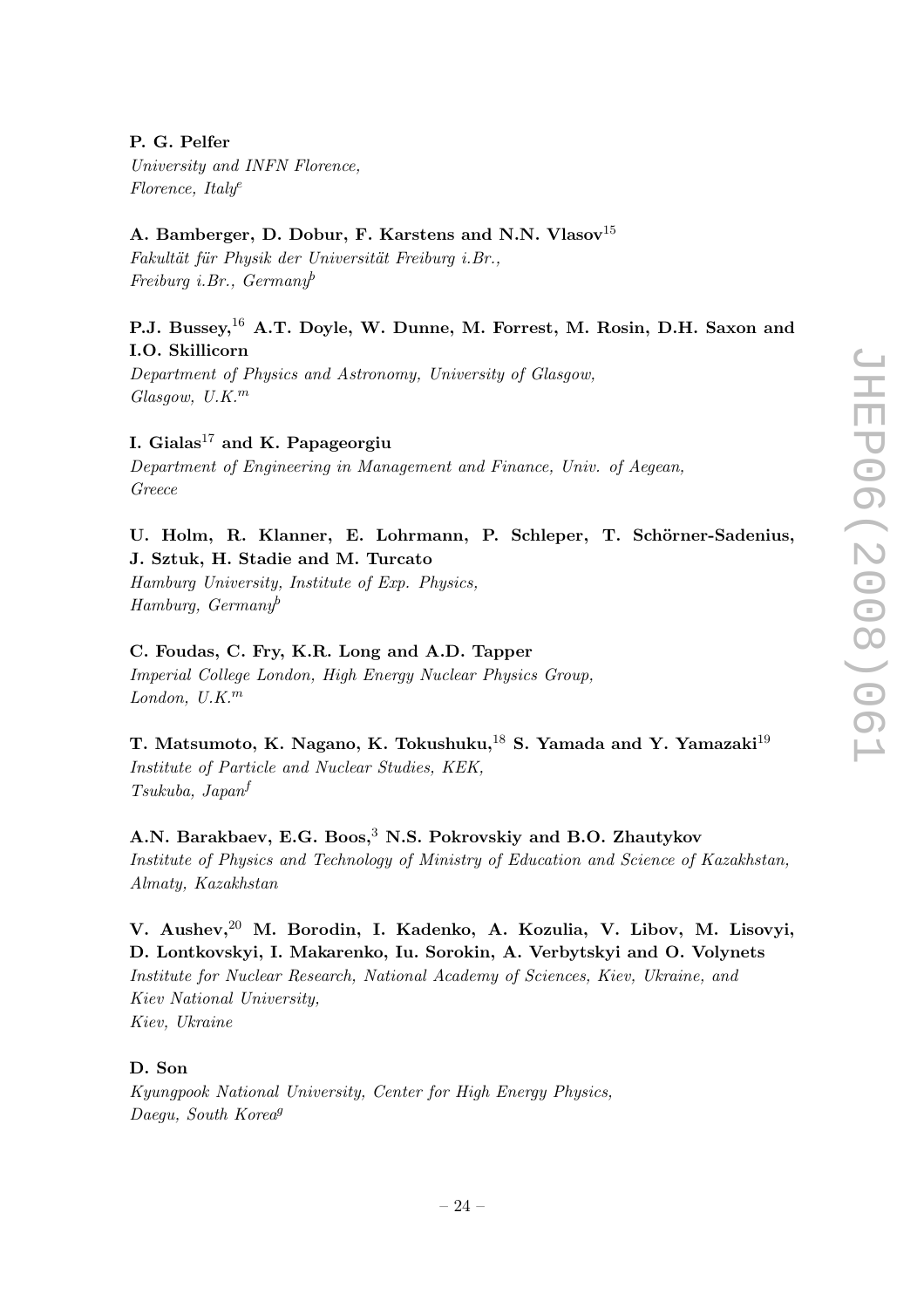#### J. de Favereau and K. Piotrzkowski

Institut de Physique Nucléaire, Université Catholique de Louvain,  $Low vain$ -la-Neuve, Belgium<sup>q</sup>

## F. Barreiro, C. Glasman, M. Jimenez, L. Labarga, J. del Peso, E. Ron, M. Soares, J. Terrón and M. Zambrana

Departamento de Física Teórica, Universidad Autónoma de Madrid, Madrid, Spain<sup>l</sup>

## F. Corriveau, C. Liu, J. Schwartz, R. Walsh and C. Zhou

Department of Physics, McGill University, Montréal, Québec, H3A 2T8 Canada<sup>a</sup>

## T. Tsurugai

Meiji Gakuin University, Faculty of General Education, Yokohama, Japan<sup>f</sup>

## A. Antonov, B.A. Dolgoshein, D. Gladkov, V. Sosnovtsev, A. Stifutkin and S. Suchkov

Moscow Engineering Physics Institute, Moscow, Russia<sup>j</sup>

## R.K. Dementiev, P.F. Ermolov, L.K. Gladilin, Yu.A. Golubkov, L.A. Khein, I.A. Korzhavina, V.A. Kuzmin, B.B. Levchenko,<sup>21</sup> O.Yu. Lukina, A.S. Proskuryakov, L.M. Shcheglova and D.S. Zotkin

Moscow State University, Institute of Nuclear Physics, Moscow, Russia<sup>k</sup>

## I. Abt, A. Caldwell, D. Kollar, B. Reisert and W.B. Schmidke  $Max-Planck-Institut für Physik,$ München, Germany

## G. Grigorescu, A. Keramidas, E. Koffeman, P. Kooijman, A. Pellegrino, H. Tiecke, M. Vázquez $9$  and L. Wiggers

NIKHEF and University of Amsterdam,  $Amsterdam, Netherlands<sup>h</sup>$ 

N. Brümmer, B. Bylsma, L.S. Durkin, A. Lee and T.Y. Ling Physics Department, Ohio State University, Columbus, Ohio  $\mu$ 3210, U.S.A.<sup>n</sup>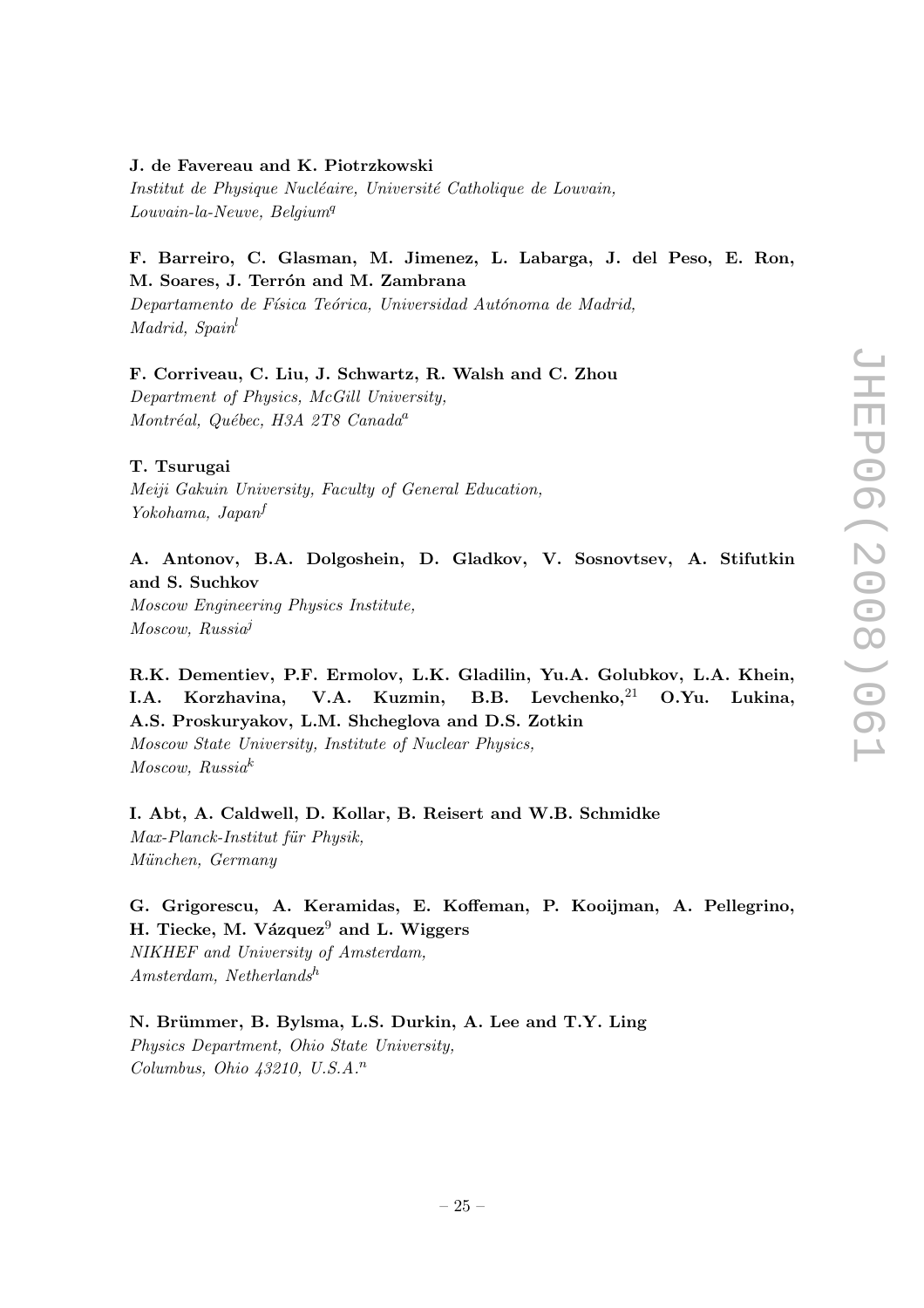P.D. Allfrey, M.A. Bell, A.M. Cooper-Sarkar, R.C.E. Devenish, J. Ferrando, B. Foster, K. Korcsak-Gorzo, K. Oliver, S. Patel, V. Roberfroid,  $^{22}$ A. Robertson, P.B. Straub, C. Uribe-Estrada and R. Walczak Department of Physics, University of Oxford, Oxford,  $U.K.^m$ 

## A. Bertolin, F. Dal Corso, S. Dusini, A. Longhin and L. Stanco

INFN Padova, Padova, Italy<sup>e</sup>

P. Bellan, R. Brugnera, R. Carlin, A. Garfagnini and S. Limentani Dipartimento di Fisica dell' Università and INFN, Padova, Italy<sup>e</sup>

## B.Y. Oh, A. Raval, J. Ukleja $^{23}$  and J.J. Whitmore $^{24}$

Department of Physics, Pennsylvania State University, University Park, Pennsylvania 16802, U.S.A.<sup>o</sup>

## Y. Iga

Polytechnic University, Sagamihara, Japan<sup>f</sup>

#### G. D'Agostini, G. Marini and A. Nigro

Dipartimento di Fisica, Università 'La Sapienza' and INFN, Rome, Ital $y^e$ 

## J.E. Cole and J.C. Hart

Rutherford Appleton Laboratory, Chilton, Didcot, Oxon, U.K.<sup>m</sup>

## H. Abramowicz,  $25$  R. Ingbir, S. Kananov, A. Levy and A. Stern

Raymond and Beverly Sackler Faculty of Exact Sciences, School of Physics, Tel-Aviv University,  $Tel-Aviv, Israel^d$ 

#### M. Kuze and J. Maeda

Department of Physics, Tokyo Institute of Technology, Tokyo, Japan<sup>f</sup>

R. Hori, S. Kagawa, <sup>26</sup> N. Okazaki, S. Shimizu and T. Tawara Department of Physics, University of Tokyo, Tokyo, Japan<sup>f</sup>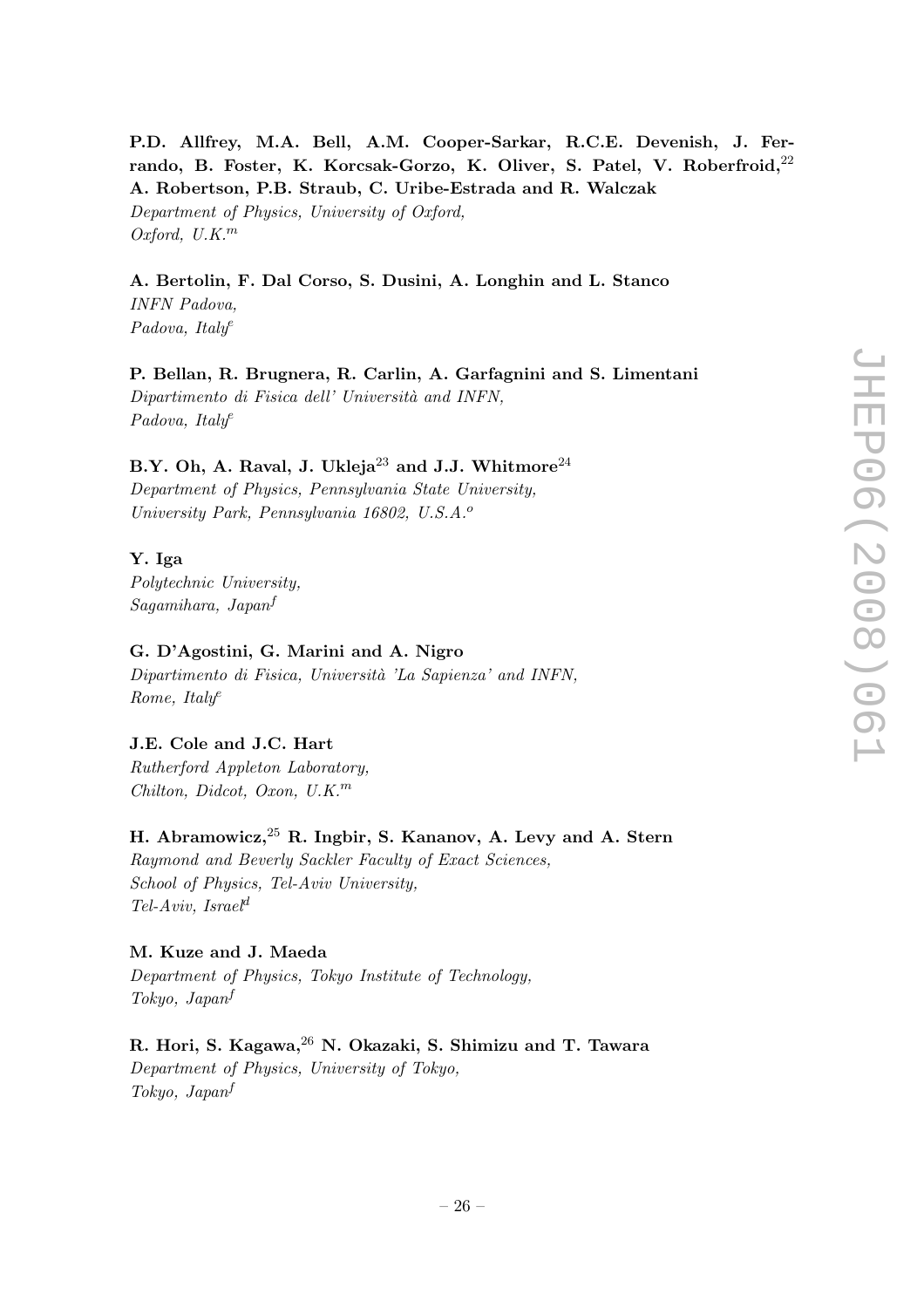## R. Hamatsu, H. Kaji, $^{27}$  S. Kitamura, $^{28}$  O. Ota and Y.D. Ri

Department of Physics, Tokyo Metropolitan University, Tokyo, Japan<sup>f</sup>

## M. Costa, M.I. Ferrero, V. Monaco, R. Sacchi and A. Solano

Università di Torino and INFN. Torino, Italy<sup>e</sup>

#### M. Arneodo and M. Ruspa

Università del Piemonte Orientale, Novara Italy, and INFN, Torino, Italy<sup>e</sup>

## S. Fourletov, <sup>6</sup> J.F. Martin and T.P. Stewart

Department of Physics, University of Toronto, Toronto, Ontario, M5S 1A7 Canada<sup>a</sup>

## S.K. Boutle,<sup>17</sup> J.M. Butterworth, C. Gwenlan,<sup>29</sup> T.W. Jones, J.H. Loizides and M. Wing<sup>30</sup>

Physics and Astronomy Department, University College London, London,  $U.K.^m$ 

## B. Brzozowska, J. Ciborowski, <sup>31</sup> G. Grzelak, P. Kulinski, P. Lużniak, <sup>32</sup> J. Malka,<sup>32</sup> R.J. Nowak, J.M. Pawlak, T. Tymieniecka, A. Ukleja and A.F. Zarnecki ˙

Warsaw University, Institute of Experimental Physics, Warsaw, Poland

## M. Adamus and P. Plucinski $33$

Institute for Nuclear Studies, Warsaw, Poland

### Y. Eisenberg, D. Hochman and U. Karshon

Department of Particle Physics, Weizmann Institute,  $Rehovot, Israe\ell^c$ 

## E. Brownson, T. Danielson, A. Everett, D. Kçira, D.D. Reeder,<sup>3</sup> P. Ryan, A.A. Savin, W.H. Smith and H. Wolfe

Department of Physics, University of Wisconsin, Madison, Wisconsin 53706, U.S.A.<sup>n</sup>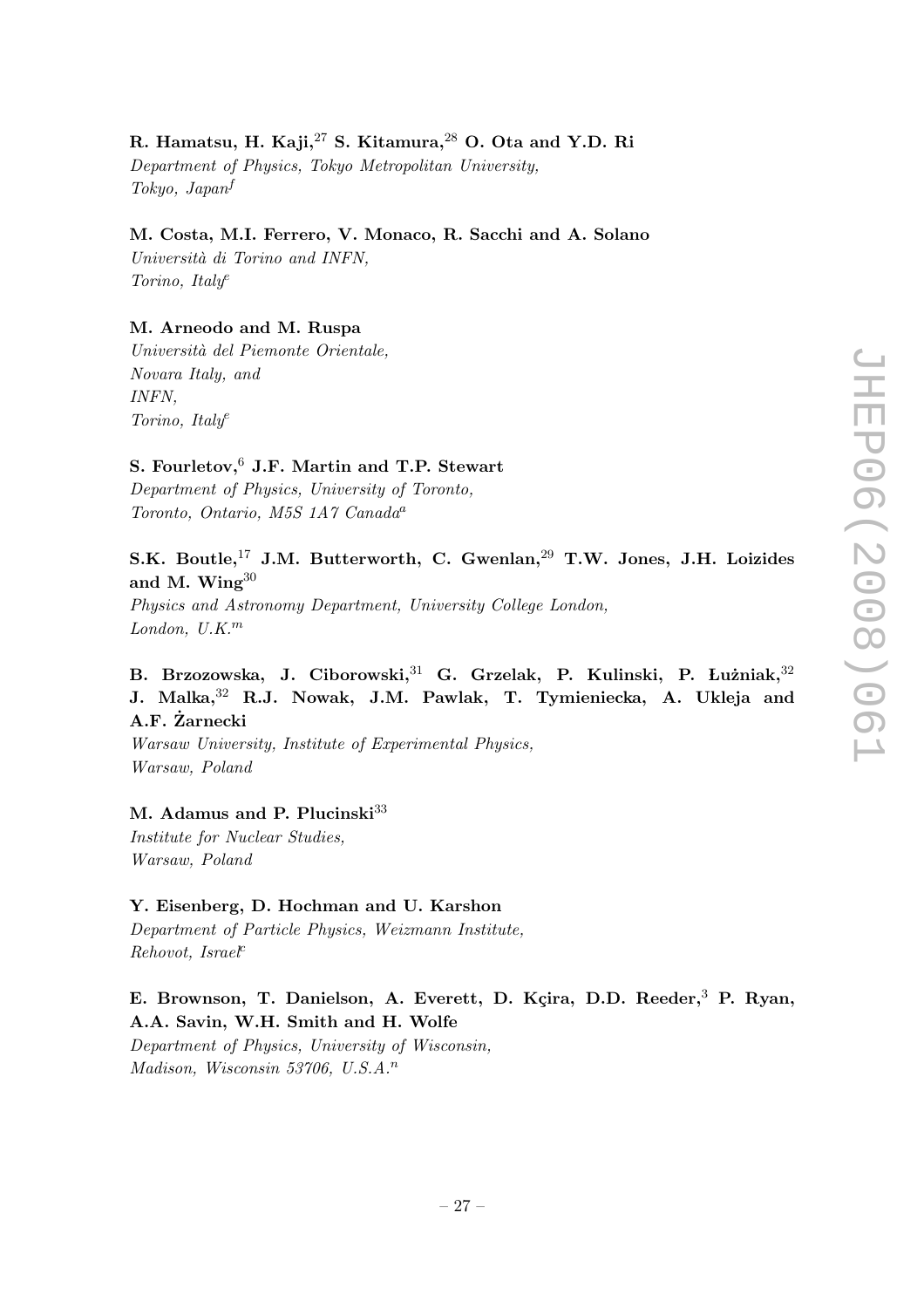## S. Bhadra, C.D. Catterall, Y. Cui, G. Hartner, S. Menary, U. Noor, J. Standage and J. Whyte

Department of Physics, York University, Ontario, M3J 1P3 Canada<sup>a</sup>

- $1$  also affiliated with University College London, U.K.
- <sup>2</sup>now at University of Salerno, Italy

3 retired

- $^4$ supported by the research grant no. 1 P03B 04529 (2005-2008)
- $5$ This work was supported in part by the Marie Curie Actions Transfer of Knowledge project COCOS (contract MTKD-CT-2004-517186)
- $6$ now at University of Bonn, Germany
- <sup>7</sup>now at DESY group FEB, Hamburg, Germany
- $8now$  at University of Liverpool, U.K.
- <sup>9</sup>now at CERN, Geneva, Switzerland
- $10$ now at Bologna University, Bologna, Italy
- $11$ now at BayesForecast, Madrid, Spain
- $12$ also at Institut of Theoretical and Experimental Physics, Moscow, Russia
- <sup>13</sup>also at INP, Cracow, Poland
- <sup>14</sup>also at FPACS, AGH-UST, Cracow, Poland
- $15$  partly supported by Moscow State University, Russia
- <sup>16</sup>Royal Society of Edinburgh, Scottish Executive Support Research Fellow
- <sup>17</sup>also affiliated with DESY, Germany
- <sup>18</sup>also at University of Tokyo, Japan
- $19$ now at Kobe University, Japan
- $^{20}$ supported by DESY, Germany
- $^{21}$  partly supported by Russian Foundation for Basic Research grant no. 05-02-39028-NSFC-a
- <sup>22</sup>EU Marie Curie Fellow
- $^{23}$ partially supported by Warsaw University, Poland
- $^{24}$ This material was based on work supported by the National Science Foundation, while working at the Foundation.
- <sup>25</sup>also at Max Planck Institute, Munich, Germany, Alexander von Humboldt Research Award
- $26$ now at KEK, Tsukuba, Japan
- <sup>27</sup>now at Nagoya University, Japan
- <sup>28</sup>Department of Radiological Science, Tokyo Metropolitan University, Japan
- <sup>29</sup>PPARC Advanced fellow
- $30$ also at Hamburg University, Inst. of Exp. Physics, Alexander von Humboldt Research Award and partially supported by DESY, Hamburg, Germany
- $31$ also at Lódź University, Poland
- $32 Lód\zeta$  University, Poland
- $33$ now at Lund Universtiy, Lund, Sweden
- †deceased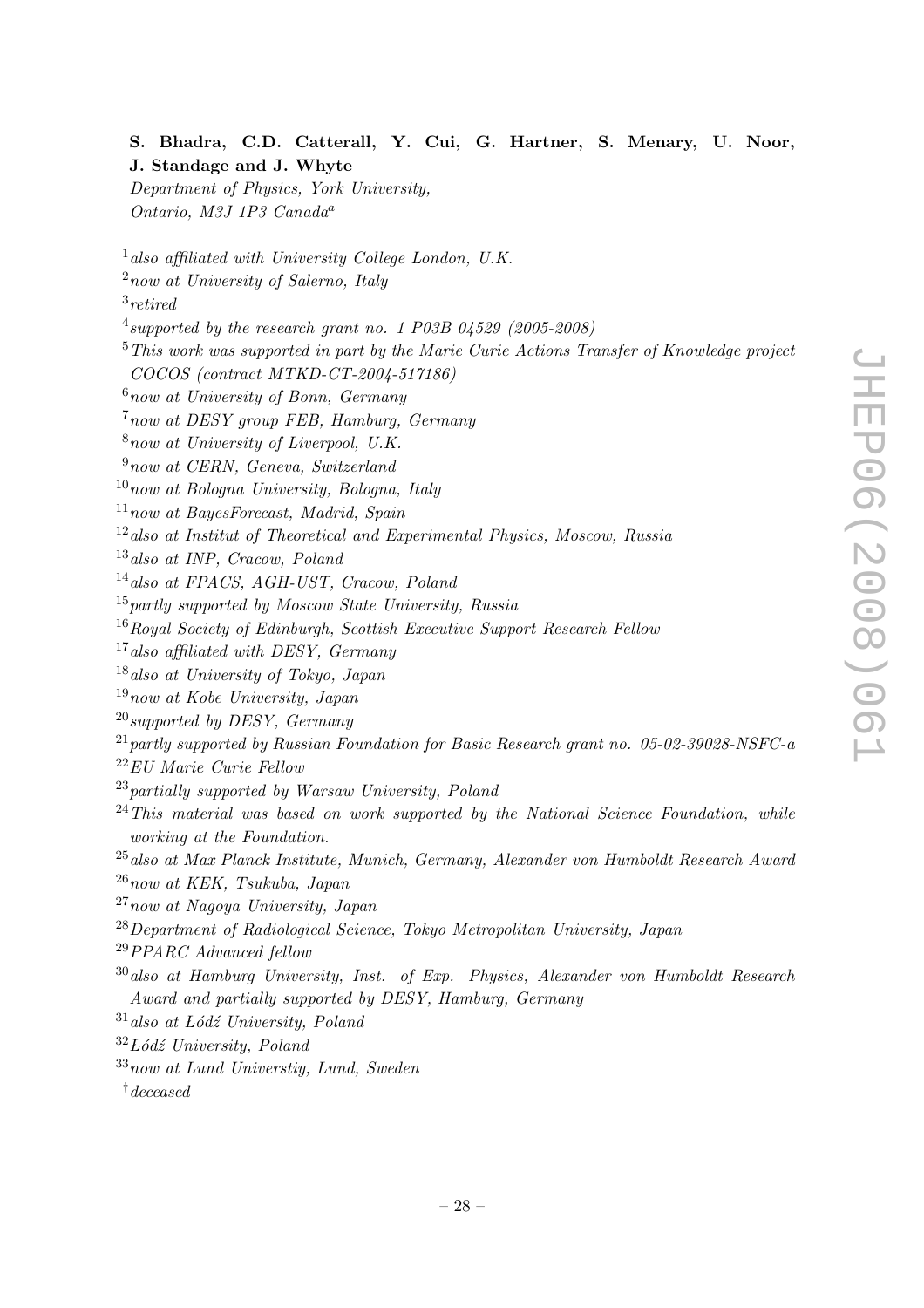- <span id="page-32-0"></span><sup>a</sup>supported by the Natural Sciences and Engineering Research Council of Canada (NSERC)
- $^b$ supported by the German Federal Ministry for Education and Research (BMBF), under contract numbers 05 HZ6PDA, 05 HZ6GUA, 05 HZ6VFA and 05 HZ4KHA
- $c$ supported in part by the MINERVA Gesellschaft für Forschung GmbH, the Israel Science Foundation (grant no. 293/02-11.2) and the U.S.-Israel Binational Science Foundation
- d supported by the German-Israeli Foundation and the Israel Science Foundation
- <sup>e</sup>supported by the Italian National Institute for Nuclear Physics (INFN)
- <sup>f</sup> supported by the Japanese Ministry of Education, Culture, Sports, Science and Technology (MEXT) and its grants for Scientific Research
- <sup>g</sup>supported by the Korean Ministry of Education and Korea Science and Engineering Foundation
- $^h$ supported by the Netherlands Foundation for Research on Matter (FOM)
- i supported by the Polish State Committee for Scientific Research, project no. DESY/256/2006 - 154/DES/2006/03
- $j$  partially supported by the German Federal Ministry for Education and Research (BMBF)
- $k$ supported by RF Presidential grant N 8122.2006.2 for the leading scientific schools and by the Russian Ministry of Education and Science through its grant for Scientific Research on High Energy Physics
- $^l$ supported by the Spanish Ministry of Education and Science through funds provided by CICYT
- $<sup>m</sup>$ supported by the Science and Technology Facilities Council, U.K.</sup>
- <sup>n</sup>supported by the US Department of Energy
- <sup>o</sup>supported by the US National Science Foundation. Any opinion, findings and conclusions or recommendations expressed in this material are those of the authors and do not necessarily reflect the views of the National Science Foundation.
- <sup>p</sup>supported by the Polish Ministry of Science and Higher Educationas a scientific project (2006-2008)
- <sup>q</sup>supported by FNRS and its associated funds (IISN and FRIA) and by an Inter-University Attraction Poles Programme subsidised by the Belgian Federal Science Policy Office
- r supported by the Malaysian Ministry of Science, Technology and Innovation/Akademi Sains Malaysia grant SAGA 66-02-03-0048
- E-mail: [tobias.haas@desy.de](mailto:tobias.haas@desy.de)

#### References

- [1] H1 collaboration, S. Aid et al., Charged particle multiplicities in deep inelastic scattering at HERA, Z. Physik C 72 [\(1996\) 573](http://www-spires.slac.stanford.edu/spires/find/hep/www?j=ZEPYA%2CC72%2C573) [[hep-ex/9608011](http://arxiv.org/abs/hep-ex/9608011)].
- [2] H1 collaboration, C. Adloff et al., Evolution of ep fragmentation and multiplicity distributions in the Breit frame, [Nucl. Phys.](http://www-spires.slac.stanford.edu/spires/find/hep/www?j=NUPHA%2CB504%2C3)  $\bf{B}$  504 (1997) 3 [[hep-ex/9707005](http://arxiv.org/abs/hep-ex/9707005)].
- [3] H1 collaboration, C. Adloff et al., *Multiplicity structure of the hadronic final state in* diffractive deep-inelastic scattering at HERA, [Eur. Phys. J.](http://www-spires.slac.stanford.edu/spires/find/hep/www?j=EPHJA%2CC5%2C439)  $\bf{C}$  5 (1998) 439 [[hep-ex/9804012](http://arxiv.org/abs/hep-ex/9804012)].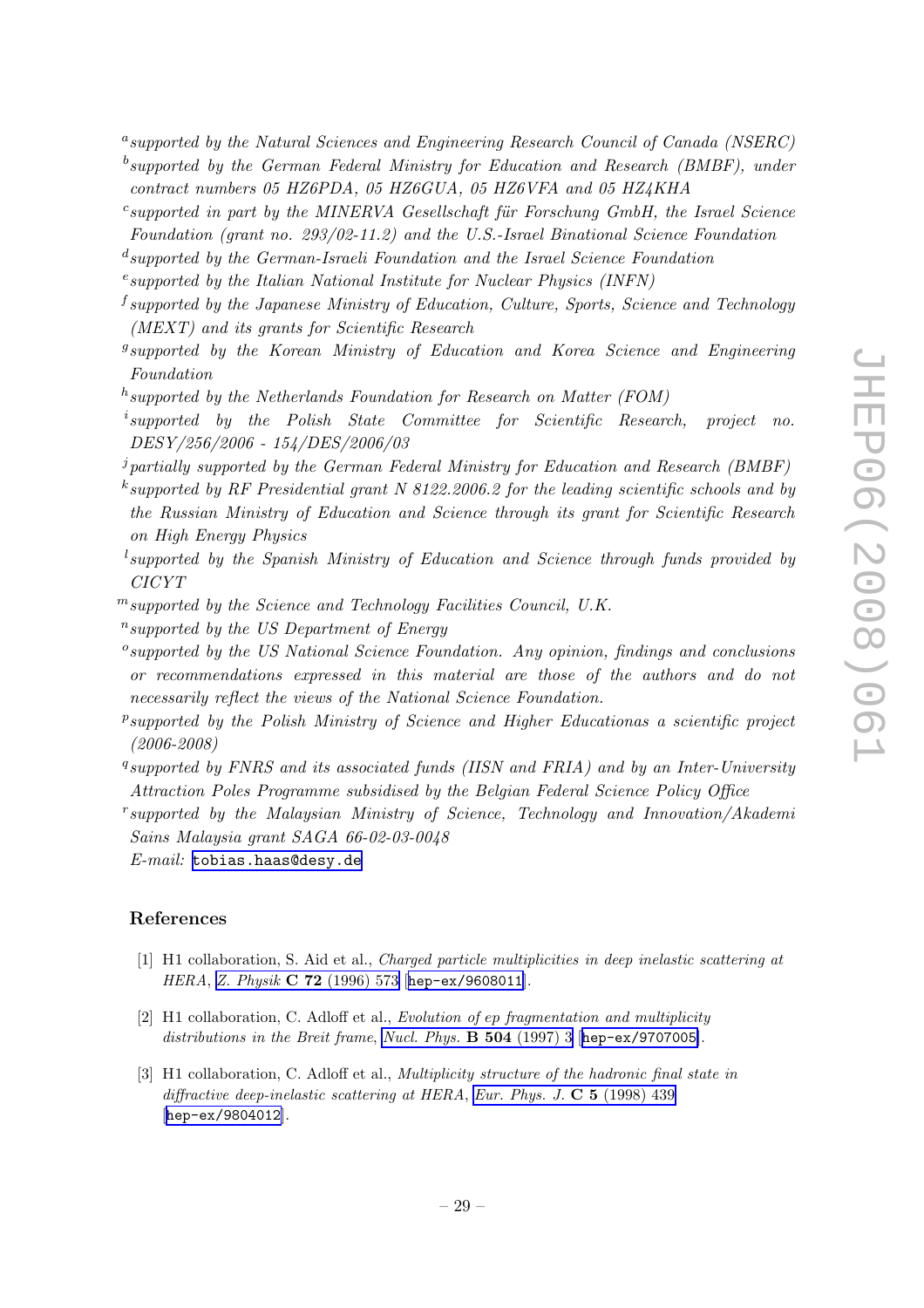- <span id="page-33-0"></span>[4] H1 collaboration, F.D. Aaron et al., *Charged particle production in high Q2 deep-inelastic* scattering at HERA, [Phys. Lett.](http://www-spires.slac.stanford.edu/spires/find/hep/www?j=PHLTA%2CB654%2C148) **B 654** (2007) 148 [[arXiv:0706.2456](http://arxiv.org/abs/0706.2456)].
- [5] ZEUS collaboration, M. Derrick et al., Measurement of multiplicity and momentum spectra in the current fragmentation region of the Breit frame at HERA, Z. Physik  $C$  67 [\(1995\) 93](http://www-spires.slac.stanford.edu/spires/find/hep/www?j=ZEPYA%2CC67%2C93) [[hep-ex/9501012](http://arxiv.org/abs/hep-ex/9501012)].
- [6] ZEUS collaboration, J. Breitweg et al., Measurement of multiplicity and momentum spectra in the current and target regions of the Breit frame in deep inelastic scattering at HERA, [Eur. Phys. J.](http://www-spires.slac.stanford.edu/spires/find/hep/www?j=EPHJA%2CC11%2C251) C 11 (1999) 251 [[hep-ex/9903056](http://arxiv.org/abs/hep-ex/9903056)].
- [7] ZEUS collaboration, S. Chekanov et al., Multiplicity moments in deep inelastic scattering at HERA, [Phys. Lett.](http://www-spires.slac.stanford.edu/spires/find/hep/www?j=PHLTA%2CB510%2C36) B 510 (2001) 36 [[hep-ex/0104036](http://arxiv.org/abs/hep-ex/0104036)].
- [8] E665 collaboration, M.R. Adams et al., Inclusive single-particle distributions and transverse momenta of forward produced charged hadrons in  $\mu$  p scattering at 470 GeV, [Z. Physik](http://www-spires.slac.stanford.edu/spires/find/hep/www?j=ZEPYA%2CC76%2C441) **C 76** [\(1997\) 441](http://www-spires.slac.stanford.edu/spires/find/hep/www?j=ZEPYA%2CC76%2C441).
- [9] European Muon collaboration, M. Arneodo et al., Comparison of multiplicity distributions to the negative binomial distribution in muon-proton scattering, Z. Physik  $C$  35 [\(1987\) 335](http://www-spires.slac.stanford.edu/spires/find/hep/www?j=ZEPYA%2CC35%2C335) [Erratum ibid. C 36 (1987) 512].
- [10] G.T. Jones et al., Multiplicity distributions of charged hadrons in neutrino p and anti-neutrino p charged current interactions, Z. Physik C 54 [\(1992\) 45](http://www-spires.slac.stanford.edu/spires/find/hep/www?j=ZEPYA%2CC54%2C45).
- [11] NOMAD collaboration, J. Altegoer et al., Precision measurement of scaled momentum, charge multiplicity and thrust in  $\nu_{\mu}$  N and  $\bar{\nu}_{\mu}$  N interactions, [Phys. Lett.](http://www-spires.slac.stanford.edu/spires/find/hep/www?j=PHLTA%2CB445%2C439) **B 445** (1999) 439.
- [12] ZEUS collaboration, U. Holm ed., The ZEUS detector, status report unpublished, [http://www-zeus.desy.de/bluebook/bluebook.html,](http://www-zeus.desy.de/bluebook/bluebook.html) DESY, Germany (1993)
- [13] N. Harnew et al., Vertex triggering using time difference measurements in the ZEUS central tracking detector, [Nucl. Instrum. Meth.](http://www-spires.slac.stanford.edu/spires/find/hep/www?j=NUIMA%2CA279%2C290) A279 (1989) 290.
- [14] B. Foster et al., The performance of the ZEUS central tracking detector z-by-timing electronics in a transputer based data acquisition system, Nucl. Phys. 32 [\(Proc. Suppl.\)](http://www-spires.slac.stanford.edu/spires/find/hep/www?j=NUPHZ%2C32%2C181) (1993) 181.
- [15] ZEUS collaboration, B. Foster et al., The design and construction of the ZEUS central tracking detector, [Nucl. Instrum. Meth.](http://www-spires.slac.stanford.edu/spires/find/hep/www?j=NUIMA%2CA338%2C254) A338 (1994) 254.
- [16] M. Derrick et al., Design and construction of the ZEUS barrel calorimeter, [Nucl. Instrum.](http://www-spires.slac.stanford.edu/spires/find/hep/www?j=NUIMA%2CA309%2C77) Meth. A309 [\(1991\) 77](http://www-spires.slac.stanford.edu/spires/find/hep/www?j=NUIMA%2CA309%2C77).
- [17] ZEUS Calorimeter Group and ZEUS collaboration, A. Andresen et al., Construction and beam test of the ZEUS forward and rear calorimeter, [Nucl. Instrum. Meth.](http://www-spires.slac.stanford.edu/spires/find/hep/www?j=NUIMA%2CA309%2C101) A309 (1991) 101.
- [18] A. Caldwell et al., Design and implementation of a high precision readout system for the ZEUS calorimeter, [Nucl. Instrum. Meth.](http://www-spires.slac.stanford.edu/spires/find/hep/www?j=NUIMA%2CA321%2C356) A321 (1992) 356.
- [19] ZEUS Barrel Calorimeter Group collaboration, A. Bernstein et al., Beam tests of the ZEUS barrel calorimeter, [Nucl. Instrum. Meth.](http://www-spires.slac.stanford.edu/spires/find/hep/www?j=NUIMA%2CA336%2C23) A336 (1993) 23.
- [20] H. Abramowicz, A. Caldwell and R. Sinkus, Neural network based electron identification in the ZEUS calorimeter, [Nucl. Instrum. Meth.](http://www-spires.slac.stanford.edu/spires/find/hep/www?j=NUIMA%2CA365%2C508) A365 (1995) 508 [[hep-ex/9505004](http://arxiv.org/abs/hep-ex/9505004)].
- [21] S. Bentvelsen, J. Engelen and P. Kooijman, Reconstruction of  $(x, Q^2)$  and extraction of structure functions in neutral current scattering at HERA, [NIKHEF-H-92-02](http://www-spires.slac.stanford.edu/spires/find/hep/www?r= NIKHEF-H-92-02).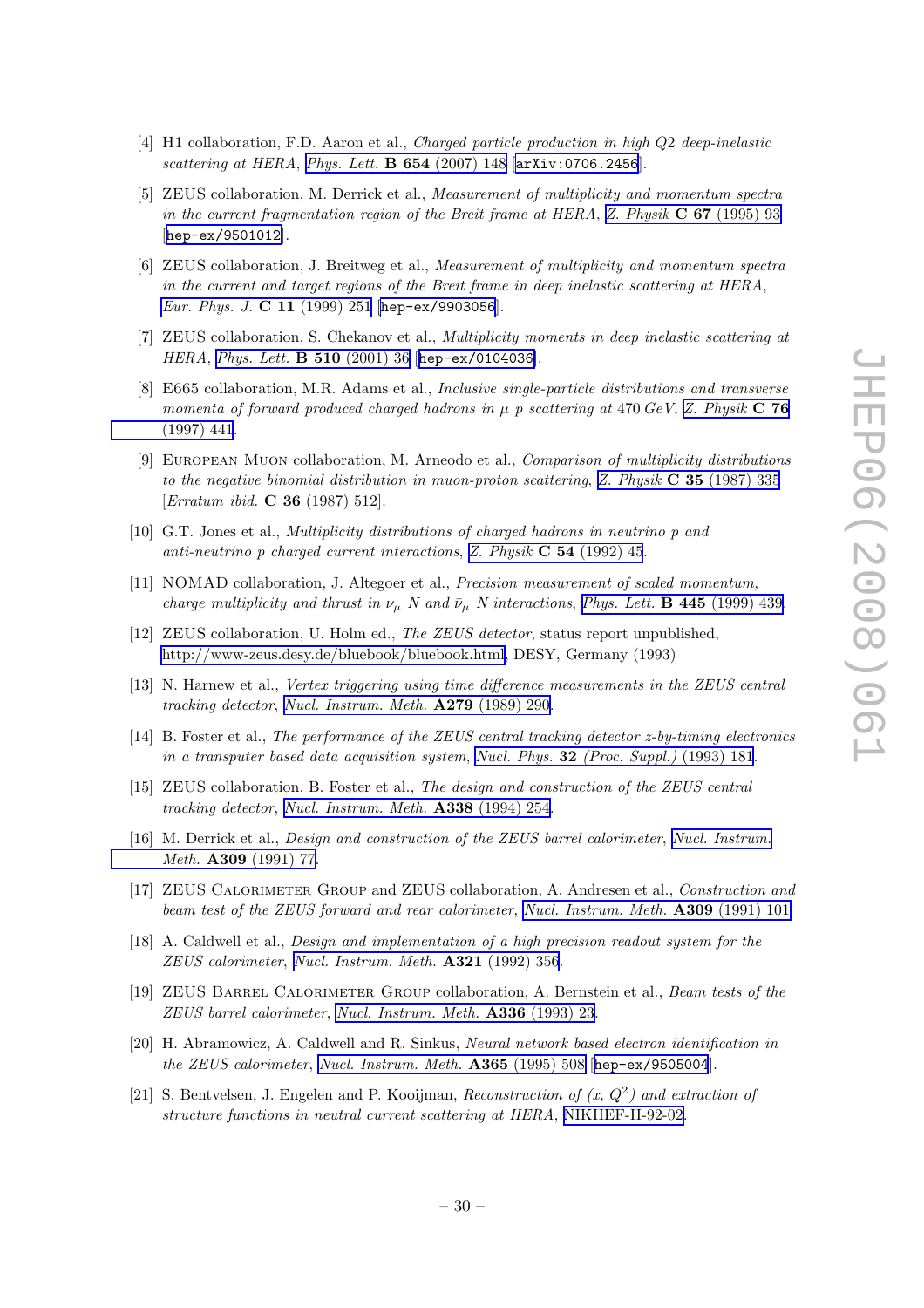- <span id="page-34-0"></span>[22] G.M. Briskin, Diffractive dissociation in ep deep inelastic scattering, [DESY-THESIS-1998-036](http://www-spires.slac.stanford.edu/spires/find/hep/www?r= DESY-THESIS-1998-036).
- [23] J.E. Huth et al., Toward a standardization of jet definitions, [FERMILAB-CONF-90-249-E.](http://www-spires.slac.stanford.edu/spires/find/hep/www?r= FERMILAB-CONF-90-249-E)
- [24] F. Jacquet and A. Blondel, in U. Amaldi ed., Proceedings of the study of an eP facility for Europe, [DESY-79-48.](http://www-spires.slac.stanford.edu/spires/find/hep/www?r= DESY-79-48)
- [25] K.H. Streng, T.F. Walsh and P.M. Zerwas, *Quark and gluon jets in the Breit frame of* lepton-nucleon scattering, Z. Physik C 2 [\(1979\) 237](http://www-spires.slac.stanford.edu/spires/find/hep/www?j=ZEPYA%2CC2%2C237).
- [26] L. Lönnblad,  $ARIADNE$  version 4: a program for simulation of  $QCD$  cascades implementing the color dipole model, [Comput. Phys. Commun.](http://www-spires.slac.stanford.edu/spires/find/hep/www?j=CPHCB%2C71%2C15) 71 (1992) 15.
- [27] G. Ingelman, A. Edin and J. Rathsman, LEPTO 6.5: a Monte Carlo generator for deep inelastic lepton-nucleon scattering, [Comput. Phys. Commun.](http://www-spires.slac.stanford.edu/spires/find/hep/www?j=CPHCB%2C101%2C108) 101 (1997) 108 [[hep-ph/9605286](http://arxiv.org/abs/hep-ph/9605286)].
- [28] A. Kwiatkowski, H. Spiesberger and H.-J. Möhring, *Heracles: an event generator for ep* interactions at HERA energies including radiative processes: version 1.0, [Comput. Phys.](http://www-spires.slac.stanford.edu/spires/find/hep/www?j=CPHCB%2C69%2C155) Commun. 69 [\(1992\) 155](http://www-spires.slac.stanford.edu/spires/find/hep/www?j=CPHCB%2C69%2C155).
- [29] H. Spiesberger, An event generator for ep interactions at HERA including radiative processes (version 4.6), 1996, available on http://www.desy.de/∼[hspiesb/heracles.html.](http://www.desy.de/~hspiesb/heracles.html)
- [30] H. Spiesberger, HERACLES and DJANGOH: event generation for ep interactions at HERA including radiative processes, available on [http://wwwthep.physik.uni-mainz.de/](http://wwwthep.physik.uni-mainz.de/~hspiesb/djangoh/djangoh.html)∼hspiesb/djangoh/djangoh.html (1998).
- [31] K. Charchula, G.A. Schuler and H. Spiesberger, Combined QED and QCD radiative effects in deep inelastic lepton-proton scattering: the Monte Carlo generator DJANGO6, [Comput.](http://www-spires.slac.stanford.edu/spires/find/hep/www?j=CPHCB%2C81%2C381) [Phys. Commun.](http://www-spires.slac.stanford.edu/spires/find/hep/www?j=CPHCB%2C81%2C381) 81 (1994) 381.
- [32] B. Andersson, G. Gustafson, G. Ingelman and T. Sjöstrand, Parton fragmentation and string dynamics, [Phys. Rept.](http://www-spires.slac.stanford.edu/spires/find/hep/www?j=PRPLC%2C97%2C31) 97 (1983) 31.
- [33] H.L. Lai et al., Improved parton distributions from global analysis of recent deep inelastic scattering and inclusive jet data, Phys. Rev.  $D$  55 [\(1997\) 1280](http://www-spires.slac.stanford.edu/spires/find/hep/www?j=PHRVA%2CD55%2C1280) [[hep-ph/9606399](http://arxiv.org/abs/hep-ph/9606399)].
- [34] G. Marchesini et al., HERWIG: a Monte Carlo event generator for simulating hadron emission reactions with interfering gluons. Version  $5.1 -$  april 1991, [Comput. Phys.](http://www-spires.slac.stanford.edu/spires/find/hep/www?j=CPHCB%2C67%2C465) Commun. 67 [\(1992\) 465](http://www-spires.slac.stanford.edu/spires/find/hep/www?j=CPHCB%2C67%2C465).
- [35] ZEUS collaboration, S. Chekanov et al., Photoproduction of events with rapidity gaps between jets at HERA, Eur. Phys. J.  $C$  50 (2007) 283 [[hep-ex/0612008](http://arxiv.org/abs/hep-ex/0612008)].
- [36] CTEQ collaboration, H.L. Lai et al., *Global QCD analysis of parton structure of the nucleon*:  $cTEQ5$  parton distributions, [Eur. Phys. J.](http://www-spires.slac.stanford.edu/spires/find/hep/www?j=EPHJA%2CC12%2C375)  $C 12$  (2000) 375 [[hep-ph/9903282](http://arxiv.org/abs/hep-ph/9903282)].
- [37] R. Brun et al. ed., GEANT3, [CERN-DD/EE/84-1.](http://www-spires.slac.stanford.edu/spires/find/hep/www?r= CERN-DD/EE/84-1)
- [38] M.L. Rosin, Energy dependence of the mean charged multiplicity in deep inelastic scattering with ZEUS at HERA, [UMI-32-22954](http://www-spires.slac.stanford.edu/spires/find/hep/www?r= UMI-32-22954).
- [39] M. Gazdzicki, R. Szwed, G. Wrochna and A.K. Wroblewski, Scaling of multiplicity distributions and collision dynamics in  $e^+e^-$  and pp interactions, [Mod. Phys. Lett.](http://www-spires.slac.stanford.edu/spires/find/hep/www?j=MPLAE%2CA6%2C981) A 6 [\(1991\) 981](http://www-spires.slac.stanford.edu/spires/find/hep/www?j=MPLAE%2CA6%2C981).